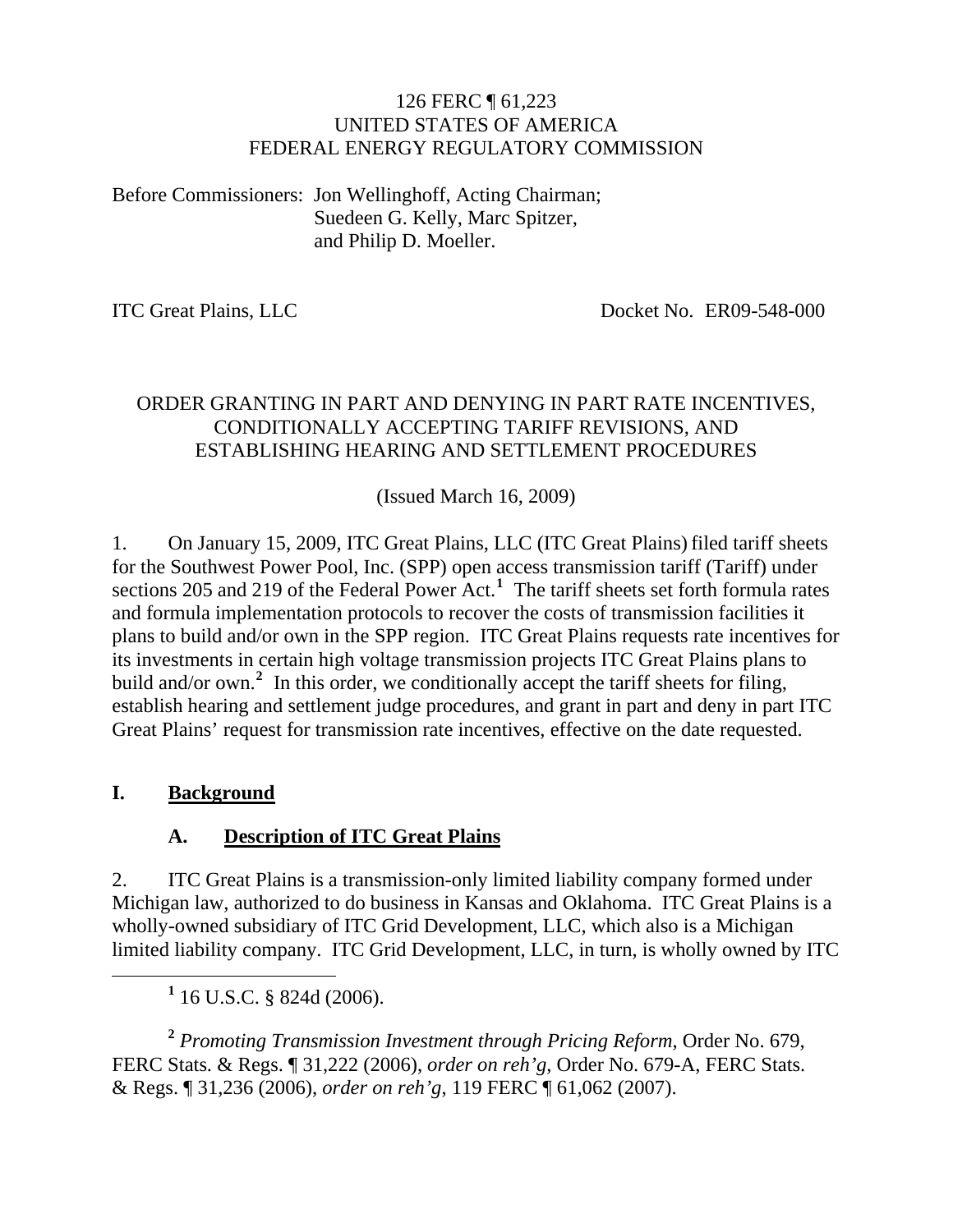Holdings, Inc., a publicly-traded, Michigan-based corporation. ITC Great Plains became an independent transmission company member of SPP in September 2006. On June 5, 2007, the Kansas Corporation Commission (Kansas Commission) issued an order granting ITC Great Plains' request for a certificate of convenience and authority for the limited purpose of building SPP transmission projects in Kansas.**<sup>3</sup>**

## **B. ITC Great Plains' Proposal**

3. First, ITC Great Plains states that it will purchase two existing substations**[4](#page-1-0)** in order to qualify as a transmission owner under the SPP Tariff, which will then allow it to construct SPP transmission projects.

4. Second, ITC Great Plains proposes to construct the Kansas portion of the Kansas Electric Transmission Authority Project (KETA Project) at an estimated cost of approximately \$311 million. The KETA Project is a 210 mile, 345 kV/765 kV transmission line from Spearville, Kansas to Axtell, Nebraska. The first segment of the KETA Project will be approximately 170 miles of new transmission line in Kansas. It will include an 86-mile, 765 kV transmission line, operated initially at 345 kV, commencing at the Sunflower Electric Power Corporation (Sunflower) Spearville substation in Kansas running northeast to a new substation near Hays connecting into Midwest Energy Inc.'s Knoll 230 kV switchyard. ITC Great Plains expects it to be complete by the end of 2011. The second segment of the KETA Project, which is expected to be complete by 2012, is a 345 kV line running from the Knoll switchyard into Nebraska, where it will terminate at the Axtell 345 kV switchyard owned by the Nebraska Public Power District (NPPD).

5. Third, ITC Great Plains also proposes to construct, at an estimated cost of approximately \$476 million, a 765 kV transmission project in Kansas, known as the Kansas V Plan. The Kansas V Plan consists of approximately 180 line miles of 765 kV transmission facilities extending from a substation near Wichita, Kansas, southwest to a new substation in Comanche County, Kansas, and then west-northwest to a substation near Spearville, Kansas.

6. Finally, ITC Great Plains requests rate incentives for Similar Future Projects that are: (1) part of the SPP Transmission Expansion Plan (STEP) or otherwise approved by SPP; (2) high voltage facilities of 345 kV or higher; and (3) investments of at least \$50 million.

<span id="page-1-0"></span>**<sup>3</sup>** <sup>3</sup> Pursuant to the Kansas Commission's order, ITC Great Plains must amend its certificate of convenience for each project that it plans to build in Kansas.

<sup>&</sup>lt;sup>4</sup> Elm Creek substation and Flat Ridge substation, discussed below.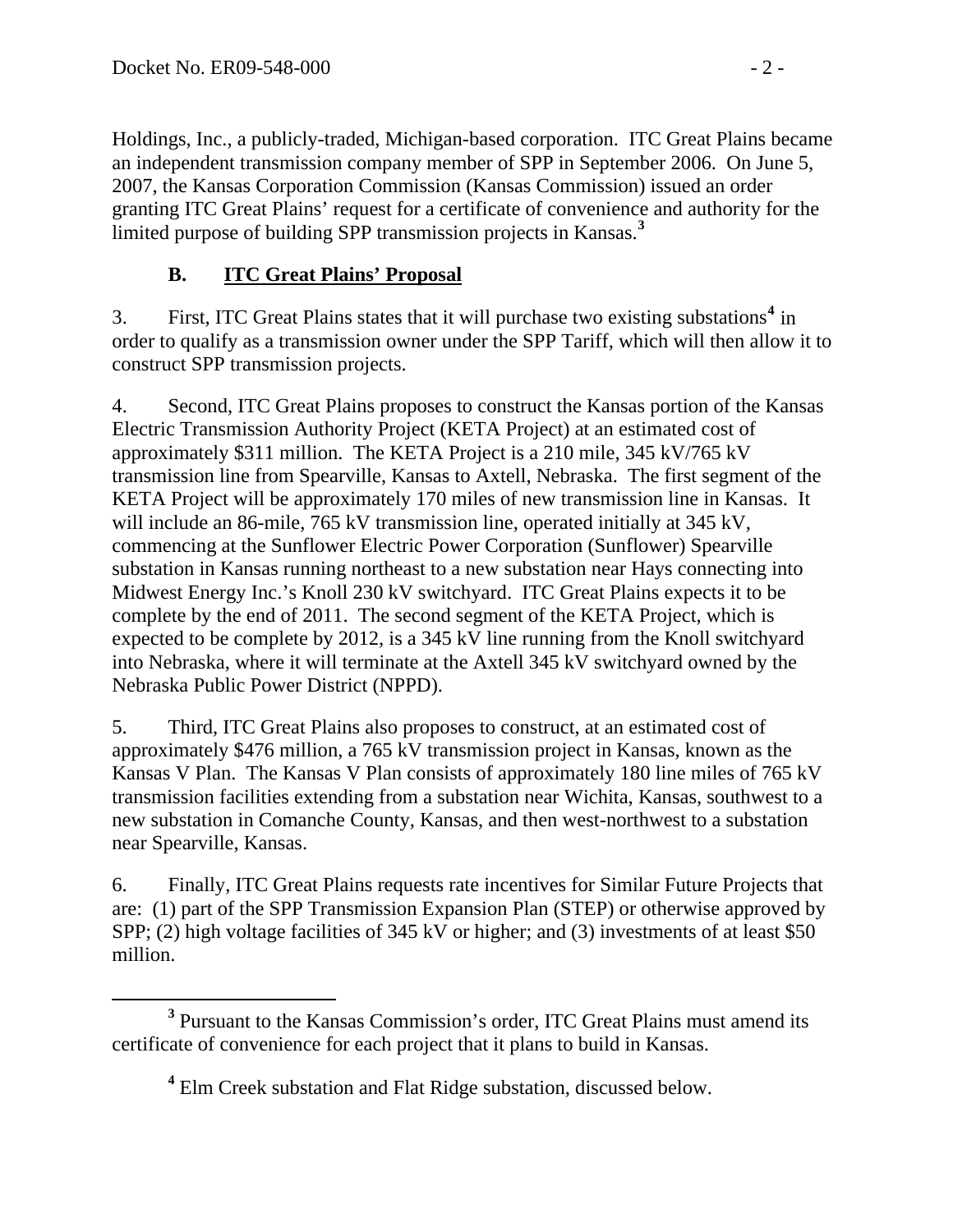# **C. Requested Incentives**

7. ITC Great Plains requests return on equity incentives of 50 basis points for participation in SPP and 100 basis points for independence as a transco. ITC Great Plains also requests the following non-return on equity incentives: abandoned plant incentive, pre-construction and start-up costs recovered in a regulatory asset, and 100 percent construction work in progress. ITC Great Plains requests the return on equity incentives for the purchased substation assets, KETA Project, Kansas V Plan, and Similar Future Projects. ITC Great Plains requests the non-return on equity incentives for the KETA Project, Kansas V Plan and Similar Future Projects.

# **D. Technology Statement**

8. Order No. 679 requires an applicant to provide a technology statement that describes any advanced technology a proposed project will use. ITC Great Plains states that, while the final decision on advanced technologies has not been made, the preliminary designs indicate that the KETA Project and Kansas V Plan will use the following advanced technologies: (1) advanced conductor design; (2) phase and shield wire transposition; (3) fiber-optic shield wires; (4) wide-area monitoring and control; (5) remote station equipment diagnostics and security; and (6) switchable shunt reactors.**[5](#page-2-0)**

# **II. Notices and Responsive Pleadings**

9. Notice of ITC Great Plains' filing was published in the *Federal Register*, 74 Fed. Reg. 5,834 (2009), with interventions and comments due on or before February 5, 2009.

10. Xcel Energy Services, Inc. and SPP filed motions to intervene. Prairie Wind Transmission, LLC (Prairie Wind) and Tallgrass Transmission, LLC (Tallgrass) filed a joint motion to intervene. The Kansas Commission filed a notice of intervention and protest. Motions to intervene and protest were filed by Westar Energy, Inc.; East Texas Cooperative, Inc., Northeast Texas Electric Cooperative, Inc., and Tex-La Electric Cooperative of Texas, Inc., (collectively, Texas Cooperatives); Arkansas Electric Cooperative Corporation and Golden Spread Electric Cooperative Inc., (collectively, Cooperatives); and Occidental Permian, LTD., Occidental Power Marketing, LP and Occidental Chemical Corporation (collectively, Occidental). Additionally, Sunflower and Mid-Kansas Electric Company, LLC (Mid-Kansas) jointly filed a late motion to intervene. Occidental filed an answer opposing Mid-Kansas' motion to intervene late.

<span id="page-2-0"></span>11. On February 20, 2009, ITC Great Plains filed a motion for leave to answer and answer. On March 6, 2009, Occidental filed an answer in opposition to ITC Great Plains'

**<sup>5</sup>** *See* Exhibit GP-600 at 8.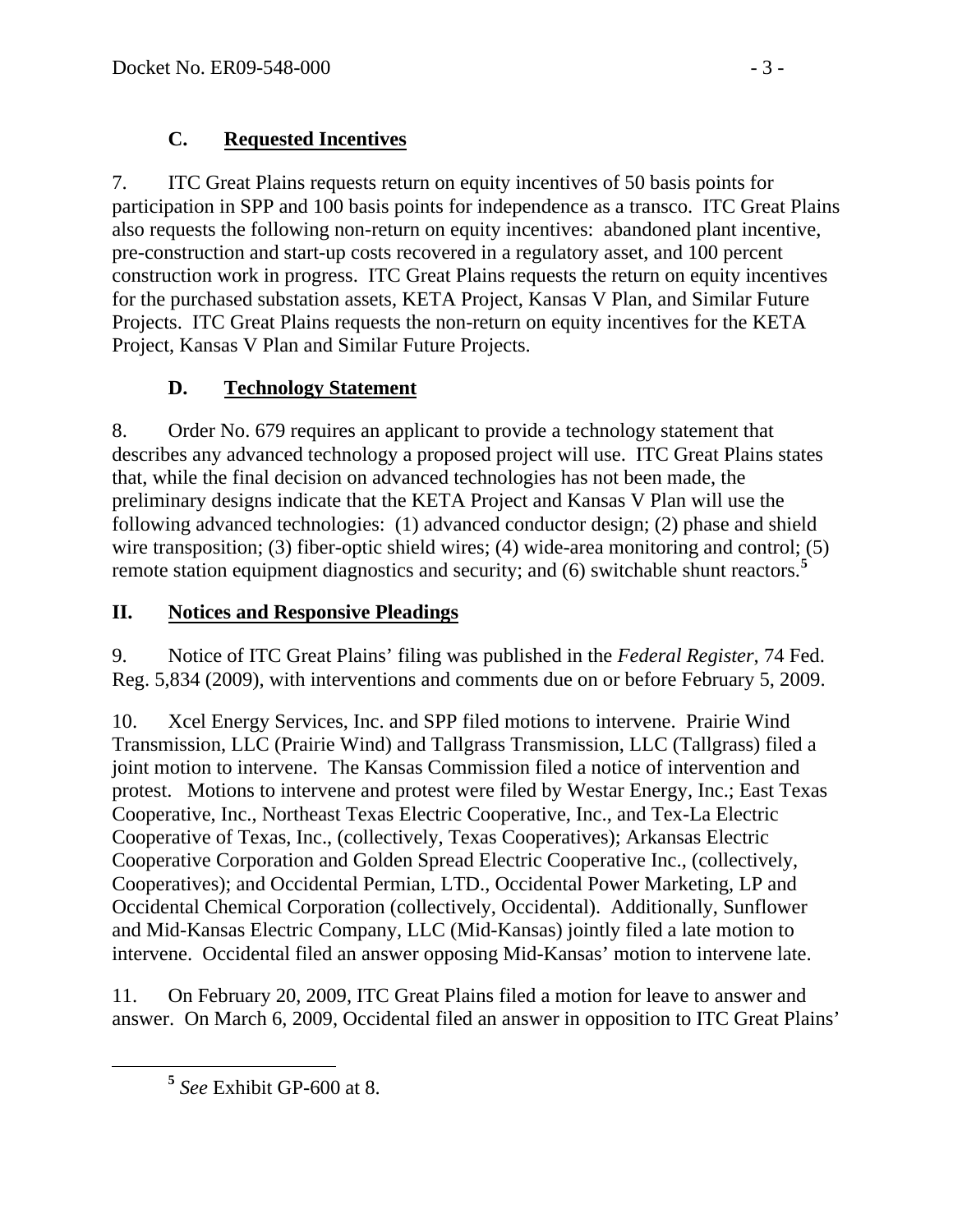motion for leave to answer and answer, and an alternative motion for leave to reply to such motion and answer. On March 9, 2009, Cooperatives filed a motion for leave to answer and answer.

## **III. Discussion**

# **A. Procedural Matters**

12. Pursuant to Rule 214 of the Commission's Rules of Practice and Procedure,<sup>[6](#page-3-0)</sup> the notices of intervention and timely, unopposed motions to intervene serve to make the entities that filed them parties to this proceeding. Pursuant to Rule 214(d) of the Commission's Rules of Practice and Procedure, 18 C.F.R. § 385.214(d) (2008), the Commission will grant the late-filed joint motion to intervene of Sunflower and Mid-Kansas given their interest in the proceeding, the early stage of the proceeding, and the absence of any undue prejudice or delay.

13. Rule 213(a) of the Commission's Rules of Practice and Procedure<sup>[7](#page-3-1)</sup> prohibits an answer to a protest, unless otherwise permitted by the decisional authority. We will accept ITC Great Plains' answer because it has provided information that assisted us in our decision-making process. We are not persuaded to accept Occidental's answer in opposition to ITC Great Plains' motion for leave to answer and answer or its alternative motion for leave to reply to such motion and answer and will, therefore, reject both. We are also not persuaded to accept Cooperatives' motion for leave to answer and answer and will, therefore, reject it.

# **B. Requested Non-ROE Incentives**

14. In the Energy Policy Act of 2005,**[8](#page-3-2)** Congress provided for incentive-based rate treatments for new transmission construction. Specifically, section 1241 of the Energy Policy Act of 2005 directed the Commission to establish, by rule, incentive-based rate treatments for electric transmission. Pursuant to Congress' direction, the Commission issued Order No. 679, which sets forth processes by which a public utility may seek transmission rate incentives, including the incentives that ITC Great Plains requests here.

15. Order No. 679 provides that a public utility may file a petition for declaratory order, or a request under section 205 of the Federal Power Act to obtain incentive rate treatment for transmission infrastructure investments. The applicant must demonstrate

<span id="page-3-2"></span><span id="page-3-1"></span><span id="page-3-0"></span> **<sup>6</sup>** 18 C.F.R. § 385.214 (2008).

**<sup>7</sup>** *Id*. § 385.213(a)(2).

**8** 16 U.S.C. § 824 (2006).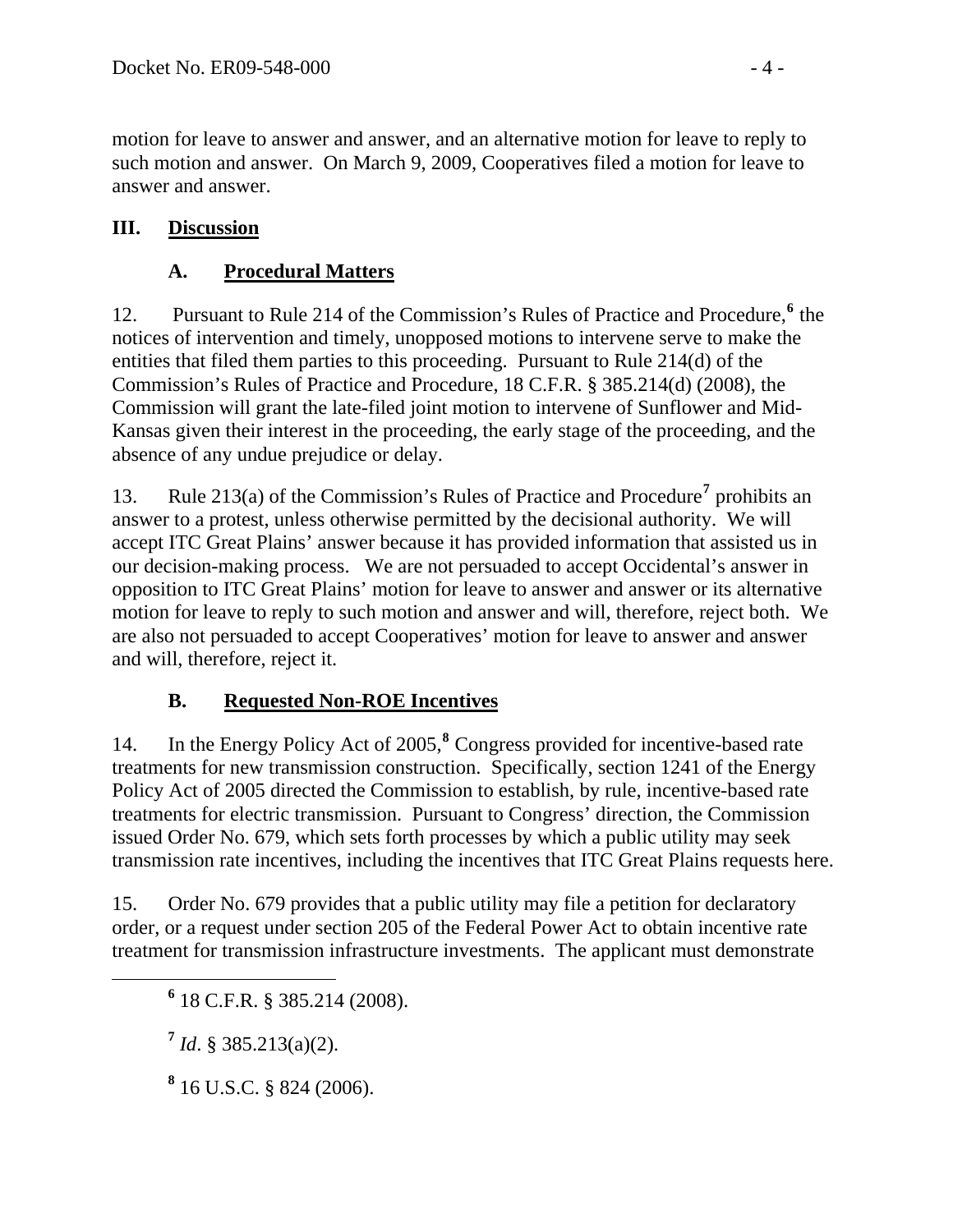that the facilities for which it seeks incentives either ensure reliability or reduce the cost of delivered power by reducing transmission congestion.**<sup>9</sup>** Order No. 679 includes a rebuttable presumption that a project satisfies the threshold criteria for eligibility for transmission rate incentive treatment if: (1) a transmission project results from a fair and open regional planning process that considers and evaluates projects for reliability and/or congestion, which the Commission finds acceptable, or (2) a project has received construction approval from an appropriate state commission or state siting authority.**<sup>10</sup>** Order No. 679-A clarifies the operation of this rebuttable presumption by stating that the authorities and/or processes on which it is based (i.e*.*, a regional planning, state commission, or siting authority process) must consider whether the project ensures reliability or reduces the cost of delivered power by reducing congestion.**<sup>11</sup>**

## **1. Timing of Filing**

#### **a. Comments and Protests**

16. Several protesters state that it is too early for the Commission to consider incentive rate treatment for the KETA Project and Kansas V Plan, as well as Similar Future Projects. Texas Cooperatives argue that the preliminary nature of ITC Great Plains' plans restricts the parties from examining financial aspects of the projects because ITC Great Plains has a minimal accounting history.**[12](#page-4-0)** Texas Cooperatives allege that there has not been an adequate independent evaluation of whether the facilities will relieve congestion and improve reliability in the region.**[13](#page-4-1)** Texas Cooperatives state that much of the alleged benefit is predicated on the construction of numerous proposed wind projects that might not be built.**[14](#page-4-2)**

17. The Kansas Commission asserts that the filing is premature because ITC Great Plains has not received siting approval from the Kansas Commission and SPP has not approved a funding mechanism or issued a notice to construct for any of the projects.**[15](#page-4-3)**

**<sup>9</sup>** *See* 18 C.F.R. § 35.35(i) (2008).

**<sup>10</sup>** Order No. 679, FERC Stats. & Regs. ¶ 31,222, at P 57-58 (2006).

**<sup>11</sup>** Order No. 679-A, FERC Stats. & Regs. ¶ 31,236, at P 49 (2006).

<span id="page-4-0"></span>**<sup>12</sup>** Texas Cooperatives' Motion at 4.

<span id="page-4-1"></span> $13$  *Id.* at 3.

<span id="page-4-2"></span>**<sup>14</sup>** *Id*.

<span id="page-4-3"></span>**<sup>15</sup>** Kansas Commission Motion at 4.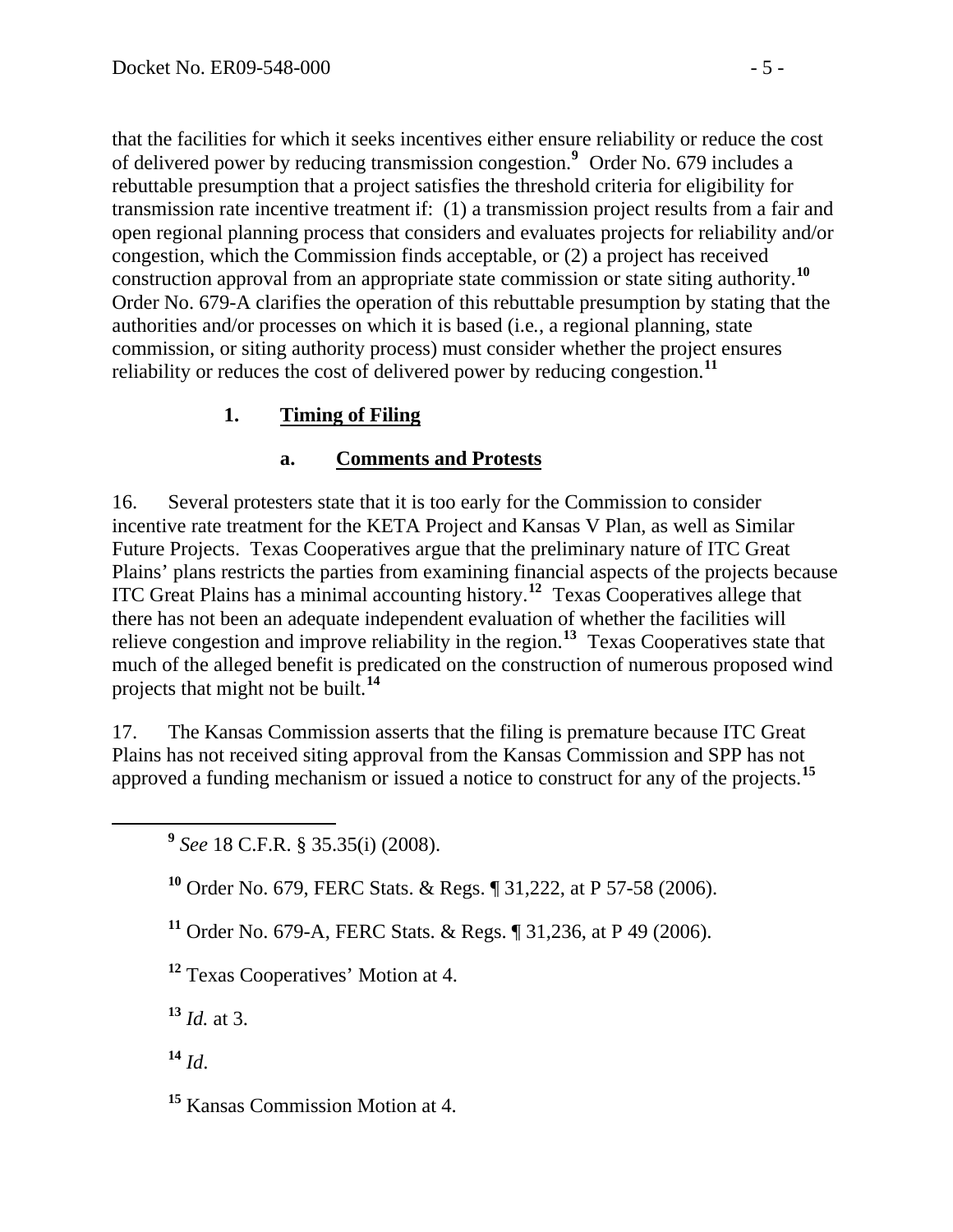18. Westar contends that the filing is premature because ITC Great Plains has not been selected by SPP and the Kansas Commission as the party designated to design and construct the Kansas V Plan.**[16](#page-5-0)** In fact, Westar notes that Prairie Wind, LLC is proposing a similar competing project.**[17](#page-5-1)** Westar states that the proposed Kansas V Plan crosses multiple service territories including those of Westar, Sunflower and Mid-Kansas. Westar states that Sunflower and Mid-Kansas offered Westar the right to build in their service territories for \$20 million. Westar notes that ITC Great Plains' filing does not explain how much ITC Great Plains paid Sunflower and Mid-Kansas for rights to build the facilities in their service territories.**[18](#page-5-2)** Westar asserts that the Kansas Commission has ruled that agreements between ITC Great Plains and both Sunflower and Mid-Kansas must be approved by the Kansas Commission.**[19](#page-5-3)**

19. Occidental states that the filing is premature and urges the Commission to reject the formula rate, or alternatively, set it for hearing, because the intervenors should not be required to devote resources to analyze facilities that never may be built.**[20](#page-5-4)**

20. Westar notes that the Kansas Commission granted a certificate to ITC Great Plains to build the KETA Project over six months ago and ITC Great Plains has yet to submit a siting application to the Kansas Commission. Westar states that the delay is contrary to the public interest. Westar asserts that the Commission should require ITC Great Plains to explain why it deserves incentives when it has not moved forward expeditiously.**[21](#page-5-5)**

**<sup>16</sup>** Westar Motion at 2.

<span id="page-5-1"></span>**<sup>17</sup>** Similarly, Occidental notes that KETA has stated that it would play a role in constructing the KETA Project if a private sector entity, like ITC Great Plains, does not do so.

**<sup>18</sup>** *Id*. at 3.

<span id="page-5-0"></span> $\overline{a}$ 

<span id="page-5-4"></span><span id="page-5-3"></span><span id="page-5-2"></span>**<sup>19</sup>** The Kansas Commission argues that ITC Great Plains should disclose the agreements with Sunflower and Mid-Kansas (the Designation Agreements) because they form the basis for ITC Great Plains' contention about its construction rights. *See* discussion, below.

**<sup>20</sup>** Occidental Motion at 7.

<span id="page-5-5"></span>**<sup>21</sup>** Westar Motion at 4.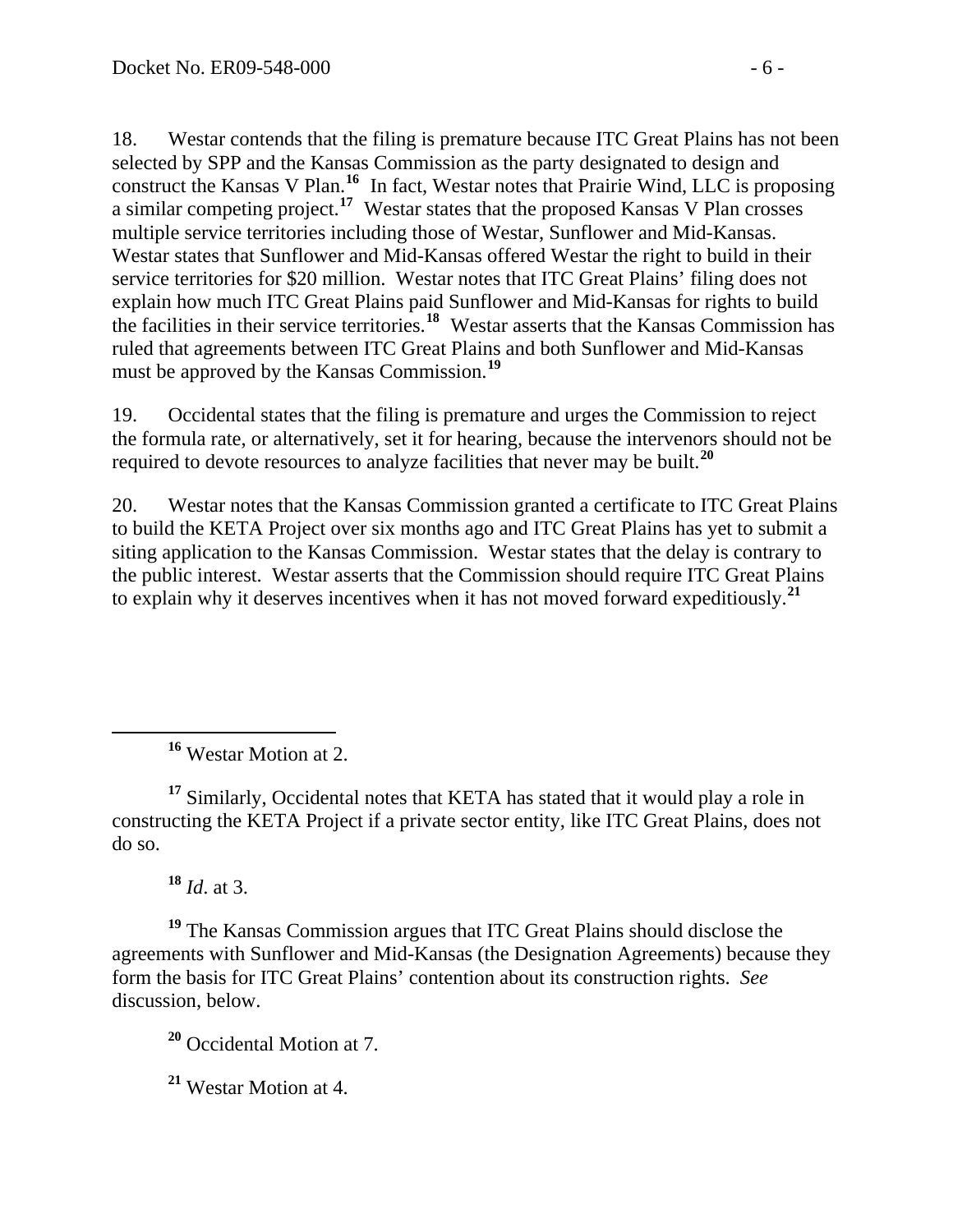# **b. ITC Great Plains' Answer**

21. ITC Great Plains states that the Kansas Commission also argued during the Prairie Wind proceeding that the request for transmission incentives for Prairie Wind's similar project was premature because the proposed project had not been properly vetted with SPP.**[22](#page-6-0)** The Commission nevertheless ruled on the Prairie Wind application without opining on the issues pending at the SPP or state level, by confining its review to "only whether these specific projects meet the requirements for incentives under Commission policy."**[23](#page-6-1)**

22. ITC Great Plains states that it provided a complete description to SPP and the Kansas Commission for consideration of these projects, including citations to relevant Kansas Commission proceedings and correspondence between ITC Great Plains and SPP.**[24](#page-6-2)** ITC Great Plains has received authorization from the Kansas Commission to construct the KETA Project. ITC Great Plains notes that its filing indicates that its commitment to build the KETA Project is contingent on the KETA Project's being eligible for SPP-adopted or Commission-approved regional cost allocation. ITC Great Plains states that it is moving ahead with public meetings regarding the proposed routes for the KETA Project, and will continue to advance the project as part of SPP's first balanced portfolio of economic projects qualifying for regional cost allocation.

23. In response to Occidental's suggestion that the Commission should "summarily reject" the proposed formula rate for facilities that may never be built, ITC Great Plains states that it does not seek a rate applicable to projects that it will not propose.<sup>[25](#page-6-3)</sup> ITC states that it has proposed already constructing the KETA Project and Kansas V Plan and that they are far more "real" than other projects that Occidental seems to prefer with similar formula rates.

## **c. Commission Determination**

24. We disagree with protestors that the filing is premature. Receipt of siting approval from the Kansas Commission or notice to construct by SPP are not prerequisites to the Commission's grant of incentives. Moreover, the Commission has found that ruling on requests for incentives pursuant to Order No. 679 does not risk prejudging siting

<span id="page-6-0"></span>**<sup>22</sup>** ITC Great Plains' Answer at 6.

<span id="page-6-2"></span>**<sup>24</sup>** *See* Huslig Testimony at 26-28, and Exhibit Nos. GP-102 and GP-113.

<span id="page-6-3"></span>**<sup>25</sup>** ITC Great Plains Answer at 40.

<span id="page-6-1"></span>**<sup>23</sup>** *Tallgrass Transmission LLC*, 125 FERC ¶ 61,248, at P 42 (2008) (*Tallgrass*).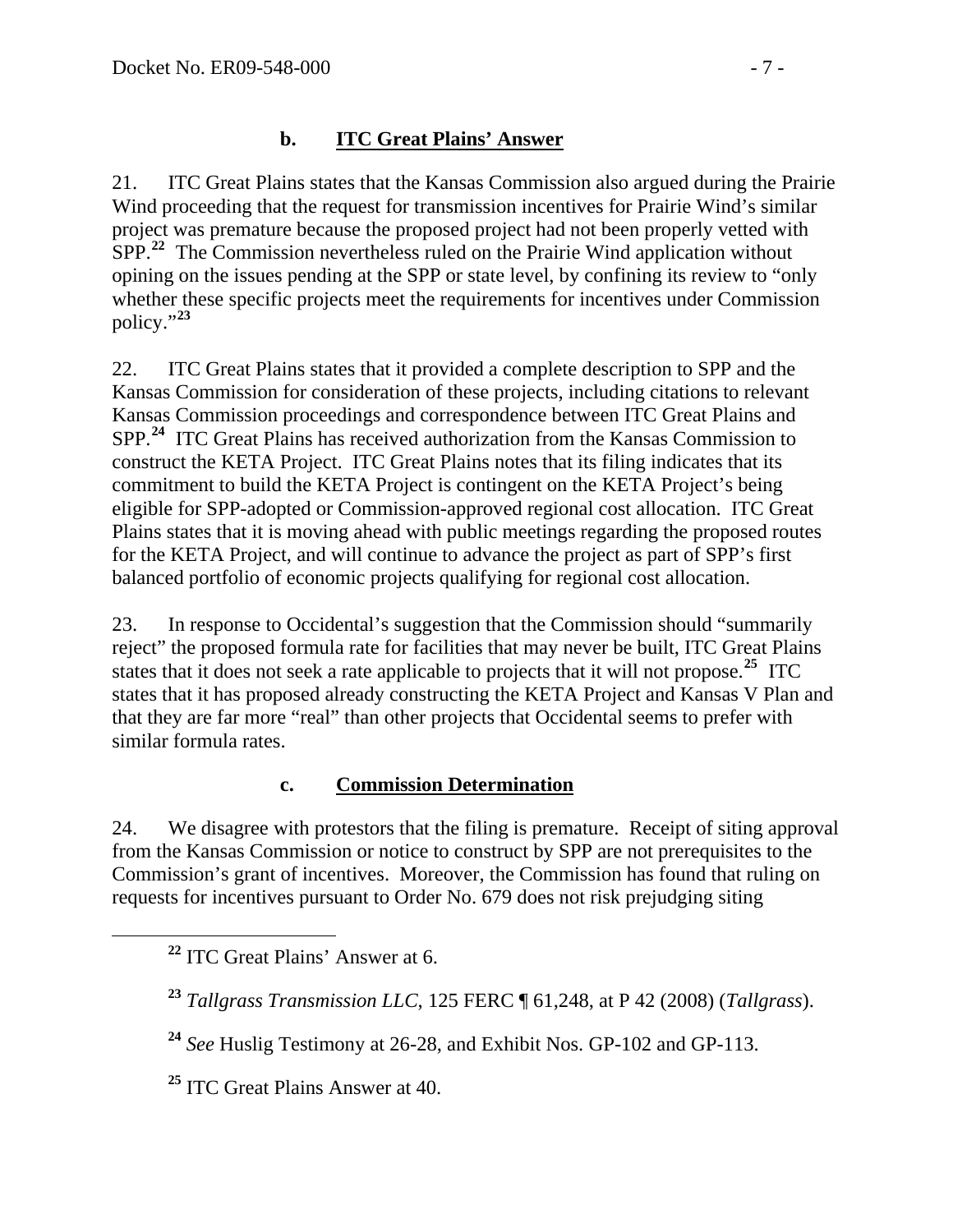procedures at state commissions.**<sup>26</sup>** Thus, our action here will not undermine the consideration of the proposal by SPP or the Kansas Commission, because nothing here will change SPP or the Kansas Commission's method of evaluating projects. Similarly, whether these projects qualify for incentives does not depend on whether SPP has completed its cost allocation methodology because cost allocation is not a prerequisite for eligibility for incentives under Order No. 679.**<sup>27</sup>** Additionally, in *Tallgrass* we conditionally accepted a proposal despite the lack of an accounting history of the applicants, both of which were new companies.**<sup>28</sup>**

25. We disagree with the Kansas Commission's contention that the Designation Agreements must be provided. We believe we have the information in this proceeding necessary to determine whether ITC Great Plains' proposed projects qualify for incentives.

# **2. Rebuttable Presumption**

# **a. Proposal**

26. ITC Great Plains states that both the KETA Project and the Kansas V Plan are entitled to the rebuttable presumption under Order No. 679 because they are included in the 2008-2017 STEP.**[29](#page-7-0)** ITC Great Plains states that the KETA Project has been "embraced by the Kansas transmission planning authority created especially to identify and secure the construction of the transmission most important to the State of Kansas," and that the three criteria for its Similar Future Projects are designed to ensure that they will also meet the test for the rebuttable presumption.<sup>[30](#page-7-1)</sup>

27. ITC Great Plains states that the KETA Project and Kansas V Plan will allow for the interconnection of new wind generation facilities.ITC Great Plains' witness Huslig states that as of November 2008, over 3900 MW of wind interconnection was proposed in the vicinity of the Spearville substation, where the Kansas V Plan terminates. ITC

<span id="page-7-0"></span>**<sup>27</sup>** *New York Regional Interconnect, Inc.*, 124 FERC ¶ 61,259, at P 19, 24 and 60 (2008).

**<sup>28</sup>** *Tallgrass,* 125 FERC ¶ 61,248 at P 34, 40-43*.*

**<sup>29</sup>** ITC Great Plains Filing at 15.

<span id="page-7-1"></span>**<sup>30</sup>** *Id*.

**<sup>26</sup>** *Central Maine Power Company*, 125 FERC ¶ 61,079, at P 39 (2008), and *Central Maine Power Company*, 125 FERC ¶ 61,182, at P 41 (2008).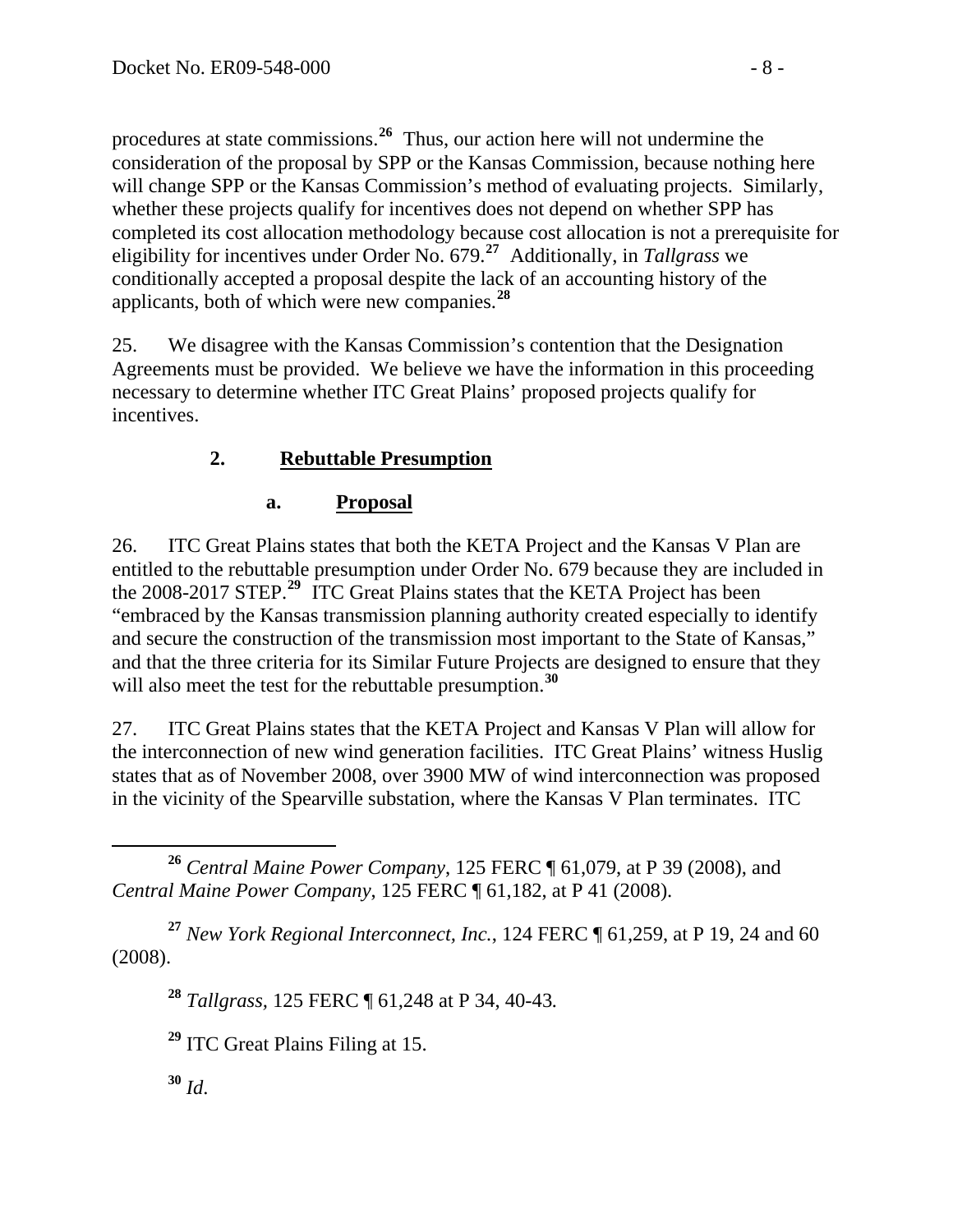Great Plains states that the Spearville-Knoll-Axtell line is a superior alternative to other projects proposed to link Kansas and Nebraska, which have congestion on existing flowgates between them.**<sup>31</sup>**

## **b. Comments and Protests**

28. Occidental states that the inclusion of the KETA Project and Kansas V Plan in the 2008-2017 STEP does not reflect an SPP determination that these projects are needed to address either reliability or congestion issues, nor did SPP find that the projects are economic. Instead, Occidental states that the inclusion of the projects in the STEP is the product of ITC Great Plains' representation that it would shoulder responsibility for the construction of these economically-driven projects.**[32](#page-8-0)**

29. Occidental adds that even if the Commission were to apply the rebuttable presumption, it could be rebutted easily because SPP has determined that the projects are not required for reliability purposes. SPP's analysis did not evaluate the projects for their effect on congestion and, consequently, could not have found those projects helpful in relieving congestion.**[33](#page-8-1)**

30. Westar states that under SPP Tariff's Attachment O (Coordinated Planning Procedures),**[34](#page-8-2)** for a potential economic upgrade to be listed in the STEP, it must pass a "screening analysis" and be endorsed by the SPP markets and operations policy committee and SPP board of directors.**[35](#page-8-3)** Economic upgrades are preliminarily included in the STEP "because of their *potential* economic benefits and *likelihood* of having a positive impact on congestion in the transmission system."**[36](#page-8-4)** Thus, Westar argues that inclusion of an economic upgrade in the STEP reflects only a preliminary conclusion about congestion benefits. Westar concludes that, before the KETA Project and Kansas

**<sup>31</sup>** *Id*. at 17.

**<sup>32</sup>** Occidental Motion at 15.

**<sup>33</sup>** *Id*. at 16.

<span id="page-8-2"></span><span id="page-8-1"></span><span id="page-8-0"></span>**<sup>34</sup>** SPP Tariff, Attachment O (FERC Electric Tariff, Fifth Revised Volume No. 1, Original Sheet No. 300C.01).

**<sup>35</sup>** Westar Motion at 6.

<span id="page-8-4"></span><span id="page-8-3"></span>**<sup>36</sup>** SPP Transmission Expansion Plan 2008-2017 (2008-2017 STEP) at 23 *available at*

[http://www.spp.org/publications/2007%20SPP%20Transmission%20Expansion%20Plan](http://www.spp.org/publications/2007%20SPP%20Transmission%20Expansion%20Plan%2020080131_BOD_Public.pdf) [%2020080131\\_BOD\\_Public.pdf](http://www.spp.org/publications/2007%20SPP%20Transmission%20Expansion%20Plan%2020080131_BOD_Public.pdf). 2008-2017 STEP at 80 (emphasis added by Westar).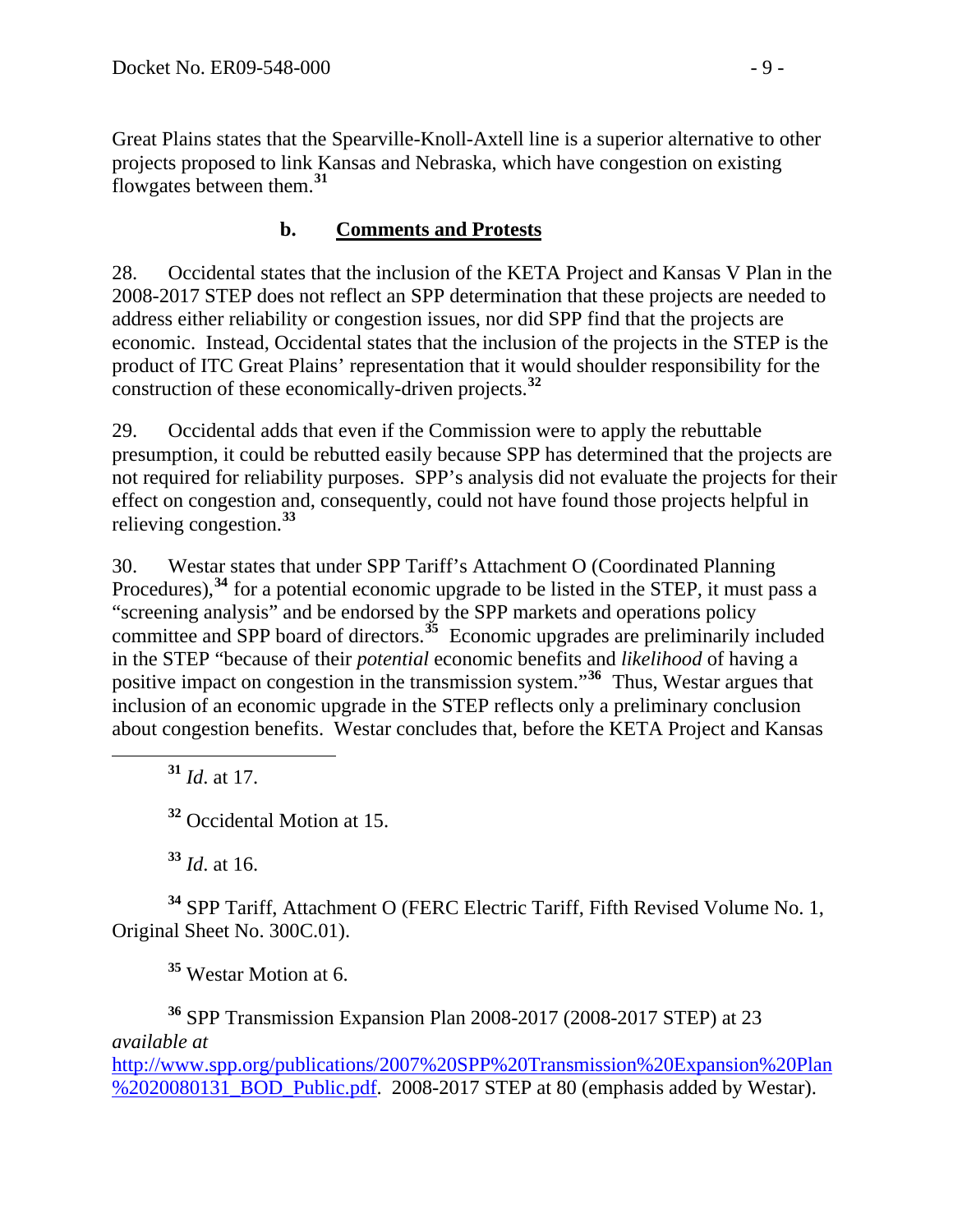V Plan can be considered as finally having been included in the SPP regional plan, they must go through an additional round of screening in the SPP regional planning process.<sup>37</sup>

31. Both Westar and Cooperatives note that the Kansas V Plan was identified as a 345 kV project when it was presented to SPP for inclusion in the STEP, and not the 765 kV project for which ITC Great Plains currently requests incentive rates.**[38](#page-9-0)** Westar and Cooperatives argue that ITC Great Plains' claim of being entitled to a rebuttable presumption is thus based on the SPP board of directors' approval of a fundamentally different set of facilities that could have been constructed at considerably lower cost. The economics of constructing a 345 kV line are very different from the economics of constructing a 765 kV transmission line. Moreover, they assert that the fact that a 345 kV line between two points may reduce the cost of delivered power does not demonstrate that a higher cost 765 kV line will have the same effect. Westar and Cooperatives conclude that the Commission should therefore reject ITC Great Plains' request for incentives, without prejudice to ITC Great Plains' right to submit its proposal in its current form for consideration in the SPP regional planning process.**[39](#page-9-1)**

## **c. ITC Great Plains' Answer**

32. In response to Occidental, Westar and Cooperatives' contention that inclusion of the KETA Project and Kansas V Plan in the STEP does not entitle them to a rebuttable presumption, ITC Great Plains states that economic upgrades are included in the STEP "because of their potential economic benefit and likelihood of having a positive impact on congestion in the transmission system."**[40](#page-9-2)** If the rebuttable presumption for incentive rates under Order No. 679 requires more than this, then SPP's planning process is of little value because no economic project included in the STEP would ever qualify for the rebuttable presumption.

33. In response to Cooperatives' argument that the projects included in the STEP were different from the KETA Project and the Kansas V Plan, ITC Great Plains states that whether the lines are constructed at 345 kV or 765 kV does not matter for purposes of whether these projects are entitled to the project specific non-ROE incentives requested for them. ITC Great Plains believes that developments since September 2007, including the updating of SPP's Extra High Voltage Overlay Study in March 2008, have made it

**<sup>37</sup>** Westar Motion at 8.

<span id="page-9-0"></span>**<sup>38</sup>** *Id.* at 7, Cooperatives Motion at 8.

<span id="page-9-1"></span>**<sup>39</sup>** *Id.*

<span id="page-9-2"></span>**<sup>40</sup>** 2008-2017 STEP at 80.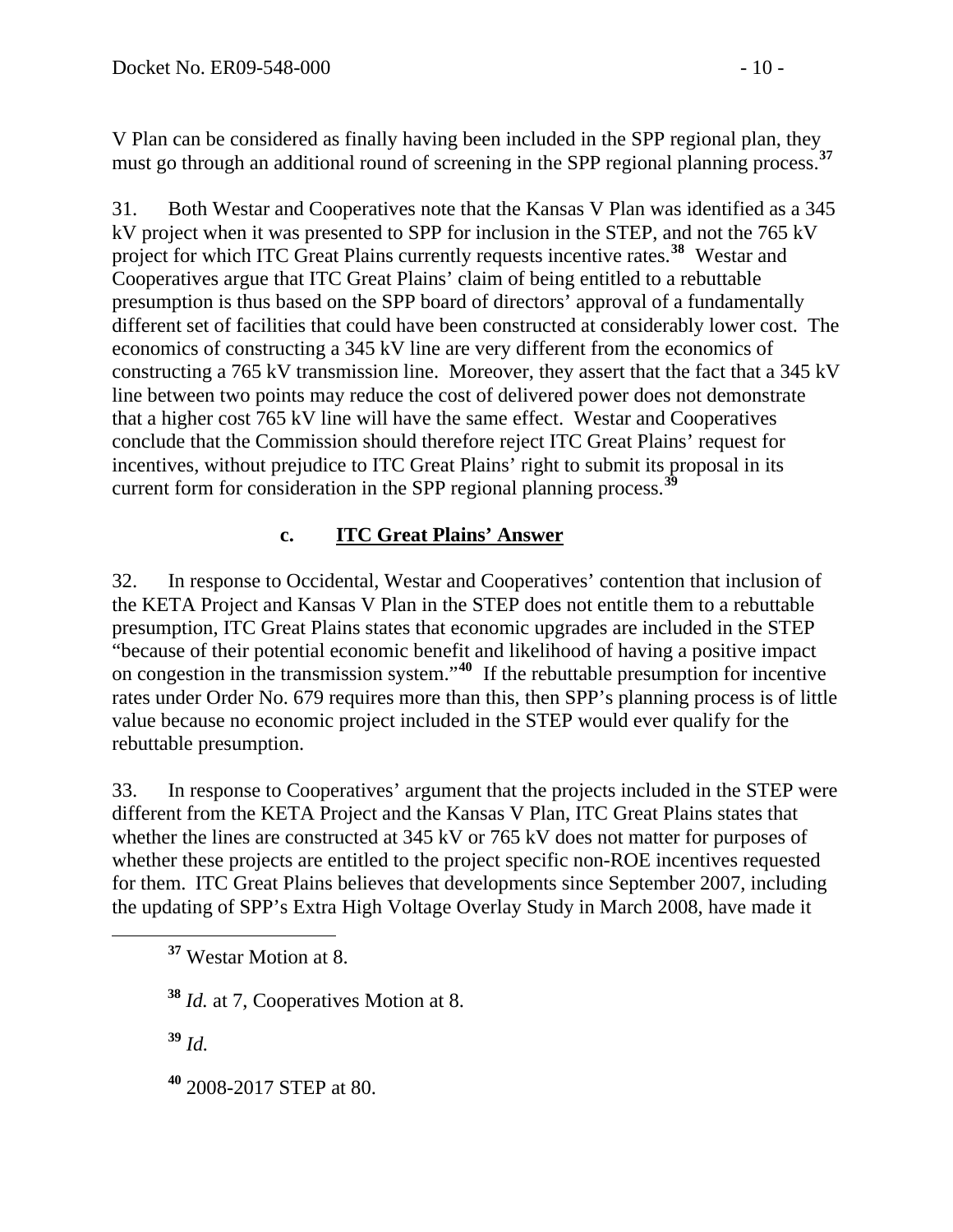prudent to plan on constructing these lines at 765 kV, but whether these lines are ultimately constructed at 765 kV or 345 kV is a decision that will be made by SPP through its continuing planning processes.

#### **d. Commission Determination**

34. The Commission finds that ITC Great Plains is not entitled to the rebuttable presumption for the KETA Project and Kansas V Plan because the inclusion of these projects in the STEP does not reflect an SPP determination that they are needed to address either reliability or congestion. The 2008-2017 STEP states that inclusion in the STEP reflects only a preliminary conclusion about a project's benefits, and that should an economic network upgrade sponsor step forward, the top-ranking upgrades**[41](#page-10-0)** should be considered for further study.**[42](#page-10-1)** In addition, while the Kansas Commission has given ITC Great Plains the authority to construct the KETA Project,**[43](#page-10-2)** nothing in the Kansas Commission certificate to construct orders indicates that the Kansas Commission evaluated the project to determine whether it ensures reliability or reduces the cost of delivered power by reducing congestion.

#### **3. Demonstration of Incentive Eligibility**

#### **a. Proposal**

35. In the event that the Commission found that ITC Great Plains' request for incentive rates for the KETA Project and Kansas V Plan was not entitled to the rebuttable presumption, ITC Great Plains submitted studies to demonstrate that the projects meet Order No. 679's requirements. The first submitted study, the "SPP Updated Extra High Voltage Overlay Study" dated March 3, 2008, was performed by Quanta Technology, LLC. The study updates an earlier study commissioned by SPP in January 2007 to: (1) perform a strategic assessment regarding the long-term reliability and capacity needs through the use of a 345 kV, 500 kV, and 765 kV or higher voltage transmission system to overlay the existing transmission system within the SPP footprint; (2) assess SPP's potential integration with neighboring systems to address future transmission needs required by SPP; and (3) ensure an efficient and optimal transmission system to address

<span id="page-10-2"></span><span id="page-10-1"></span>**<sup>42</sup>** *Id*. at 80 (Adding that such study would involve a more detailed analysis looking at individual upgrades over an entire year and could also include an analysis of sensitivity to various factors such as fuel pricing and interaction between upgrades.)

<span id="page-10-0"></span>**<sup>41</sup>** SPP ranked the KETA Project and Kansas V Plan as numbers 20 and 38 out of 49 proposed projects in terms of benefit-cost ratios. *Id*. at 78.

**<sup>43</sup>** [http://www.kcc.state.ks.us/scan/200706/20070605095212.pdf.](http://www.kcc.state.ks.us/scan/200706/20070605095212.pdf)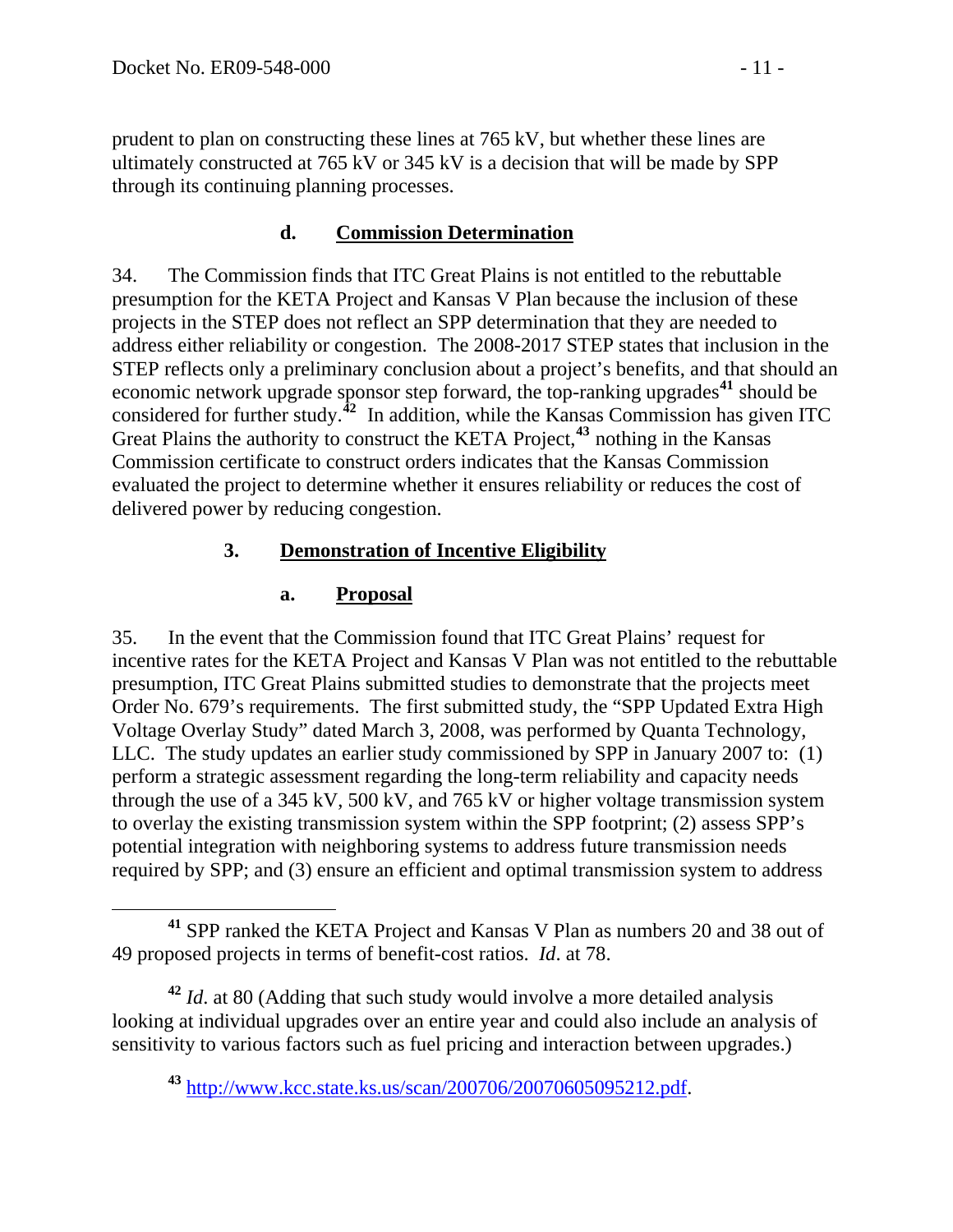long-term future transmission needs. Quanta Technology, LLC updated the study to evaluate the effect of increased wind development on the SPP system, develop and compare four overlay designs, and develop a construction sequence for the high voltage overlay.

36. ITC Great Plains' proposed Kansas V Plan is similar to one of the facilities in the SPP Updated Extra High Voltage Overlay Study. The SPP Updated High Voltage Overlay Study identifies a 765 kV project that goes from Spearville, Kansas to Comanche County, Kansas and then to Wichita, Kansas. ITC Great Plains has proposed a project that follows the same path from Spearville, Kansas to Wichita, Kansas through Comanche County. Moreover, such study recommends sequencing of construction of the high voltage overlay that begins in the western portion of the SPP system and expands eastward. The construction of the planned high voltage overlay is broken down into three "packages" with the first package further broken down into three steps. Facilities similar to the Kansas V Plan are reflected in package one - step one of the construction sequence. The study shows that this construction sequencing is best because wind development is already occurring in the western portion of the system, there is a lack of transmission from west to east to deliver this energy, and western portions have been authorized to proceeding with development to deliver the wind generation to load centers.**[44](#page-11-0)**

37. ITC Great Plains also submits the "Kansas Electric Transmission Authority Study" (KETA Study) dated April 2007 with this filing. KETA commissioned SPP to perform the KETA Study to evaluate which project is the best fit project given proposed circumstances that would meet the needs of the State of Kansas and future wind development. The KETA Study concludes that the KETA Project will convey the greatest benefits when compared to other electric transmission projects in Kansas.**[45](#page-11-1)**

38. The third study, "Phase 1 Summary Report for ITC/NPPD Transmission Study" was performed by Ventyx (Ventyx Study) and dated November 20, 2008. ITC Great Plains and NPPD commissioned Ventyx, a business solutions provider, to update the assumptions used by SPP in the KETA Study. Ventyx evaluated the KETA Project and the Kansas V Plan under various scenarios of wind development and average gas prices. Ventyx calculated the cost to serve load, net profit from sales and adjusted production cost value for the State of Kansas and the entire SPP region for the two projects. ITC Great Plains states that the Ventyx Study found that with both the KETA Project and

<span id="page-11-1"></span><span id="page-11-0"></span> $\overline{a}$ 

**<sup>44</sup>** Exhibit GP-111 at 3.

**<sup>45</sup>** Exhibit GP-100 at 20.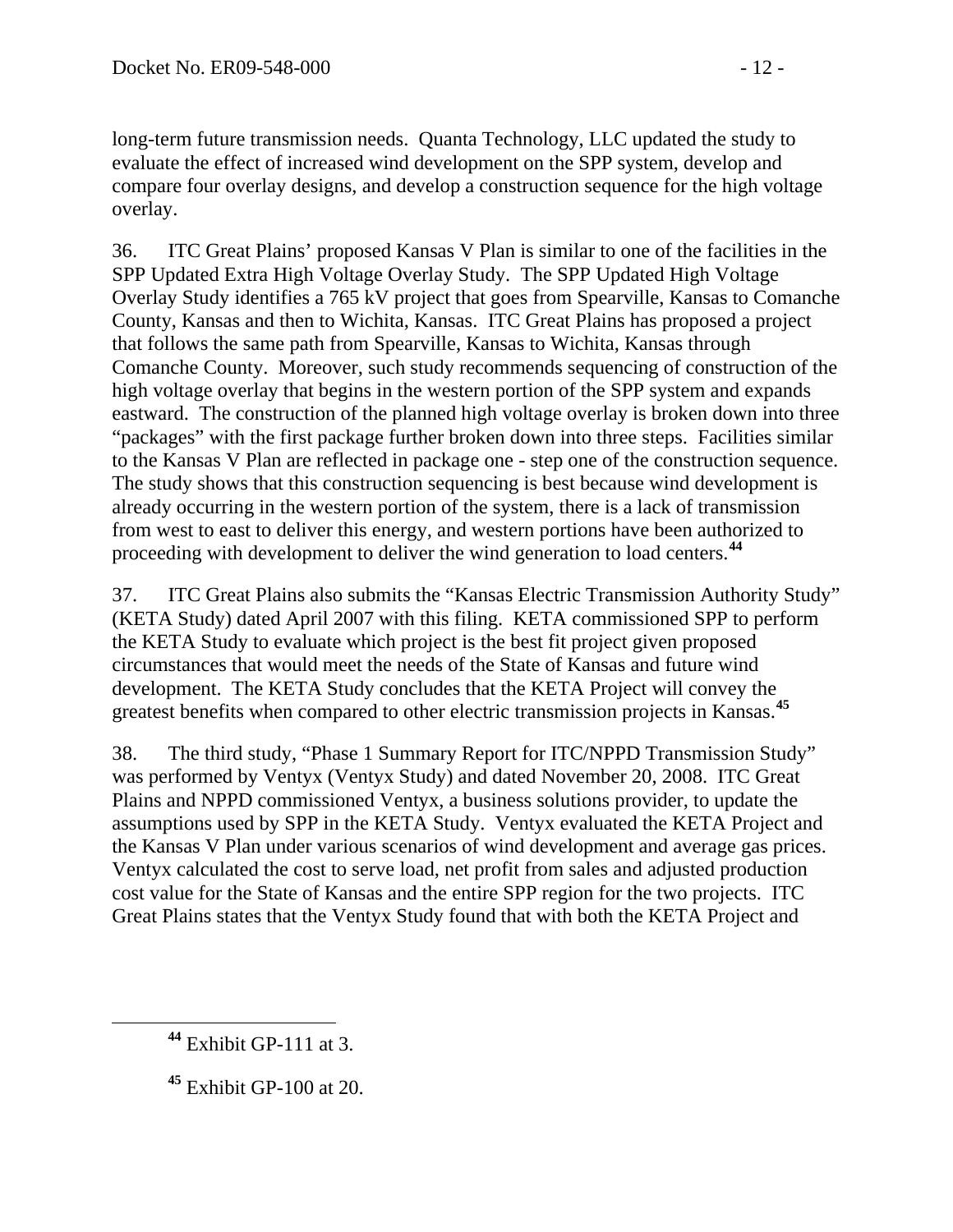Kansas V Plan installed, projected annual benefits would range between \$85.9 million and \$100.3 million.**<sup>46</sup>**

#### **b. Comments and Protests**

39. Occidental states that the KETA Project and Kansas V Plan, by definition, are not required for reliability because they are economic upgrades. Moreover, Occidental notes that SPP has determined they are not required for reliability.**[47](#page-12-0)** Occidental also states that the costs of the projects outweigh their benefits according to the 2008-2017 STEP. Occidental contests ITC Great Plains' reliance on the KETA study as demonstrating the project is economic. Occidental states that the purpose of the study was simply "to determine the potential 345 kV expansions having the greatest benefit to the state of Kansas as conditions are known to exist in 2007."**[48](#page-12-1)** Occidental continues that the study only considered a small group of proposed Kansas projects and determined that the KETA project, while the best of the small group of projects, was still uneconomic.

## **c. ITC Great Plains' Answer**

40. ITC Great Plains states that SPP's screening studies**[49](#page-12-2)** show varying cost - benefit ratios for the KETA Project and the Kansas V Plan, depending on such things as the levels of wind development assumed, other projects considered and the cost of natural gas.**[50](#page-12-3)** Thus, Occidental's characterization of the KETA Project and Kansas V Plan as categorically "uneconomic" is a distortion because the KETA Project and Kansas V Plan were considered worthy of evaluation for inclusion in balanced portfolios of economic projects by SPP staff during 2008 and continuing to today.

**<sup>46</sup>** *Id*. at 29.

<span id="page-12-0"></span>**<sup>47</sup>** Occidental Protest at 11, citing SPP Transmission Expansion Plan 2008-2017 at 23.

<span id="page-12-1"></span>**<sup>48</sup>** Occidental Protest at 13, citing SPP Kansas Electric Transmission Study (April 2007).

<span id="page-12-2"></span>**<sup>49</sup>** ITC Great Plains adds that in the June 2008 analysis that the SPP staff presented to the cost allocation working group, the addition of the KETA Project to three different proposed balanced portfolios provided a significant increase in the cost/benefit ratio of each portfolio of economic projects that was evaluated. This demonstrates a cost/benefit ratio above 1.0 for the KETA Project under the assumptions used for this analysis (ITC Great Plains' Answer at 38).

<span id="page-12-3"></span>**<sup>50</sup>** *Id*. at 38-39.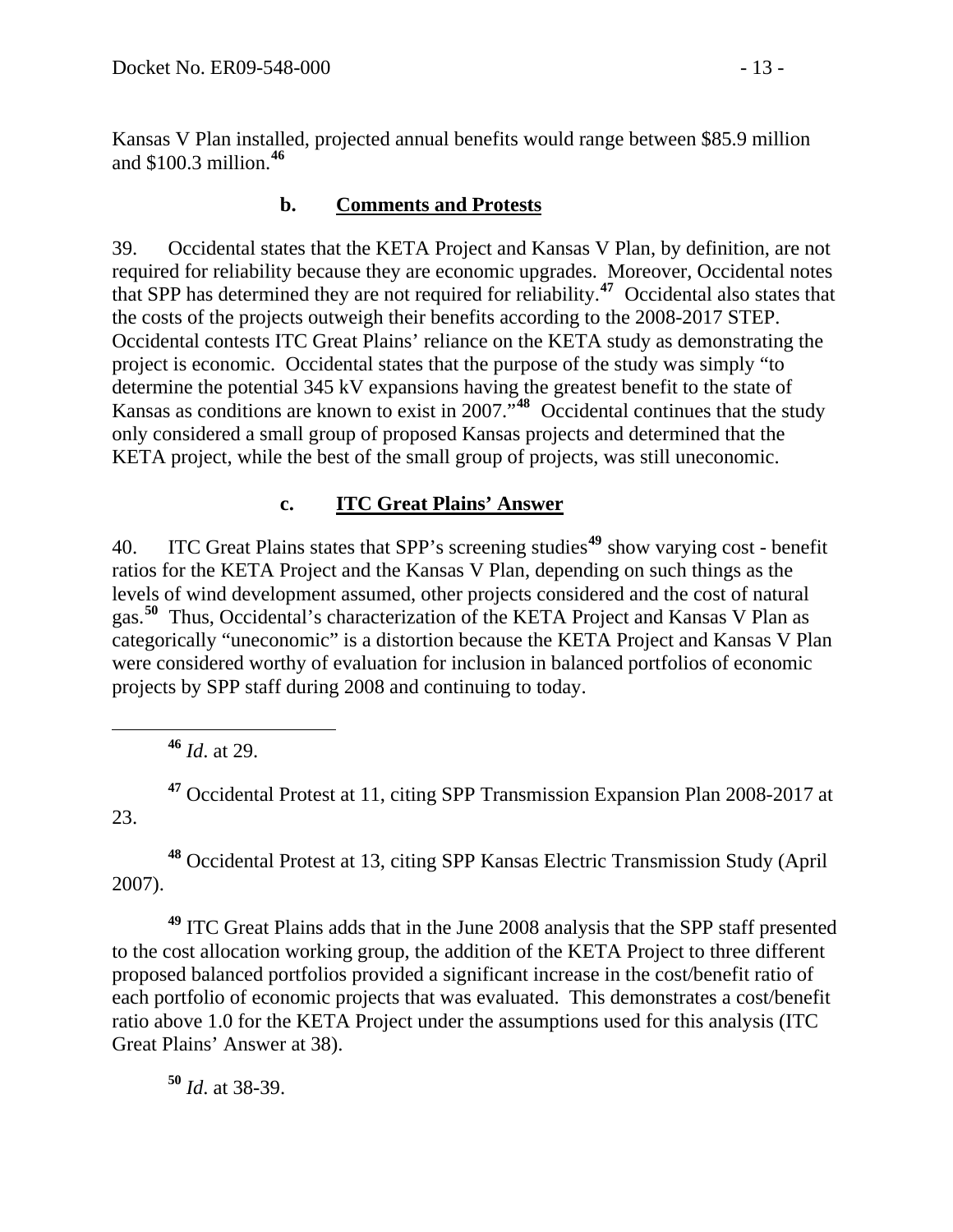41. ITC Great Plains states that beyond these facts, it should be noted that SPP's cost - benefit studies define benefit solely in terms of reduced adjusted production costs. No other benefits are taken into account, such as the interconnection of wind resources and reduced line losses. Moreover, ITC Great Plains states that Occidental makes no effort to address the Ventyx Study,**[51](#page-13-0)** the sensitivity analysis performed by SPP as part of the balanced portfolio analysis,**[52](#page-13-1)** the SPP Extra High Voltage Updated Overlay Study**[53](#page-13-2)** and the data provided by ITC Great Plains concerning the number of megawatts of wind awaiting interconnection at points to be served by ITC Great Plains' proposed projects. ITC Great Plains states that these analyses demonstrate that the projects proposed by ITC Great Plains produce significant economic benefits when analyzed in the proper context.

#### **d. Commission Determination**

42. Even if a project fails to qualify for a rebuttable presumption, the Commission will evaluate a project's eligibility for incentives if the applicant can demonstrate that the project meets Order No. 679's eligibility requirements. We find that ITC Great Plains has adequately demonstrated that the KETA Project and Kansas V Plan meet such requirements and are thus eligible for incentives. The KETA Project and facilities similar to the Kansas V Plan are reflected in the Quanta study of the SPP high voltage overlay. The SPP high voltage overlay is a plan being considered by SPP to construct a high voltage (e.g., 765 kV) grid that would overlay the existing SPP transmission system to facilitate greater wind interconnection and regional transmission service.**[54](#page-13-3)** With its study of the high voltage overlay, SPP has taken a very forward-looking approach to assess the regional needs of its system. The SPP high voltage overlay study considers comprehensive plans for transmission expansion within SPP, including but not limited to facilities similar to ITC Great Plains' projects, to achieve objectives that are considered to be priorities by stakeholders and the states. Facilities similar to the Kansas V Plan are in

<span id="page-13-0"></span>**<sup>51</sup>** Exhibit GP-110.

**<sup>52</sup>** Exhibit GP-109 at 15-18.

**<sup>53</sup>** Exhibit GP-111.

<span id="page-13-3"></span><span id="page-13-2"></span><span id="page-13-1"></span>**<sup>54</sup>** The SPP high voltage overlay study identified specific facilities that were to be completed within the SPP region at the time of the study to be built in each of four different scenarios. We note that the portion of the KETA Project from the Knoll substation to the Axtell substation was not entirely within the SPP region at the time of the study. This portion of the KETA Project, while not specifically identified in the lists of facilities included in the four scenarios, is nonetheless identified on the maps associated with each of the four scenarios and was included in the base case of the study.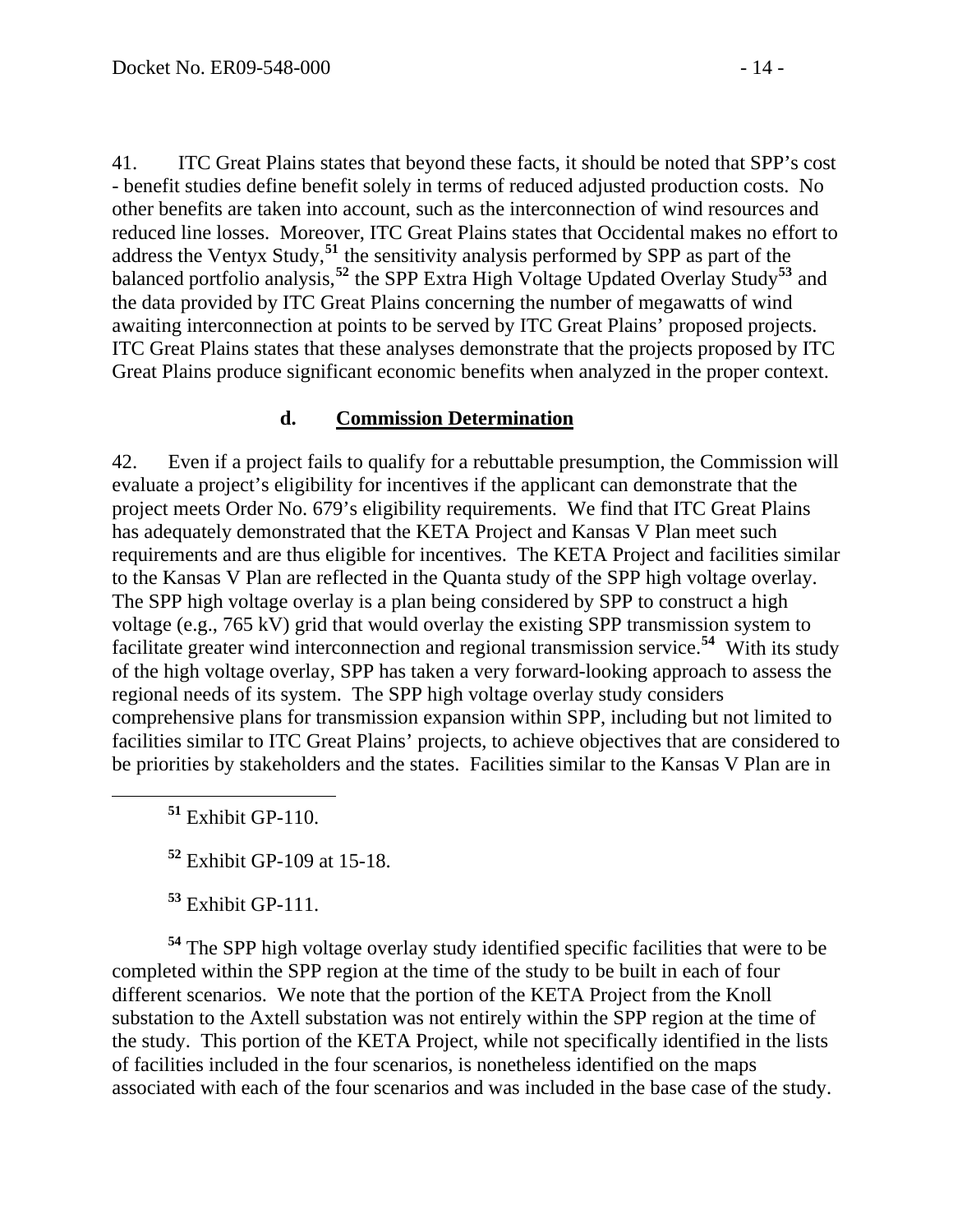$\overline{a}$ 

package one – step one of the recommended construction sequencing in the study; thus, the high voltage overlay will begin with facilities such as these. Considering SPP's approach to regional planning, the benefits of the high voltage overlay will be significant, including providing overall reliability reinforcement of the SPP system with improved voltage support throughout SPP.**<sup>55</sup>**

43. In addition, ITC Great Plains commissioned a study performed by Ventyx that examined the benefits to Kansas and the entire SPP region from the KETA Project and Kansas V Plan. The study found substantial reductions in the cost to serve load and significant power production cost savings due in substantial part to increased transfer capability that would reduce congestion and allow transportation of low-cost wind energy to displace higher cost energy from fossil fuel sources. For example, the study determined that under normal wind expansion assumptions, the SPP region could expect annual savings of approximately \$85 million with both projects put into service. This study provides a reasonable basis to conclude that ITC Great Plains' projects will reduce the cost to serve load by reducing congestion through facilitating integration and delivery of low-cost wind energy in the SPP region and providing greater transfer capability.**[56](#page-14-0)** Moreover, we note that SPP expects the KETA Project to provide relief on one of the top ten congested flowgates in SPP.**[57](#page-14-1)**

44. As for whether the projects deserve incentives because there are competing projects, we reiterate that it is the Commission's policy to review each request for incentives on its own merits and on a case-by-case basis.**[58](#page-14-2)** The only projects before the Commission are the KETA Project and Kansas V Plan. Thus, we review only whether these specific projects meet the requirements for incentives under the FPA and Commission policy.

**<sup>55</sup>** Exhibit GP-111, "SPP Updated EHV Overlay Study", March 3, 2008, at 28.

<span id="page-14-0"></span>**<sup>56</sup>** Additionally, as we found in *Tallgrass*, we find that with SPP's proposed high voltage overlay, lower voltage facilities will be relieved of their congestion resulting in a reduction in the cost of delivered power.

**<sup>57</sup>** Exhibit GP-112, "Top Ten Congested Flowgates/Solutions – 2008 to Date."

<span id="page-14-2"></span><span id="page-14-1"></span>**<sup>58</sup>** *Pacific Gas & Electric Company*, 123 FERC ¶ 61,067 (2008) and *Central Maine Power Company*, 125 FERC ¶ 61,079 (2008).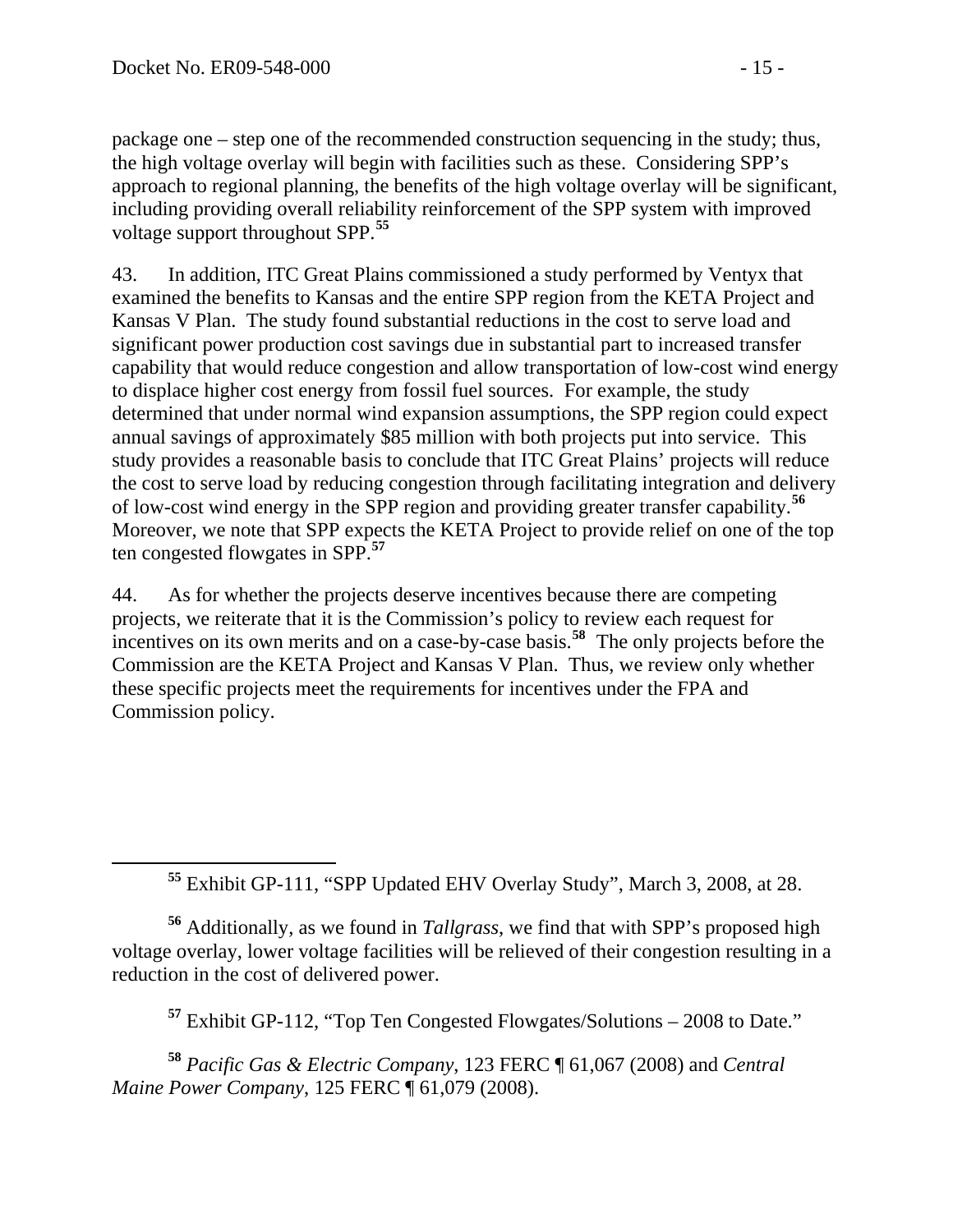#### **a. Proposal**

45. ITC Great Plains requests rate incentives for Similar Future Projects that are: (1) included in the STEP or otherwise approved by SPP; (2) high voltage facilities of 345 kV or higher; and (3) an investment of at least \$50 million.

## **b. Comments and Protests**

46. Texas Cooperatives state that the requested incentives should be denied for Similar Future Projects. Texas Cooperatives state that the unknown nature of the Similar Future Projects precludes such facilities from meeting Commission requirements for incentives. Texas Cooperatives state that the Commission's approach is to examine each project on a case-by-case, fact-based basis to determine if the project is eligible for incentives and whether the applicant has met the nexus test (i.e., the incentives sought must be tailored to address demonstrable risks and challenges).**[59](#page-15-0)** Texas Cooperatives and Cooperatives argue that granting the blanket pre-authorization requested by ITC Great Plains precludes a review of each project on a case-by-case basis. Similarly, they argue that ITC Great Plains' arbitrary minimum total project cost will merely encourage ITC Great Plains to bundle a number of otherwise unqualified projects together in order to satisfy the investment threshold. Texas Cooperatives state that the Commission's rejection of Similar Future Projects would not prejudice ITC Great Plains from seeking incentives for such facilities at a later time.**[60](#page-15-1)**

47. Westar states that incentive rate treatment for Similar Future Projects should be denied. Westar states that such projects should not qualify for a rebuttable presumption as a result of being included in the STEP**[61](#page-15-2)** and such projects would not meet the nexus test absent the presentation of specific facts about a project. Westar states that the

**<sup>60</sup>** *Id*. at 8.

<span id="page-15-2"></span><span id="page-15-1"></span><span id="page-15-0"></span>**<sup>61</sup>** Cooperatives also note that the proposal states that this criterion is to be included in the STEP "or otherwise approved by SPP," which does not guarantee the projects meet the Commission requirements for incentive rate treatment. Cooperatives also state that, even if the Commission were to find that a project included in the STEP or otherwise approved by SPP gives Similar Future Projects a rebuttable presumption, other parties still should be able to rebut the presumption. However, by automatically approving Similar Future Projects in this proceeding, other parties would not be able to rebut the presumption.

**<sup>59</sup>** Texas Cooperatives' Motion at 6.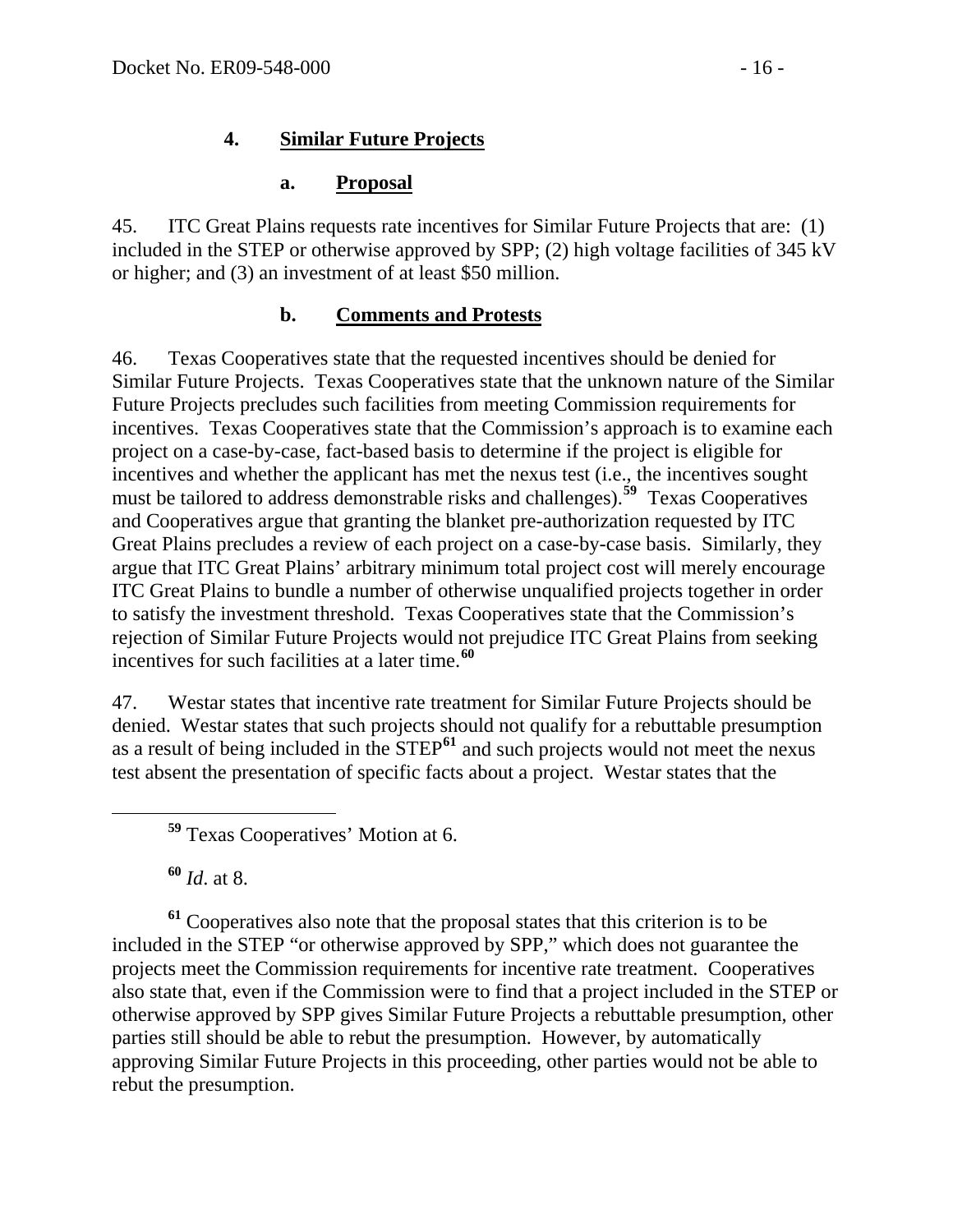Commission has rejected a similar proposal in the past**<sup>62</sup>** and rejection here would be consistent with prior Commission rulings.**<sup>63</sup>** Moreover, Occidental asserts that Similar Future Projects have not met the nexus test, because information about the projects is not available and ITC Great Plains acknowledges that some of the projects will be routine. Occidental points out that routine projects do not qualify for incentive rate treatment under Order No. 679.**<sup>64</sup>**

#### **c. ITC Great Plains' Answer**

48. ITC Great Plains states that it has defined Similar Future Projects carefully to meet the requirements of Order No. 679 and Commission precedent for approving such future incentives. The proposed projects are included in the STEP, are 345 kV or above extra high voltage, and are at least \$50 million in cost. Therefore, these projects should qualify for the requested non-ROE incentives without the need for additional filings. ITC Great Plains asserts that this is particularly true when viewed in the context of the demonstrated need for transmission in SPP, lack of any demonstrated cost allocation methodology applicable to economic projects, and risks faced by ITC Great Plains as an independent start-up transmission company are considered.

49. ITC Great Plains asserts that the precedent Westar cites as undermining ITC Great Plains' request here was taken into account by ITC Great Plains and is distinguishable. Baltimore Gas & Electric Company (BG&E) sought incentive rate treatment for "37 transmission projects which will cost approximately \$183 million and that *may be approved* under future PJM RTEPs *if* PJM determines that such construction is needed for reliability or congestion mitigation, or both."**[65](#page-16-0)** ITC Great Plains states that all of the

 **<sup>62</sup>** Westar Motion at 9, citing *Baltimore Gas and Electric Company*, 120 FERC ¶ 61,084, at P 13 (2007) (*BG&E*).

**<sup>63</sup>** *Id*. at 9, citing *Bangor Hydro-Electric Co.* 122 FERC ¶ 61,265 (2007) (*Bangor Hydro*).

**<sup>64</sup>** Occidental Motion at 18, *citing* Order No. 679 at P 3.

<span id="page-16-0"></span>**<sup>65</sup>** *BG&E,* 120 FERC ¶ 61,084 at P 13 (emphasis added by ITC). In rejecting BG&E's request for incentives for 37 future projects described generally as projects to "reinforce the BGE transmission system" (*See* Exhibit No. BGE-6 in Docket No. ER07- 576 at 11), the Commission determined that "[a] listing of projects that have not been through a regional planning process and have not received state siting approval" was insufficient. *Id*. at 45. ITC Great Plains asserts that it has gone beyond the BG&E proposal, not only by requiring inclusion in the STEP, but also by imposing criteria to assure that the requested incentives will be necessary to address the risks that face projects of significant size and scope.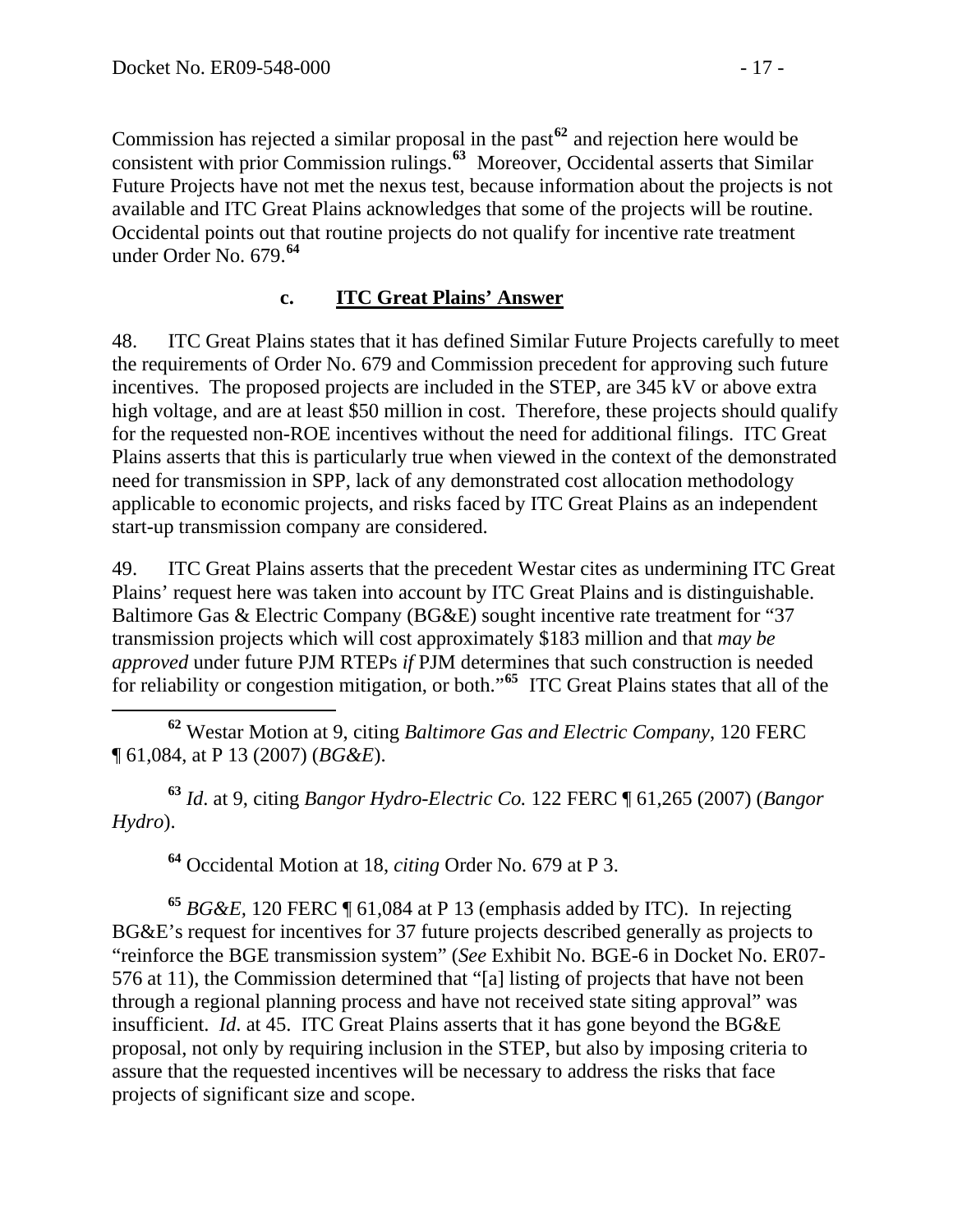37 transmission reinforcement projects for which BG&E sought incentives were smaller than the \$50 million cost threshold proposed by ITC Great Plains, and only two of such projects included extra high voltage transmission. BG&E did not propose criteria to assure that routine projects would not receive the incentives.

50. ITC Great Plains states that in contrast, the Similar Future Projects for which ITC Great Plains seeks incentives will be significant new transmission facilities in the SPP region, not routine upgrades or incremental expansions of an existing system.**[66](#page-17-0)** Unlike BG&E, ITC Great Plains has no existing system in SPP to upgrade. The criteria proposed by ITC Great Plains are intended to eliminate those projects that would be considered merely routine and thus not appropriate for incentives. The Commission said in *BG&E* that "projects that are not routine face inherent risks and challenges."**[67](#page-17-1)** ITC Great Plains explains that any project it constructs in SPP will face the inherent risks and challenges discussed in detail in its application.**[68](#page-17-2)**

#### **d. Commission Determination**

51. The Commission's approach in evaluating requests for rate incentives is to examine each project on a case-by-case, fact-based basis to determine if the project is eligible for incentives and whether the applicant has met the nexus test. ITC Great Plains seeks to circumvent the case-by-case review requirement by establishing three criteria for Similar Future Projects. To begin with, as discussed above, inclusion of economic upgrade projects in the STEP does not mean that those projects have been found to ensure reliability or reduce the cost of delivered power through a reduction in congestion, a finding that is necessary for the Commission to grant rate incentives.**[69](#page-17-3)** In addition, the Commission stated in *Bangor Hydro* that "we will not extend a pre-approved

**<sup>67</sup>** *BG&E*, 120 FERC ¶ 61,084 at P 54.

<span id="page-17-2"></span><span id="page-17-1"></span>**<sup>68</sup>** ITC Great Plains adds that the need for the incentives in the case of BG&E, a vertically integrated utility with multiple revenue streams, is significantly different from that of ITC Great Plains. Unlike BG&E, ITC Great Plains does not have multiple revenue streams and typically invests in transmission expansions and improvements amounts that are well in excess of its free cash flow. Thus, ITC Great Plains needs these incentives to support its ability to finance transmission projects now and in the future.

<span id="page-17-3"></span>**<sup>69</sup>** Order No. 679 at P 1.

<span id="page-17-0"></span>**<sup>66</sup>** ITC Great Plains also states that the requested incentives for Similar Future Projects have been carefully tailored to address the risks facing ITC Great Plains in constructing such projects. ITC Great Plains adds that these non-return on equity incentives would not be applied to "routine" projects.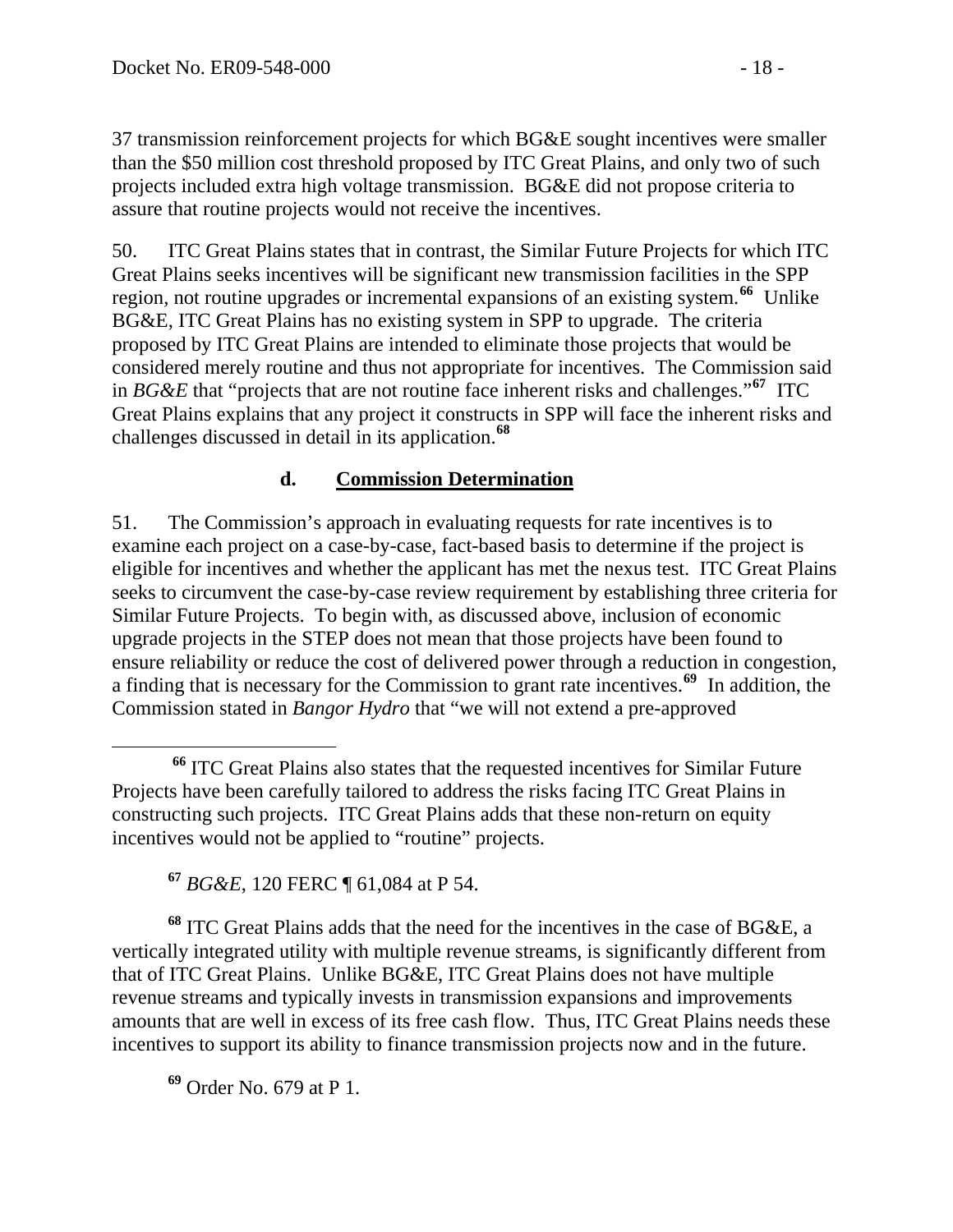authorization for any future projects without a specific showing justifying the incentive on a project-by-project basis, consistent with the requirements of Order No. 679."**<sup>70</sup>** Therefore, consistent with Commission precedent and Order No. 679, we deny ITC Great Plains' request for approval of incentives for Similar Future Projects.

## **5. Nexus Test**

52. In addition to satisfying the Order No. 679 requirement of ensuring reliability or reducing the cost of delivered power by reducing congestion, an applicant must demonstrate that there is a nexus between the incentive sought and the investment made. In Order No. 679-A, the Commission clarified that the nexus test is met when an applicant demonstrates that the total package of incentives requested is "tailored to address the demonstrable risks or challenges faced by the applicant."**[71](#page-18-0)** As part of our evaluation of whether the incentives requested are tailored as required, the Commission has found the question of whether a project is "routine" to be particularly probative. In  $BG\&E$ <sup>[72](#page-18-1)</sup>, the Commission provided guidance on the factors that it will consider when determining whether a project is routine. The Commission stated that it will consider all relevant factors presented by the applicant, including evidence on the: (1) scope of the project (e.g., dollar investment, increase in transfer capability, involvement of multiple entities or jurisdictions, size, and effect on region); (2) effect of the project (e.g., improving reliability or reducing congestion costs); and (3) challenges or risks faced by the project (e.g., siting, internal competition for financing with other projects, long lead times, regulatory and political risks, specific financing challenges, and other impediments). The Commission also explained that when an applicant has adequately demonstrated that the project for which it requests an incentive is not routine, that applicant has, for the purposes of the nexus test, shown that the project faces risk and challenges that merit incentive rate treatment.**[73](#page-18-2)**

#### **a. Nexus with Overall Package of Incentives**

#### **i. Proposal**

53. ITC Great Plains states that the KETA Project and Kansas V Plan meet the nexus test because they are not routine, and the package of incentives requested are necessary to

**<sup>70</sup>** *Bangor Hydro* at P 51.

<span id="page-18-0"></span>**<sup>71</sup>** Order No. 679-A, FERC Stats. & Regs. ¶ 31,236 at P 40.

<span id="page-18-1"></span>**<sup>72</sup>** *BG&E*, 120 FERC ¶ 61,084, at P 52-55.

<span id="page-18-2"></span>**<sup>73</sup>** *Id.* P 54.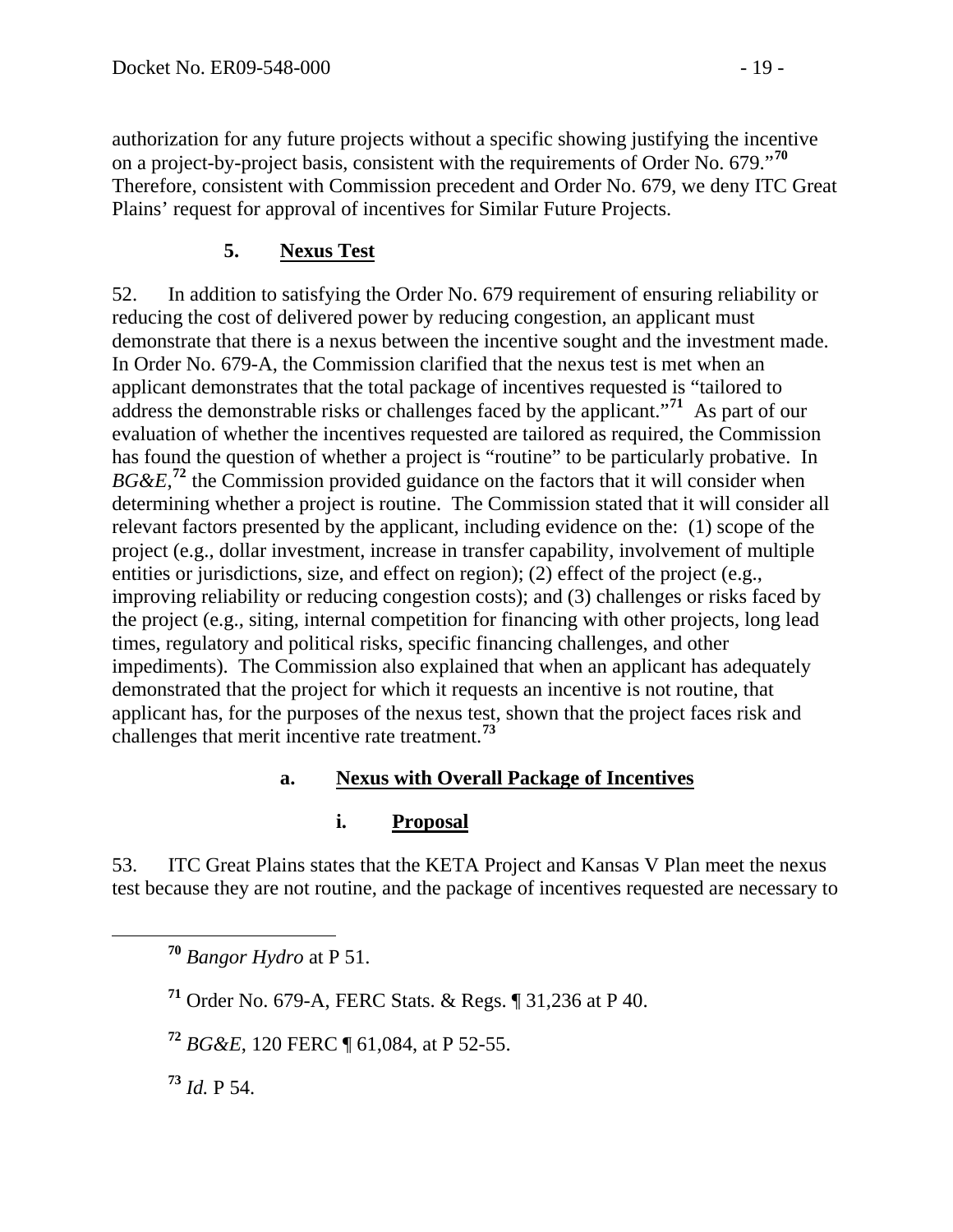compensate for the risks the projects pose.**<sup>74</sup>** To support its contention, ITC Great Plains asserts that the KETA Project is the first major transmission project constructed by an independent transmission company in the SPP region. ITC Great Plains states that the cost of the KETA Project, which it estimates at \$311 million, is also not routine. Similarly, it asserts that the cost of the Kansas V Plan, \$476 million, is "clearly" not routine.

54. ITC Great Plains explains that the voltage level of the projects may pose risks requiring devices to provide voltage support for wind projects, such as static var compensators or static synchronous compensators.**[75](#page-19-0)** ITC Great Plains notes that, if approved, its projects would be the first application of 765 kV in SPP, and given the large amount of wind generation anticipated to be built in SPP, it may be necessary to evaluate and incorporate technologies to address operational issues associated with variable wind energy. ITC Great Plains points out that while there is every indication that NPPD will build the Nebraska portion of the KETA Project, there is risk that Nebraska may be delayed in becoming integrated with SPP, which could delay the energization of the KETA Project. ITC Great Plains states that as an independent transmission owner, it faces hurdles in qualifying as a transmission owner under the SPP Tariff. Moreover, ITC Great Plains must obtain a certificate of convenience and authority from the Kansas Commission for each project it builds in Kansas.**[76](#page-19-1)** For all these risks and challenges, ITC Great Plains seeks certain incentives.

## **ii. Comments and Protests**

55. While they protest other aspects of ITC Great Plains' filing, Texas Cooperatives do not contest the requested incentives for the KETA Project or Kansas V Plan.

56. Occidental states that ITC Great Plains' proposal is contrary to the commitment that ITC Great Plains made to induce SPP to include the KETA and Kansas V Plan projects in the STEP as economic upgrades.**[77](#page-19-2)** Such economic upgrade projects are purely elective and are distinct from base plan upgrades, which are required for reliability. Economic upgrades generally were not eligible for region-wide cost recovery. Additionally, a third party that constructs and owns a transmission facility as an

<span id="page-19-0"></span>**<sup>75</sup>** *Id*. at 17.

<span id="page-19-1"></span>**<sup>76</sup>** *Id*. at 18.

<span id="page-19-2"></span>**<sup>77</sup>** Occidental Motion at 6 and 8.

**<sup>74</sup>** ITC Great Plains' Filing at 16-17.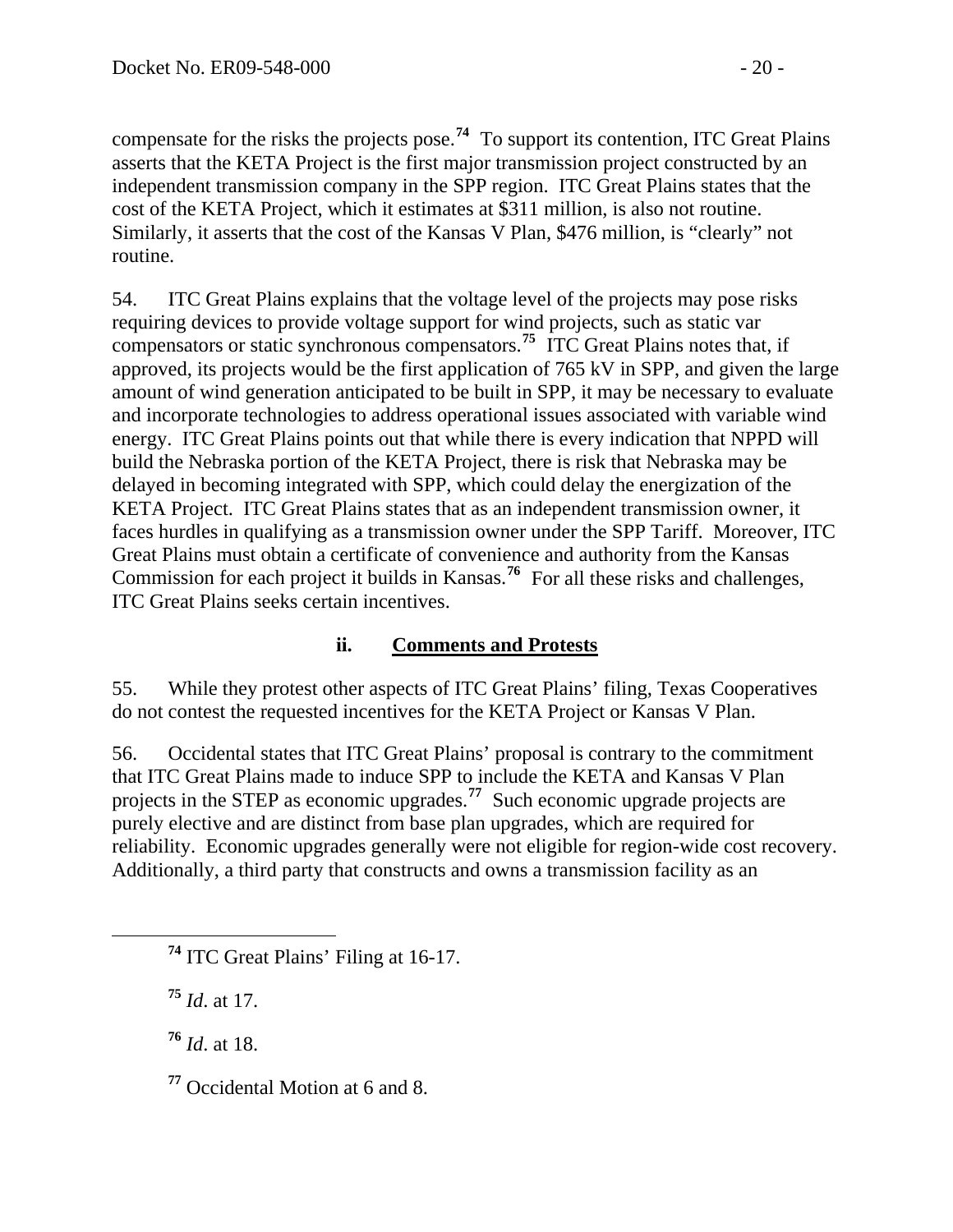economic upgrade bears the upfront costs of constructing the upgrade but is eligible to receive transmission credits, according to Occidental.

57. Thus, Occidental states that by committing to build the KETA Project and Kansas V Plan, ITC Great Plains voluntarily accepted the full risk of going forward with those projects.**[78](#page-20-0)** Occidental notes that ITC Great Plains claims that its commitments are conditional even though there is no mechanism in the SPP Tariff for a conditional commitment.<sup>[79](#page-20-1)</sup> Occidental concludes that given that ITC Great Plains committed to build the KETA Project and Kansas V Plan as economic projects, the Commission should flatly reject its attempt now to insulate itself from risk and obtain additional incentives.**[80](#page-20-2)**

#### **iii. ITC Great Plains' Answer**

58. ITC Great Plains states that it filed with its application the letters it sent to SPP requesting that the KETA Project and Kansas V Plan be included in the STEP.**[81](#page-20-3)** In the letters, ITC Great Plains stated its understanding that the projects would be eligible for any SPP-adopted or other FERC-approved regional cost allocation methodology for economic projects in SPP and that it would be compensated for service over the projects. Thus, contrary to protestors allegations, ITC Great Plains asserts that its request for incentives is consistent with its earlier statements to SPP.

#### **iv. Commission Determination**

59. We agree that ITC Great Plains still faces significant state regulatory and siting risks. The KETA Project and Kansas V Plan have not received all the approvals necessary to build the facilities and may face landowner complaints about the projects. For example, ITC Great Plains must also receive project-specific authorization to build from the Kansas Commission, separate and apart from siting authorization. ITC Great Plains has requested SPP to include the KETA Project in the STEP as an economic upgrade, which SPP has done; however, SPP has not yet issued a notice to construct the project.SPP also has included the Kansas V Plan in the STEP as an economic upgrade.**[82](#page-20-4)**

- **<sup>78</sup>** *Id*. at 10.
- **<sup>79</sup>** *Id.*

<span id="page-20-1"></span><span id="page-20-0"></span> $\overline{a}$ 

- **<sup>80</sup>** *Id.*
- **<sup>81</sup>** ITC Answer at 37.

<span id="page-20-4"></span><span id="page-20-3"></span><span id="page-20-2"></span> (continued…) **<sup>82</sup>** Moreover, ITC Great Plains' request to have the KETA Project and Kansas V Plan included in the 2008-2017 STEP as economic upgrades does not reflect a binding commitment on ITC Great Plains to construct the projects. Thus, protests arguing that incentives should not be granted because ITC Great Plains allegedly committed to build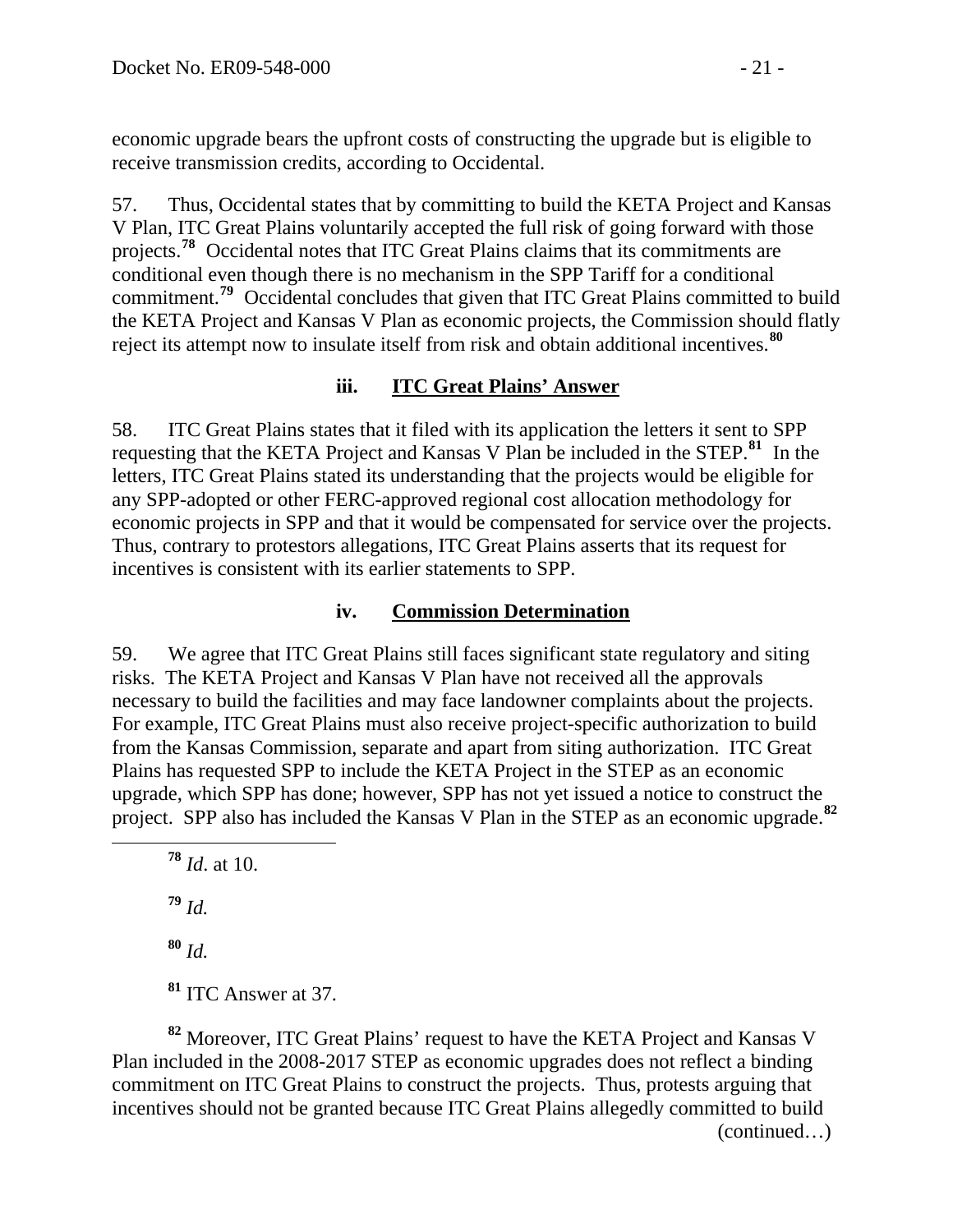The Kansas Commission has established a procedural schedule for consideration of ITC Great Plains' request to amend its certificate of convenience to construct the Kansas V Plan, but none of the necessary approvals are assured. ITC Great Plains states that with timely regulatory approvals it plans to commence construction in early 2011, and predicts completion in 2012. SPP has not yet determined that ITC Great Plains is a Transmission Owner under its Tariff.

60. No party disputes that the KETA Project and Kansas V Plan pose substantial financial risk to ITC Great Plains, including the necessity for additional voltage control equipment to integrate a 765 kV facility into the SPP system. Nor does any party dispute that while wind project integration is desirable in the SPP region, it is challenging and poses uncertainties. An extraordinary number of wind generators currently seek to interconnect to SPP's system, and while a substantial amount of transmission is necessary to integrate such generation without major bottlenecks, SPP does not know how many of these projects will actually be built.**[83](#page-21-0)** Moreover, the fact that SPP has not established a cost allocation mechanism to recover the costs of any facilities identified in the high voltage overlay study adds to the challenge and uncertainty involved in integrating wind resources. Accordingly, given these risks, we find that ITC Great Plains' proposed projects meet the nexus test.

61. We find that ITC Great Plains has demonstrated a sufficient nexus between the risks of the KETA Project and Kansas V Plan and the requested incentives. ITC Great Plains has demonstrated that its projects are not routine, based on the scope, effects, risks, and challenges.

62. The proposed high voltage projects are exceptional in both size and purpose and will facilitate the interconnection and transportation of about 7,000 MW of new

 $\overline{a}$ the facilities before seeking incentives are misplaced. In its request to include the projects in the STEP, ITC Great Plains stated that it understood that the projects "would be eligible for any SPP-adopted or other FERC-approved regional cost allocation methodology for economic projects in SPP." In addition, Order No. 679 states that "inclusion of a facility in a[n] [expansion] plan does not mean that a project can or will be built. Even where a project already has been planned or announced, the granting of incentives may help in securing financing for the project to completion sooner than anticipated." Order No. 679 at P 35. Therefore, the Commission did not intend the inclusion of a project in an expansion plan to preclude granting incentive rates for that project.

<span id="page-21-0"></span>**<sup>83</sup>** As of December 2008, SPP had over 50,000 MW of wind projects in its interconnection queue. In comparison, SPP's record peak load is just over 43,000 MW. *See* http://www.spp.org/publications/SPP\_Wind\_Integration\_QA.pdf.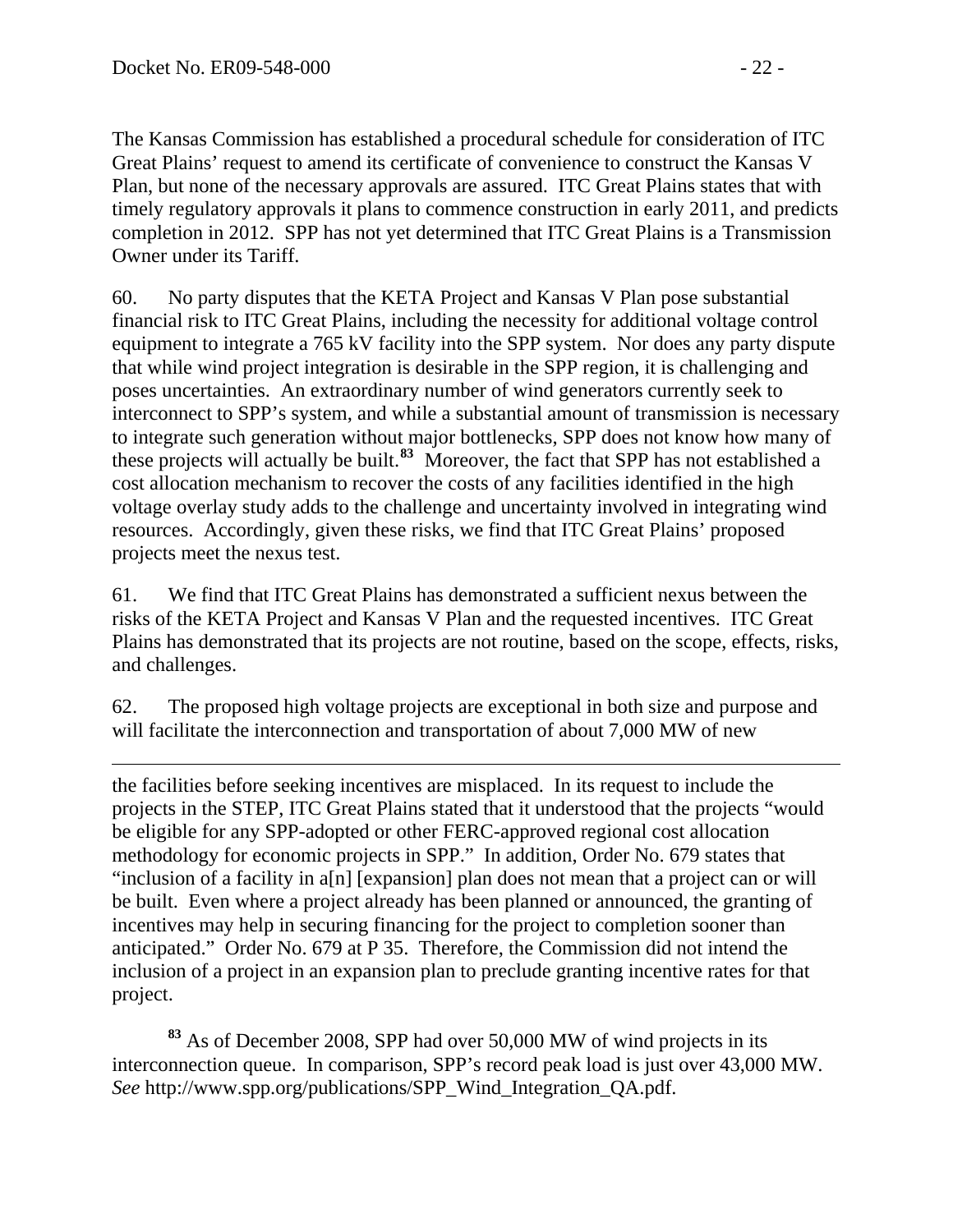renewable power. Additionally, as part of the SPP high voltage overlay, ITC Great Plains expects the projects to improve the reliability of the bulk transmission grid in these geographic regions while causing fewer losses and minimizing the rights-of-way impacts on local area communities.**<sup>84</sup>** ITC Great Plains claims that access to the new renewable resources will help reduce the cost of delivering power to customers because additional transmission capacity will allow the markets access to more generation and will avoid or reduce congestion on the underlying system. As the Commission noted in *Tallgrass*, the approval of the incentives for the early phase of the SPP high voltage overlay will encourage other transmission owners to begin work on completing the remaining portions of the SPP high voltage overlay.**<sup>85</sup>**

63. In *BG&E*, we found that the challenges or risks faced by a project can include: siting, long lead times, regulatory risks, unusual financing challenges and other similar impediments. **[86](#page-22-0)** Incentives help to mitigate these risks and thereby send the correct message to transmission owners and the investors who supply the capital to build transmission. ITC Great Plains has demonstrated similar challenges and risks here. We also agree with ITC Great Plains that the incentives will address the financial, regulatory, and construction risks.

64. As stated above, the project will entail regulatory risk associated with obtaining the necessary approvals from the Kansas Commission as well as approval in the SPP transmission expansion plan. These projects also present a significant capital investment for ITC Great Plains totaling approximately \$787 million.

## **b. Abandoned Plant Incentive**

# **i. Proposal**

65. ITC Great Plains requests the abandoned plant incentive that would allow it to recover the prudently-incurred investment costs in the two projects in the event that the project must be abandoned for reasons outside of its control. ITC Great Plains would also apply this incentive to the Similar Future Projects that meet its proposed three criteria.

**<sup>85</sup>** *Tallgrass*, 125 FERC ¶ 61,248 at P 54.

**<sup>86</sup>** *BG&E*, 120 FERC ¶ 61,084 at P 48.

<span id="page-22-0"></span>**<sup>84</sup>** Exhibit GP-111, "SPP Updated EHV Overlay Study", March 3, 2008, at 28 and 45.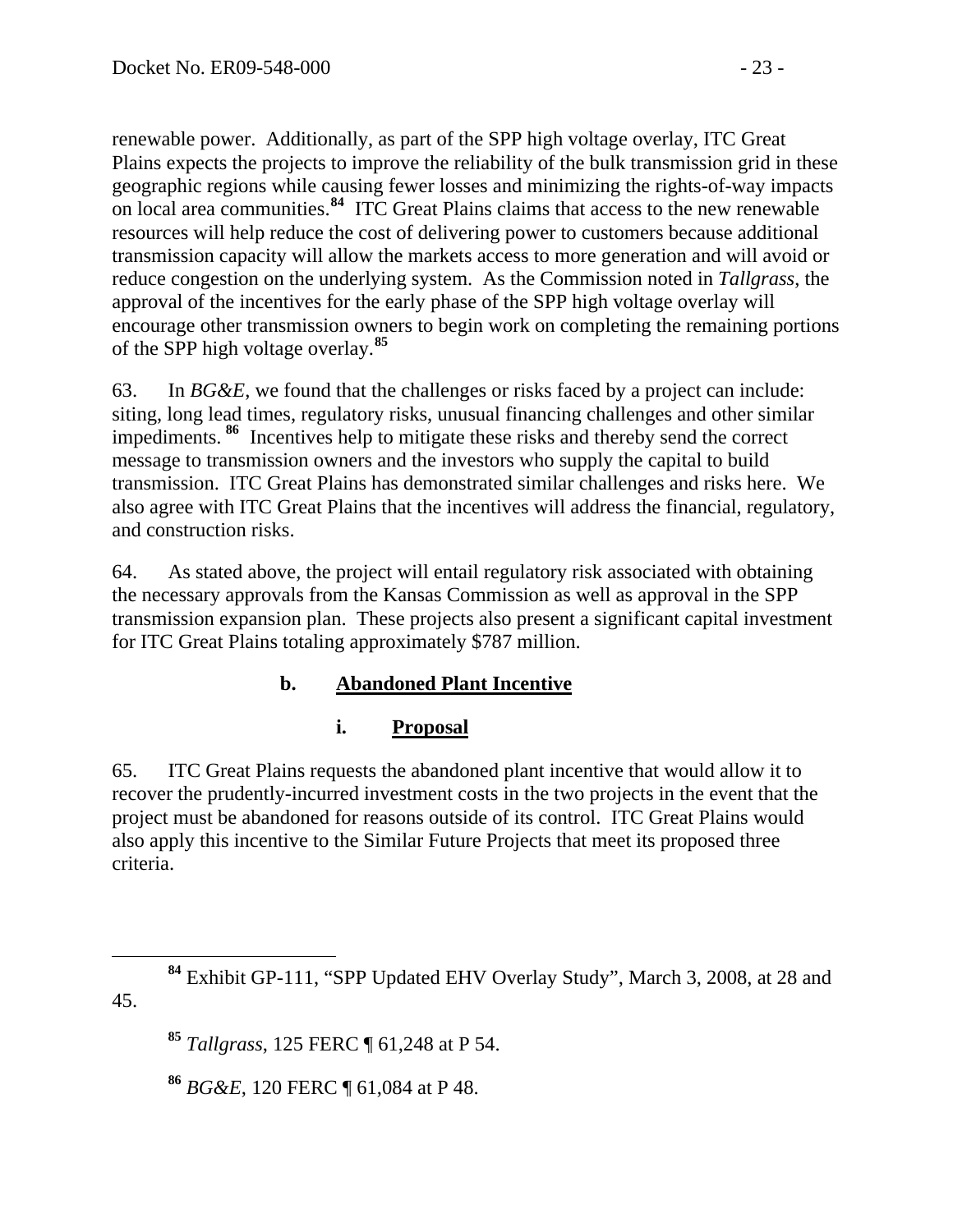#### **ii. Comments and Protests**

66. The Kansas Commission and the Cooperatives state that ITC Great Plains has not supported the request for abandoned plant. The Kansas Commission explains that ITC Great Plains has taken risks by seeking preemptive approval of an incentive rate design for projects not yet approved, and the company is trying to hedge this risk by seeking blanket authority for recovery of these costs. The Cooperatives add that the Commission must consider from whom the costs of abandoned plant would be recovered because a customer is supposed to receive service prior to being charged.**[87](#page-23-0)** If the facilities are abandoned prior to being put into service, then ITC Great Plains would have never served the customers it is attempting to charge and the facilities would not have been used and useful.

#### **iii. ITC Great Plains' Answer**

67. In response to the Kansas Commission's argument that the abandoned plant incentive sought by ITC Great Plains is inappropriate, ITC Great Plains states that the purpose of the abandoned plant incentive is to provide some insurance that if project developers spend years of effort and expense developing a project that ultimately is not approved, they can at least recover the prudently incurred costs of the effort. ITC Great Plains adds that the Commission recently determined that Prairie Wind qualifies for this incentive, although the Commission was advised that ITC Great Plains' Kansas V Plan was a competing project. The Kansas Commission offers no reason why this Commission should not apply this policy equally to ITC Great Plains' projects, including the Kansas V Plan.

68. ITC Great Plains disagrees with Cooperatives' contention that Commission precedent precludes ITC Great Plains from qualifying for the abandoned plant incentive as it will not actually have provided any service. ITC Great Plains notes that the Commission has previously approved the abandoned plant incentive for new transcos, including Tallgrass and Prairie Wind.

#### **iv. Commission Determination**

69. We find that it is appropriate to grant ITC Great Plains' request to recover prudently incurred abandonment costs. As we have emphasized in other proceedings, the recovery of abandonment costs is an effective means of encouraging transmission

<span id="page-23-0"></span>**<sup>87</sup>** Cooperatives Motion at 10, *citing AES Somerset, LLC v. Niagara Mohawk Power Corp*., 105 FERC ¶ 61,337 (2003), *reh'g denied*, 110 FERC ¶ 61,032 (2005), *aff'd sub nom*. *Niagara Mohawk Power Corp. v. FERC*, 452 F.3d 822 (D.C. Cir. 2006).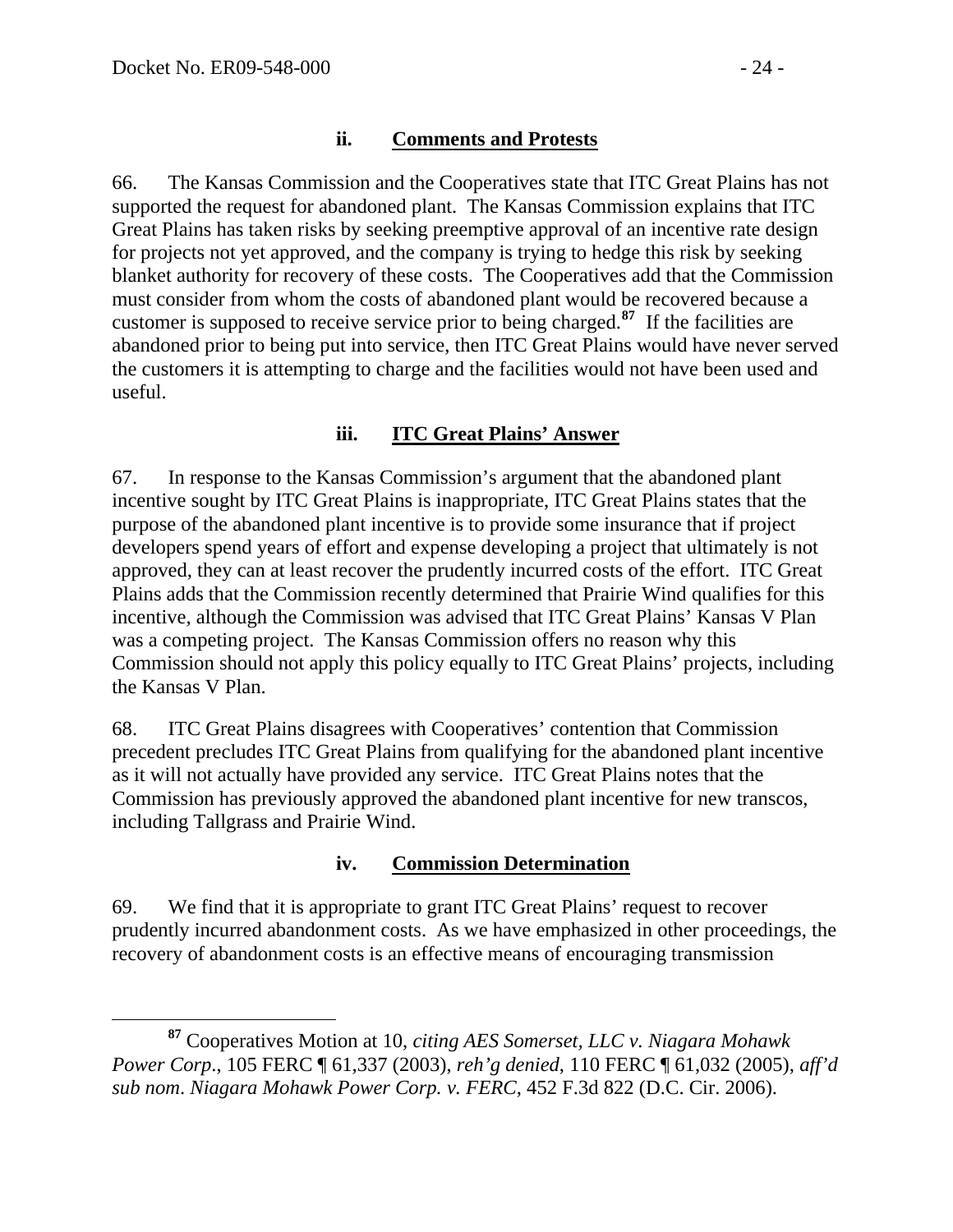development by reducing the risk of non-recovery of costs.<sup>88</sup> Such is the case here. We expect that allowing ITC Great Plains to recover these costs will help ITC Great Plains finance the projects.<sup>89</sup> We reject Cooperatives' suggestion that the Commission must consider whether facilities are used and useful in order to allow cost recovery. Facilities that are abandoned prior to being put into service are by definition not used and useful, but the Commission still believes that this incentive will encourage transmission development. Accordingly, we will grant ITC Great Plains' request for recovery of 100 percent of prudently incurred costs if the projects are abandoned for reasons beyond its control.

70. However, we note that, should the project be cancelled before it is completed, it is unclear whether ITC Great Plains will have any customers from which to recover its abandonment incentive. At such time, ITC Great Plains will be required to make a showing in its section 205 filing that the abandonment costs were prudently incurred and it must propose a rate and cost allocation method to recover the costs in a just and reasonable manner.

#### **c. Pre-Construction Cost Incentive**

#### **i. Proposal**

71. ITC Great Plains seeks permission to establish two regulatory assets. The first regulatory asset, the Start-Up and Development Regulatory Asset, is intended to allow recovery of approximately \$6.1 to \$6.6 million on its books related to the formation of the company and development of transmission projects from the company's inception to the effective date of the formula rate.**[90](#page-24-0)** The second regulatory asset will allow ITC Great Plains to recover project-specific development and pre-construction costs associated with obtaining the necessary approvals of specific projects.**[91](#page-24-1)** This regulatory

**<sup>88</sup>** Order No. 679, FERC Stats. & Regs. ¶ 31,222 at P 163.

**<sup>89</sup>** Exhibit GP-200 at 21.

<span id="page-24-0"></span>**<sup>90</sup>** The Start-Up and Development Regulatory Asset includes costs related to obtaining the various state, SPP and Commission approvals necessary for the company to own transmission assets and build new facilities in the SPP region. These costs include the efforts to establish the formula rate, establishing itself as a public utility in Kansas and Oklahoma as well as education and outreach to stakeholders to bring the independent transmission company business model to the SPP region.

<span id="page-24-1"></span><sup>91</sup> ITC Great Plains explains that these costs include project-specific studies, education and outreach, and regulatory activities. The amounts included in this regulatory asset are not included in the Start-Up and Development Regulatory Asset.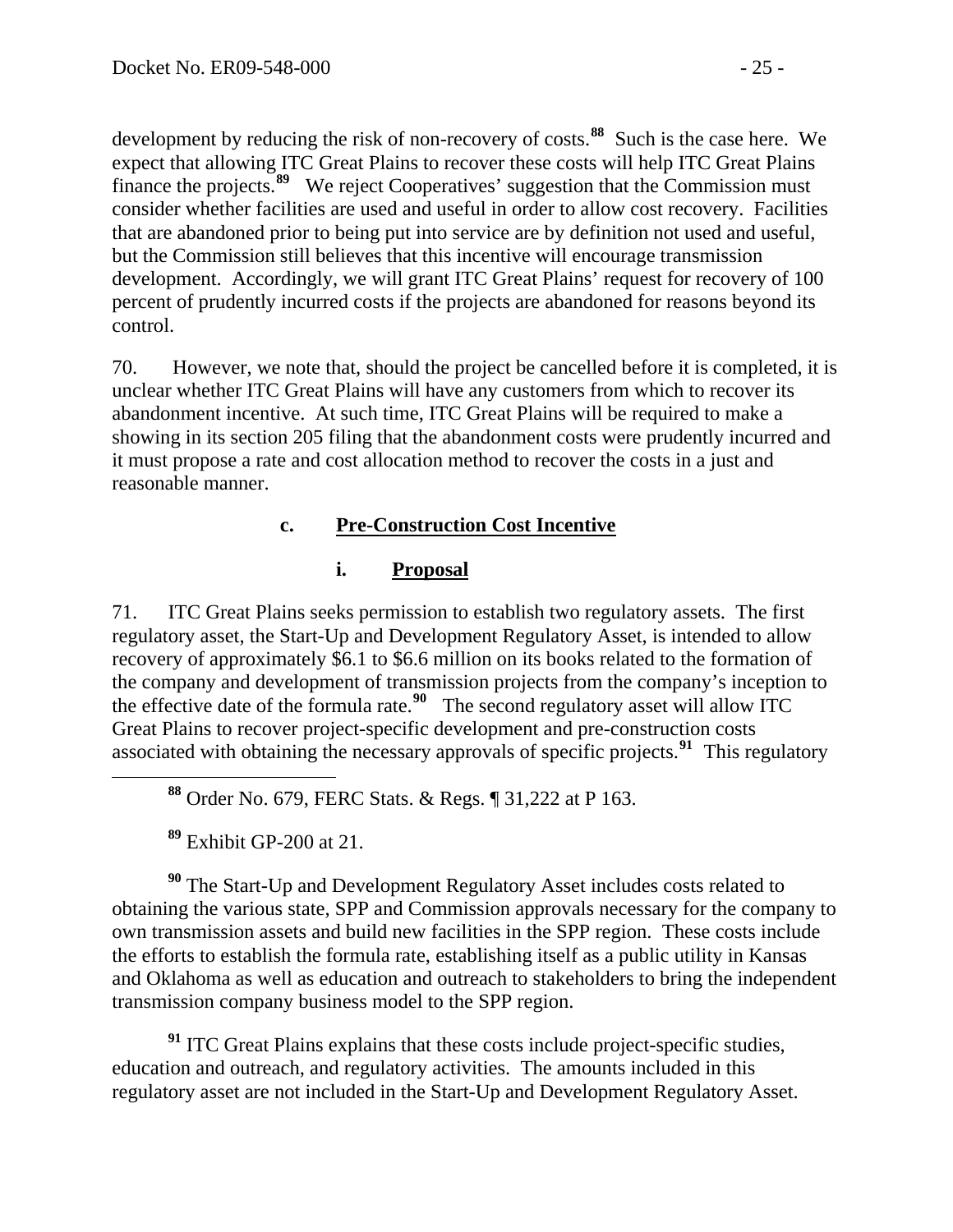asset will also apply to Similar Future Projects. ITC Great Plains states that the regulatory asset to recover the start-up costs will be amortized over ten years commencing upon the in-service date of the KETA Project, the Kansas V Plan, or when total in-service gross property, plant and equipment exceeds \$100 million, whichever occurs first. The project-specific regulatory asset that includes pre-construction costs will be amortized over ten years from the in-service date of each project.

#### **ii. Comments and Protests**

72. The Cooperatives argue that costs not associated with a particular project are not eligible for incentives because incentive rate treatment is limited to facilities that ensure reliability or reduce the cost of delivered power by reducing transmission congestion. Moreover, these costs have not resulted from a fair and open regional planning process, and thus are not entitled to a presumption that they will ensure reliability or reduce the cost of delivered power. Occidental adds that allowing ITC Great Plains to recover developmental costs not associated with any particular project is inappropriate.

#### **iii. Answer to Protests**

73. ITC Great Plains states that because the Commission has granted recovery for similar start-up and development cost in the past, **[92](#page-25-0)** even before Order No. 679 was issued,**[93](#page-25-1)** it is not seeking this regulatory asset under Order No. 679. ITC Great Plains notes that if it fails to succeed in obtaining total in-service Gross Property, Plant and Equipment in excess of \$100 million, these start-up costs will not be recovered. Thus, customers are protected against recovery of these costs unless and until ITC Great Plains achieves a measure of success. ITC Great Plains states that this should be contrasted with the situation applicable to incumbent utilities, which ITC Great Plains claims may simply pass along the costs of such development to their existing retail and wholesale customers.

#### **iv. Commission Determination**

74. To the extent that ITC Great Plains has customers to assess the costs, we will grant its request to recover prudently incurred start-up and developmental costs as well as

<span id="page-25-0"></span>**<sup>92</sup>** ITC states that in *Tallgrass*, the Commission approved the applicants' request for recovery of pre-commercial costs as a regulatory asset that Tallgrass and Prairie Wind requested pursuant to section 205. *See Tallgrass*, 125 FERC ¶ 61,248 at P 16-17 and 63.

<span id="page-25-1"></span>**<sup>93</sup>** *See* ITC Filing at 13, n. 42 *citing Midwest Independent Transmission System Operator, Inc.*, 115 FERC ¶ 61,224, *reh'g denied*, 117 FERC ¶ 61,108 (2006) and *American Electric Power Service Corp*., 116 FERC ¶ 61,059 (2006), *order on reh'g*, 118 FERC ¶ 61,041 (2007).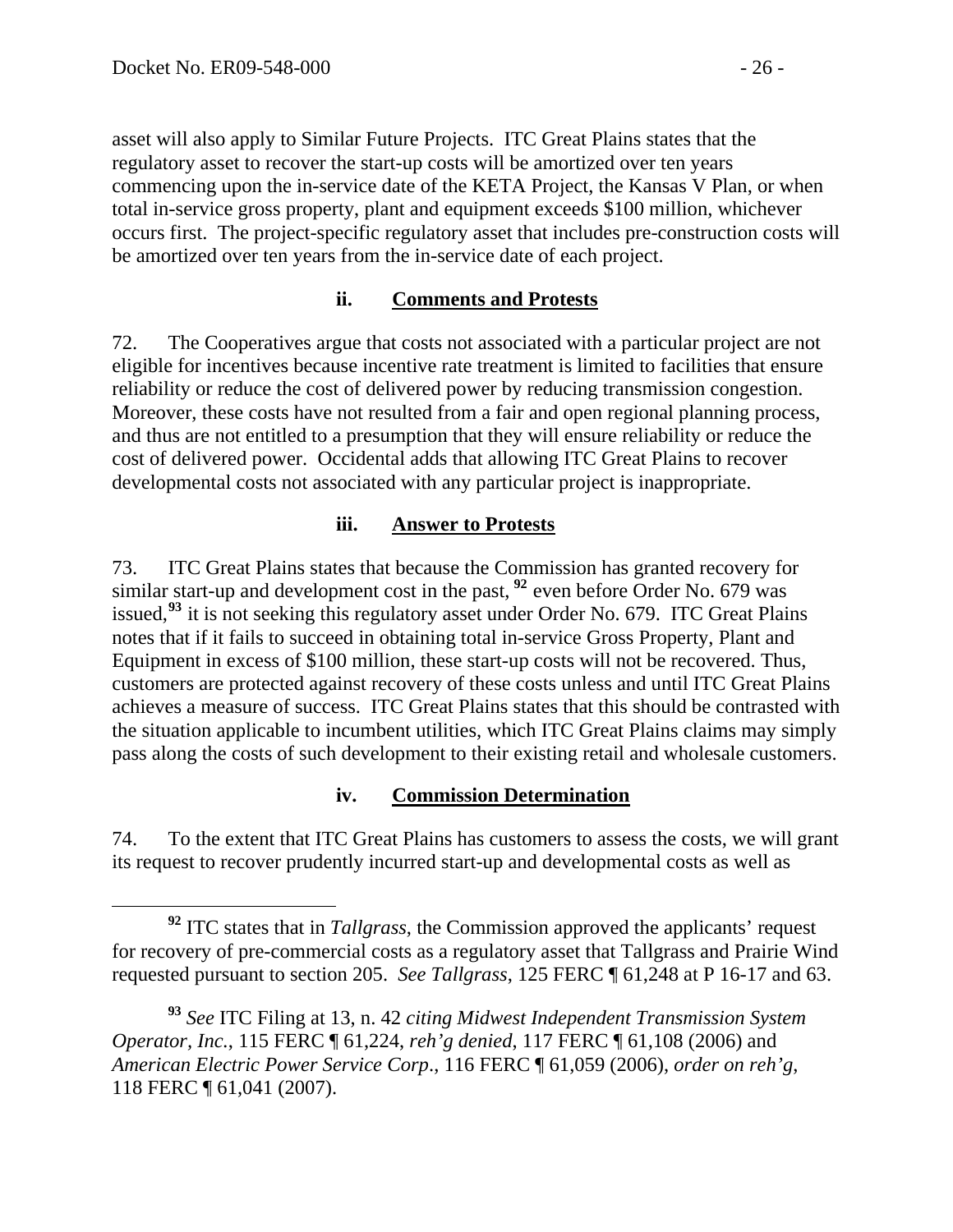project-specific pre-commercial costs as regulatory assets. While ITC Great Plains clarifies in its answer that it is not seeking the regulatory asset associated with start-up and development costs as an incentive rate under Order No. 679, as noted by ITC Great Plains we have permitted the deferral of pre-construction costs in other proceedings, and we do so here.<sup>94</sup> Allowing ITC Great Plains to establish these regulatory assets will provide it with more regulatory certainty that it will be able to recover the costs.**<sup>95</sup>** Because SPP does not yet have a cost allocation methodology for such high voltage facilities, regulatory asset treatment gives ITC Great Plains and potential lenders an opportunity to recover such costs. Given the size of the projects and their construction lead time, this incentive can be significant as the applicant moves forward with the projects.

75. As explained above for the abandonment incentive, if ITC Great Plains' projects are cancelled before completion, it is unclear whether ITC Great Plains will have any customers from which to recover its regulatory asset.

76. Thus, while we provide ITC Great Plains with the ability to record projectspecific, pre-construction costs and start-up costs as regulatory assets, ITC Great Plains must make a section 205 filing prior to the commencement of amortization of the regulatory assets to demonstrate that the pre-construction costs and start-up costs are just and reasonable. ITC Great Plains will also have to establish that the costs included in the regulatory assets are costs that would have otherwise been chargeable to expense in the period incurred. Parties will be able to challenge these costs at that time.

## **d. Construction Work in Progress Incentive**

## **i. Proposal**

77. ITC Great Plains requests the inclusion of 100 percent of construction work in progress in rate base during the development and construction period of the two projects and Similar Future Projects.

## **ii. Comments and Proposals**

78. The Kansas Commission argues that ITC Great Plains has not presented sufficient evidence to warrant inclusion of 100 percent of construction work in progress into the

**<sup>94</sup>** *Midwest Independent Transmission System Operator, Inc.*, 115 FERC ¶ 61,224, *reh'g denied*, 117 FERC ¶ 61,108 (2006) and *American Electric Power Service Corp*. 116 FERC ¶ 61,059 (2006), *order on reh'g*, 118 FERC ¶ 61,041 (2007).

**<sup>95</sup>** Order No. 679 at P 178.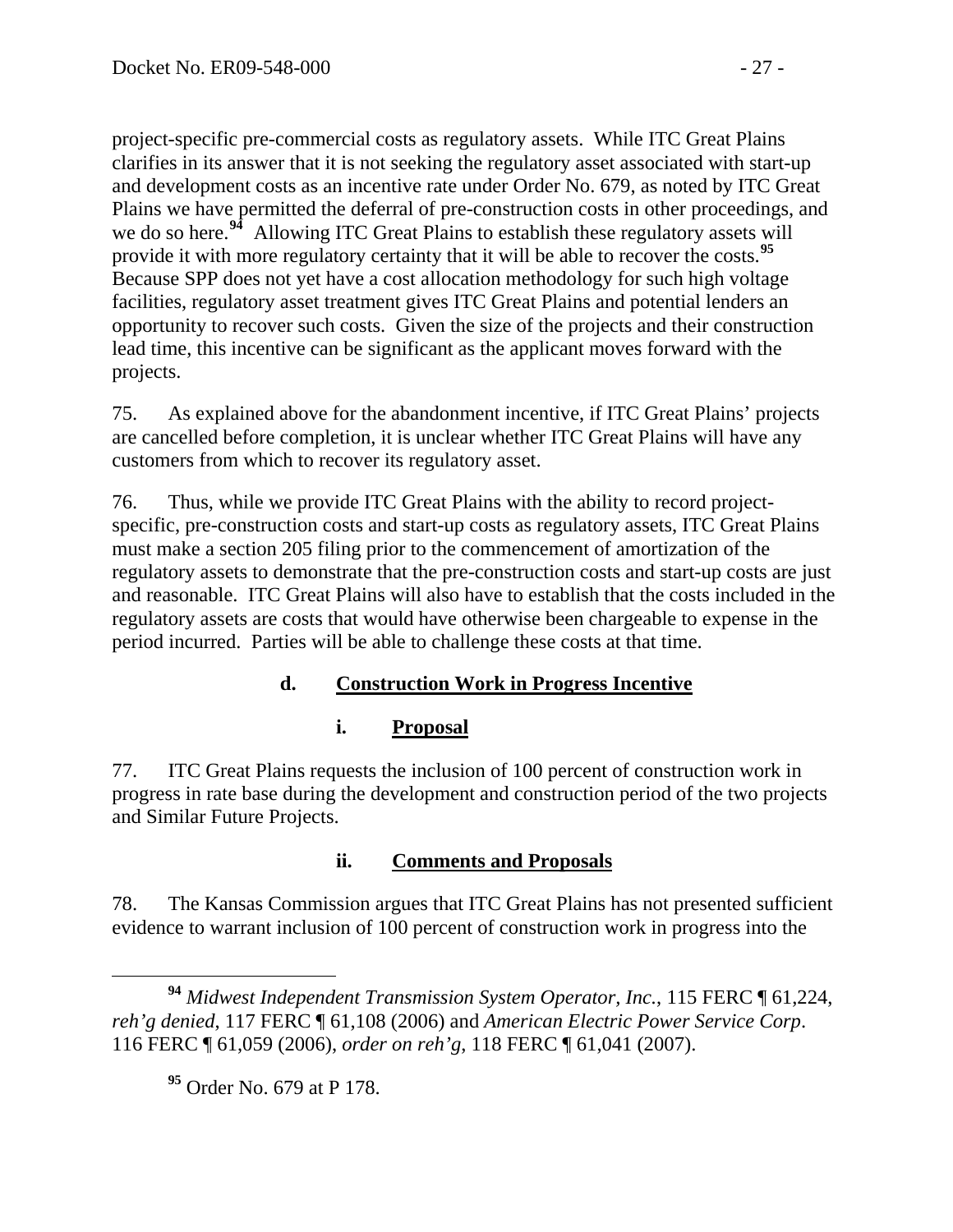rate base. It would not be just and reasonable to permit ITC Great Plains to recover the incentive if the projects are never built, if for example, a competing project is selected.

#### **iii. Answer to Protests**

79. In response to the Kansas Commission's position against granting the construction work in progress incentive, ITC Great Plains states that if the project is never built because SPP selects a competing project, there will be no construction work in progress in rate base because ITC Great Plains will not begin construction of such a project.**[96](#page-27-0)**

#### **iv. Commission Determination**

80. In Order No. 679, the Commission established a policy that allows utilities to include, where appropriate, 100 percent of prudently-incurred transmission-related construction work in progress in rate base.**[97](#page-27-1)** Order No. 679 noted that this rate treatment will further the Commission's objectives by providing up-front regulatory certainty, rate stability, and improved cash flow for applicants, thereby reducing the pressures on their finances caused by investing in transmission projects.**[98](#page-27-2)** We find that ITC Great Plains has shown a nexus between the proposed construction work in progress incentive and their investment in the projects.

81. Consistent with Order No. 679, we find that authorizing 100 percent of construction work in progress in rate base for the projects will support ITC Great Plains' credit rating, improve cash flow and lower borrowing costs.**[99](#page-27-3)** ITC Great Plains has also committed to employ appropriate accounting controls to prevent charging customers for both capitalized allowance for funds used during construction and a return on construction work in progress for the projects, as discussed further herein.**[100](#page-27-4)**

<span id="page-27-0"></span>82. We also find that allowing ITC Great Plains to include 100 percent of construction work in progress in the rate base for these projects will result in better rate stability for customers. As we have explained in prior orders,**[101](#page-27-5)** we find that, without construction

<span id="page-27-1"></span>**<sup>97</sup>** Order No. 679 at P 29 and 117.

**<sup>98</sup>** *Id.* P 115.

**<sup>99</sup>** Exhibit GP-200 at 17-18.

**<sup>100</sup>** Exhibit GP-500 at 13-15.

<span id="page-27-5"></span><span id="page-27-4"></span><span id="page-27-3"></span><span id="page-27-2"></span>**<sup>101</sup>** *See, e.g.*, *American Electric Power Co.*, 116 FERC ¶ 61,059, at P 59 (2006), *order on reh'g*, 118 FERC ¶ 61,041, at P 27 (2007).

**<sup>96</sup>** ITC Great Plains Answer at 7.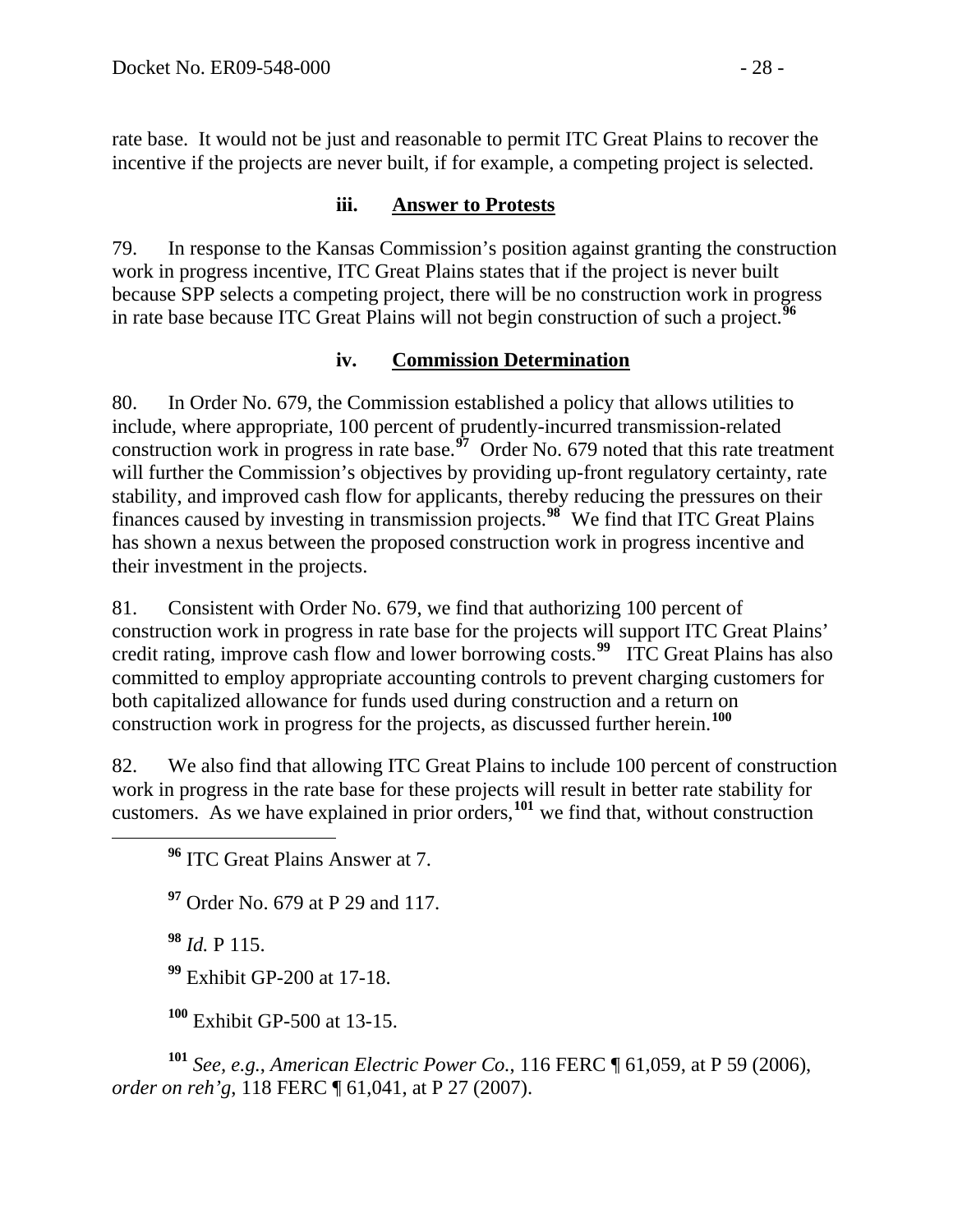work in progress in rate base, a new project has no direct effect on consumer prices until it begins being used to provide service. The proposed projects are estimated to cost \$787 million and have a lead time of about three years. If the Commission does not permit ITC Great Plains to recover a return on construction work in progress in rate base, all of the projects' borrowing costs will be accrued over the next three years, and capitalized and recovered once the projects go into service, along with a return of the investment cost through depreciation. Such a process will increase consumers' bills more significantly at the time the projects are placed into service than if the Commission were to allow construction work in progress to be included in rate base.

# **C. Requested ROE Incentives**

# **1. Proposal**

83. ITC Great Plains requests an incentive return on equity of 12.16 percent, which is comprised of the 10.66 base return on equity and includes a 50 basis point incentive adder for participation in a regional transmission organization and a 100 basis point adder for independence.**[102](#page-28-0)** Under ITC Great Plains' proposal, the incentive adders would apply to all of rate base including the Similar Future Projects.

# **2. Comments and Protests**

84. Westar states that it does not believe that ITC Great Plains' rates associated with substations that were either planned or already built by others should be eligible for incentives in the absence of an explanation of why the purchase is in the public interest.**[103](#page-28-1)** Westar states that the only reason ITC Great Plains purchased the substations was to gain transmission owner status for ITC Great Plains.<sup>[104](#page-28-2)</sup> Thus, according to Westar there is no public interest benefit from ITC Great Plains' purchase of these substations, and therefore no reason to grant incentive rates for these projects.**[105](#page-28-3)**

<span id="page-28-1"></span>**<sup>103</sup>** Westar Motion at 10-11.

<span id="page-28-2"></span>**<sup>104</sup>** *Id*.

<span id="page-28-3"></span>**<sup>105</sup>** *Id.*

<span id="page-28-0"></span>**<sup>102</sup>** In Order No. 679 the Commission stated that, while not quantifying a precise formula or method, it would consider the level of independence of a transco as part of its analysis when it determines the proper return on equity for the transco, and evaluate the specific attributes of a particular proposal, including the level of independence, to determine appropriate incentives.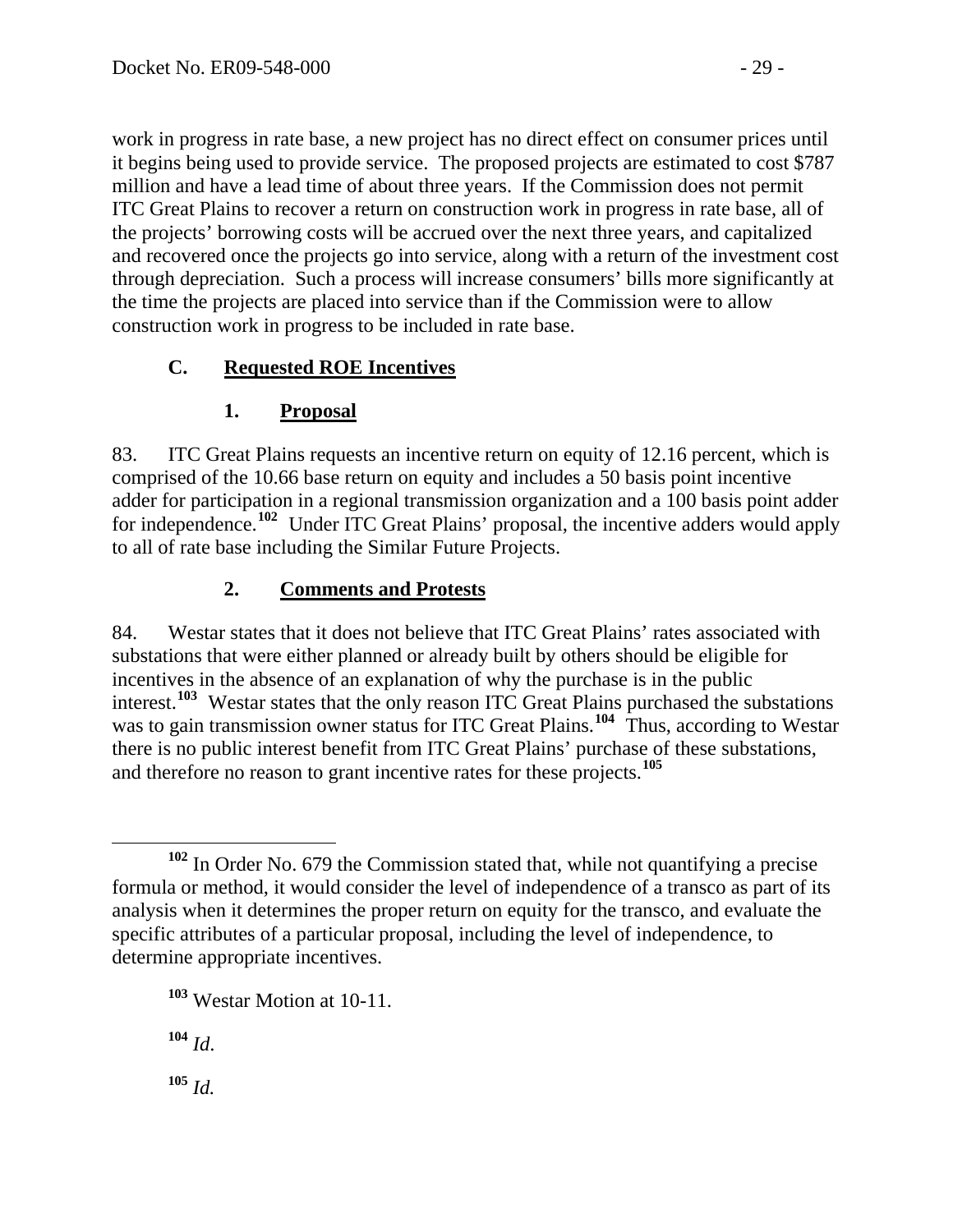85. Westar contests ITC Great Plains' proposed 100 basis point adder for independence claiming that ITC Great Plains is not independent.**[106](#page-29-0)** Westar states that under Commission precedent, ITC Great Plains' contractual arrangement with Sunflower and Mid-Kansas impairs ITC Great Plains' independence.**[107](#page-29-1)** Westar claims that under these contractual arrangements Sunflower and Mid-Kansas will operate and maintain transmission facilities owned by ITC Great Plains for a period of seven years and the parties will decide who will build additional transmission facilities in the future. Westar states that this arrangement makes ITC Great Plains far from independent of Sunflower and Mid-Kansas.

86. Sunflower and Mid-Kansas state that the Maintenance Agreement between ITC Great Plains with Mid-Kansas will not affect ITC Great Plains' independence because all of the maintenance work will be done at ITC Great Plains' direction. They continue that Mid-Kansas also benefits because it can garner maintenance efficiencies from the arrangement. Additionally, they state that the Designation Agreements provide for Sunflower and Mid-Kansas to designate ITC Great Plains to build and own any projects for which they are required by SPP to construct.

87. The Kansas Commission states that the 12.16 percent return is excessive because no economic incentives are needed, because there are competing entities interested in developing essentially the same transmission projects.

## **3. ITC Great Plains' Answer**

88. ITC Great Plains notes that while no party raised concerns about its discounted cash flow method, Westar has alleged that ITC Great Plains is not independent because of agreements with Mid-Kansas. The Form of Maintenance Agreement**[108](#page-29-2)** between ITC Great Plains and Mid-Kansas (Maintenance Agreement) provides for Mid-Kansas to perform maintenance on specified ITC Great Plains' transmission facilities. ITC Great Plains adds that this maintenance would be performed under its direction or, at its

<span id="page-29-0"></span>**<sup>106</sup>** Westar states that while the Commission's incentive policy does not require transcos to be independent to receive incentives, it notes that independence is an important component of the positive contribution of transcos on investment in needed transmission infrastructure. *Id*. at 11 *quoting* Order No. 679 at P 240.

<span id="page-29-2"></span><span id="page-29-1"></span>**<sup>107</sup>** Westar Motion at 12, *citing ITC Holdings Corp.,* 102 FERC ¶ 61,182, at P 48 (2003).

**<sup>108</sup>** Attachment 1 to ITC Great Plains Answer.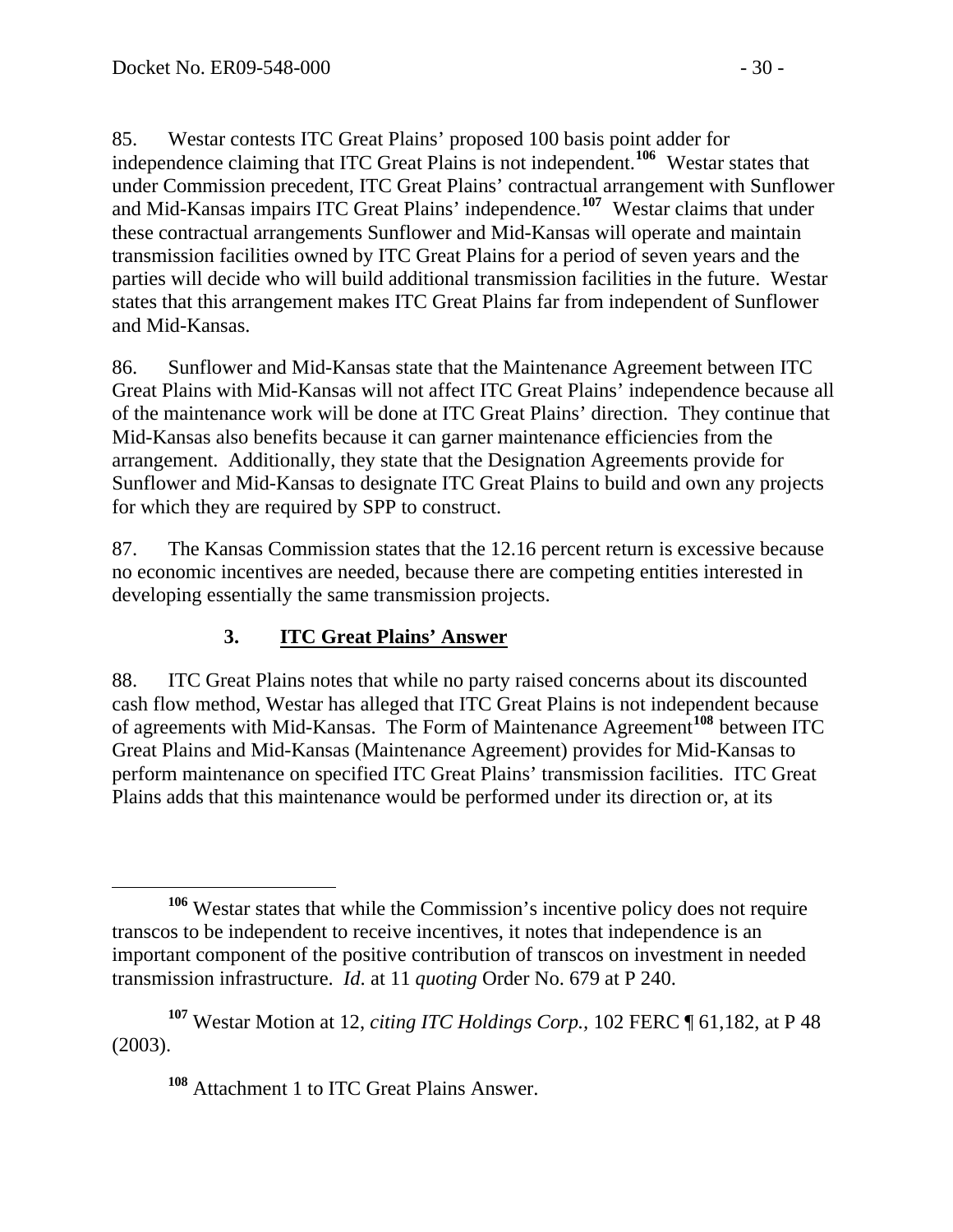election, an independent third-party contractor, and would be done pursuant to standards established by ITC Great Plains. However, Mid-Kansas will not operate the facilities.**<sup>109</sup>**

89. ITC Great Plains asserts that the Maintenance Agreement poses no threat to its independence and is entirely different from the comprehensive corporate administration and operating agreements before the Commission when International Transmission Company was sold to ITC Holdings Corp. by Detroit Edison Company. Rather, the Maintenance Agreement merely provides a cost-effective way for ITC Great Plains to have maintenance performed on its transmission facilities by the cooperative in the area.

90. ITC Great Plains explains that the Designation Agreements relate to the designation of rights to build and own transmission that Mid-Kansas and Sunflower possess as transmission owners pursuant to the SPP tariff and Kansas law and regulation. Nothing in these agreements affects ITC Great Plains' independence or the independent operation of any transmission facilities built by ITC Great Plains, all of which will be turned over to the functional control of SPP. Rather, the purpose of these agreements is to enable ITC Great Plains to obtain the rights to build transmission in the SPP footprint consistent with rights of first refusal employed by both SPP and the State of Kansas. If ITC Great Plains' Designation Agreements impair the independence of ITC Great Plains, then no independent transmission company will ever be able to construct transmission in SPP. These agreements are essential to address the rights of first refusal in place in SPP and in some SPP states, according to ITC Great Plains.

91. ITC Great Plains states that the purchase of the two substations is necessary in order for it to become a Transmission Owner in SPP, which in turn is necessary for it to be able to receive assignments to build transmission from SPP or other SPP transmission owners.**[110](#page-30-0)** Because ownership of the substations by ITC Great Plains will enable it to participate in SPP as a new, independent transmission company, these substations should be subject to the 12.16 percent incentive return on equity applicable to all ITC Great Plains assets.

# **4. Commission Determination**

92. We will grant the 150 basis point adder for ITC Great Plains. We will grant up to 50 basis points of incentive return on equity for participation in SPP effective upon the

<span id="page-30-0"></span>**<sup>109</sup>** The services to be provided are specified in section 2.2.23 of the maintenance agreement, which states that "[f]or the avoidance of doubt, the Core Services shall *not*  include . . . any ongoing system operation services." (Emphasis added by ITC Great Plains.)

**<sup>110</sup>** ITC Great Plains Answer at 14.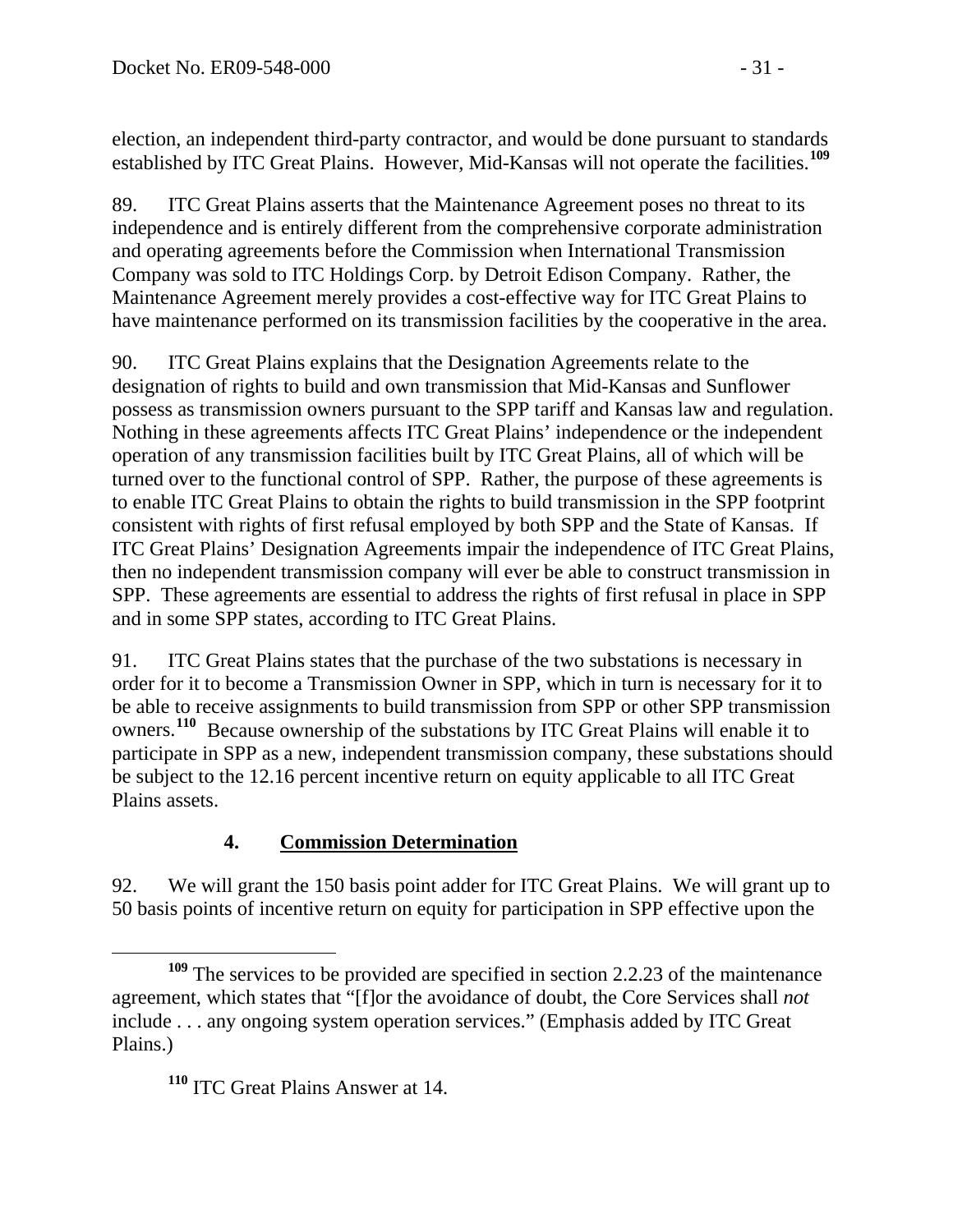date that ITC Great Plains becomes a transmission owner member of SPP and the facilities are placed under SPP's functional control.**<sup>111</sup>** The Commission's decision to grant the applicant an incentive return on equity for participation in SPP is consistent with the stated purpose of section 219 of the FPA. The incentive applies to all utilities joining the transmission organization and is intended to encourage the applicant's continued involvement in SPP.**<sup>112</sup>**

93. We also grant the 100 basis point incentive adder for independence. We find that the 100 basis point adder is appropriate here because of the very significant transmission investment that has been undertaken by transcos to date.**[113](#page-31-0)** Furthermore, the Commission has found that the singular focus of transmission-only companies, the elimination of competition for capital between generation and transmission investments, and the access to capital markets all support the value of the transco business model for getting new transmission built. In addition, the purpose of our policy of incentives for transcos is to build much needed transmission infrastructure and ITC Great Plains' proposal is consistent with this policy. It is for these reasons that the Commission adopted incentive-based rate treatments applicable to transcos that would both encourage Transco formation and attract investment.**[114](#page-31-1)**

94. While Westar claims the Designation Agreements compromise ITC Great Plains' independence, based on ITC Great Plains' representations about the content of the Designation Agreements, we disagree. ITC Great Plains states that the Designation Agreements relate solely to the designation of rights-of-first-refusal that Mid-Kansas and Sunflower possess as transmission owners pursuant to the SPP Tariff and Kansas law and regulation. We are persuaded by ITC Great Plains because, as SPP's Tariff currently stands, the Designation Agreement is indeed necessary to enable ITC Great Plains to operate as a Transmission Owner within SPP's footprint.

95. ITC Great Plains has provided a Maintenance Agreement that reflects the extent of its relationship with Mid-Kansas. The agreements between International Transmission Company and Detroit Edison Company in *ITC Holdings Corp*. were far more comprehensive than the Maintenance Agreement here.**[115](#page-31-2)** In *ITC Holdings Corp.,* Detroit

**<sup>111</sup>** *See, e.g*., *San Diego Gas & Elec. Co.*, 118 FERC ¶ 61,073, at P 25-26 (2007).

<span id="page-31-1"></span><span id="page-31-0"></span>**<sup>112</sup>** *Id*. P 26 (finding that there are considerable benefits associated with a utility's membership in a regional transmission organization).

**<sup>113</sup>** Order No. 679 at P 222-23.

**<sup>114</sup>** Order No. 679-A at P 77.

<span id="page-31-2"></span>**<sup>115</sup>** *ITC Holdings Corp*., 102 FERC ¶ 61,182, at P48 (2003) (*ITC Holdings Corp.*).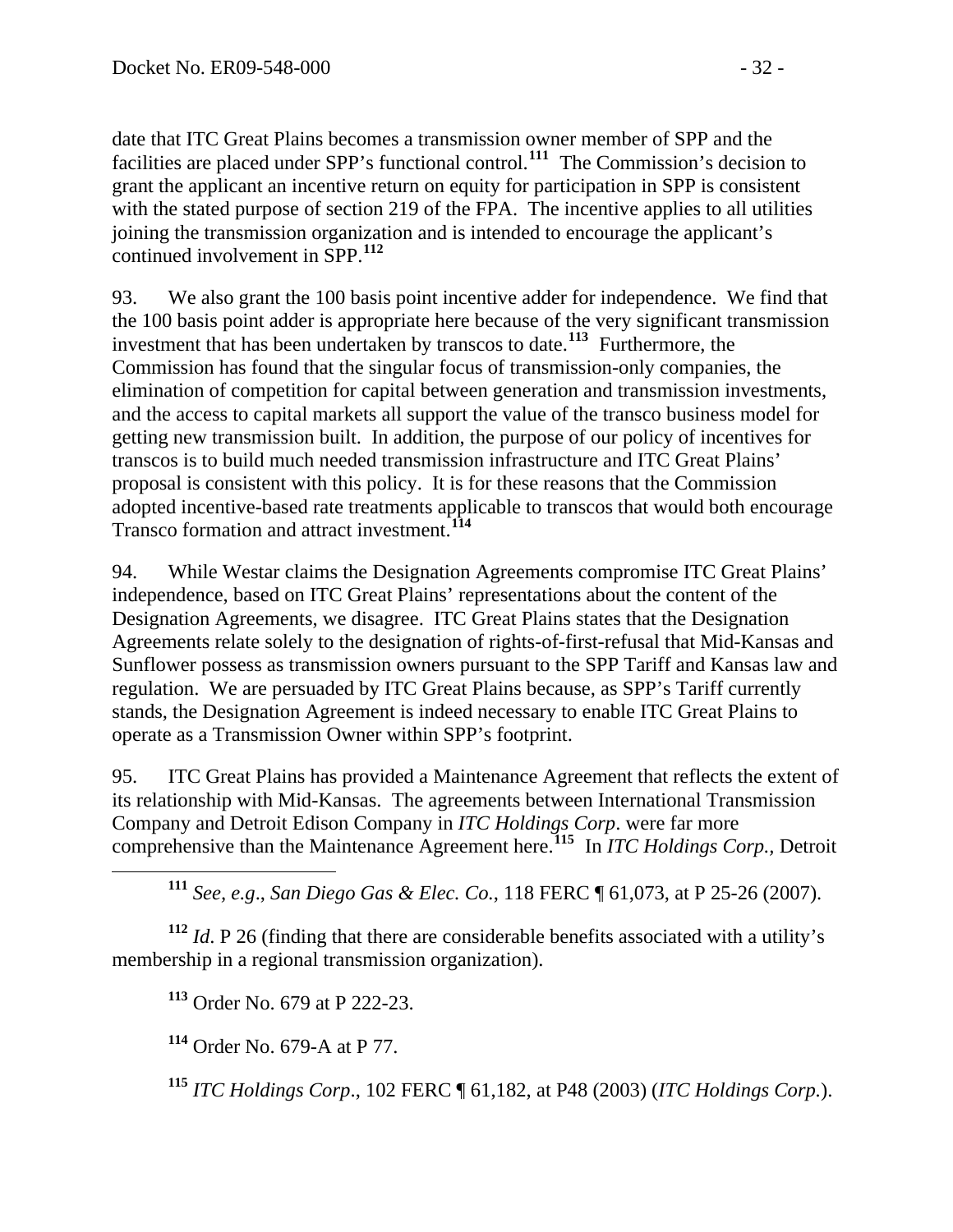Edison Company agreed to provide International Transmission Company with corporate administration services as well as construction, maintenance, engineering and system operations services in order to facilitate International Transmission's transition to a standalone transmission company. The Maintenance Agreement at issue here does not compromise ITC Great Plains' independence, because: (1) it pertains only to maintenance service (it does not involve operational or any other services); (2) ITC Great Plains retains the option to appoint a third-party contractor to carry out the required maintenance; and (3) the service that is performed is done at the direction of ITC Great Plains.

96. Finally, because the two purchased substations will be under the functional control of SPP and since we find ITC Great Plains merits the 100 basis points return on equity adder for independence, we find that it is appropriate to grant these return on equity incentives for the two purchased substations.

# **D**. **Section 205 Demonstrations**

# **1. Range of Reasonableness**

## **a. Proposal**

97. As described above, ITC Great Plains requests an incentive return on equity of 12.16 percent, which reflects a base return on equity of 10.66 percent with incentive adders of 50 basis points for participation in a regional transmission organization and 100 basis points for being an independent transmission-only company. ITC Great Plains states that the proposed 12.16 percent return on equity is more than 300 basis points below the high end of the zone of reasonableness.

# **b. Comments and Protests**

98. No party has protested ITC Great Plains' discounted cash flow analysis.

# **c. Commission Determination**

99. We find the applicant's proposed base return on equity of 10.66 percent is reasonable because the Commission's analysis supports a median return of equity of 10.79 percent and a range of reasonableness of 8.91 percent through 14.29 percent. Moreover, no party protested ITC Great Plains' discounted cash flow analysis. Accordingly, we exclude the base return on equity and zone of reasonableness issues from the hearing ordered below.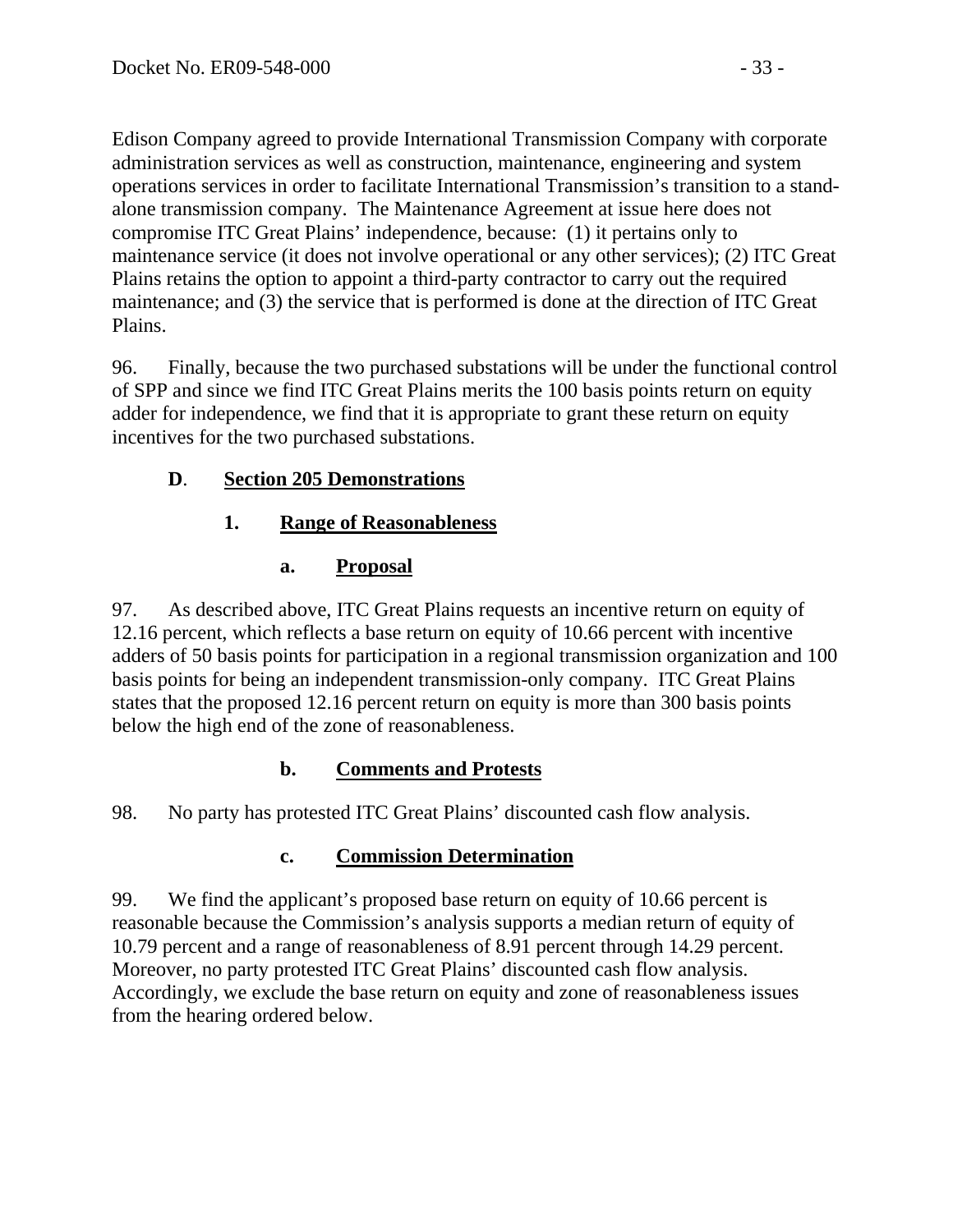## **2. Formula Rate and Protocols**

#### **a. Proposal**

100. ITC Great Plains states that its formula rate is just and reasonable and is based on other formulas accepted by the Commission. ITC Great Plains explains that its formula rate will be used to recover the revenue requirement associated with the company's initial purchase of two substations.**[116](#page-33-0)** ITC Great Plains states that it has entered into agreements to purchase these substations from the Mid-Kansas. According to ITC Great Plains, the substations are being acquired from Mid-Kansas to enable ITC Great Pl ains to be considered a Transmission Owner under the SPP Tariff and therefore eligible to b e designated to construct SPP transmission projects.<sup>[117](#page-33-1)</sup> Both substations were placed in service in October 2008 and are under the operational control of SPP. As of the inservice date, the net book value of the Elm Creek substation was estimated to be approximately \$4.6 million. The net book value of the Flat Ridge Substation is zero as it was funded entirely by the interconnecting wind generator.<sup>[118](#page-33-2)</sup> ITC Great Plains' revenue requirement for these facilities will be recovered in the Mid-Kansas pricing zone under Attachment H of the SPP Tariff.

#### **b. Comments and Protest**

101. With respect to the formula rate, Westar states that ITC Great Plains has testified that it will not seek recovery of the 25 percent premium above net book value that it paid to purchase the Elm Creek substation.**[119](#page-33-3)** Westar also notes that ITC Great Plains has committed to reflect the purchase of one substation at no cost on its books.**[120](#page-33-4)** Westar argues that if ITC Great Plains were to alter its proposal in order to recover an acquisition adjustment for the second substation or to include the first in ratebase, Westar would object.**[121](#page-33-5)** Thus, Westar requests the Commission to condition its acceptance of the formula rate on the permanence of ITC Great Plains' commitment.**[122](#page-33-6)**

<span id="page-33-1"></span>**<sup>117</sup>** *Id.* at 6.

<span id="page-33-2"></span>**<sup>118</sup>** *Id.* at 2.

<span id="page-33-3"></span>**<sup>119</sup>** Westar Motion at 13.

<span id="page-33-4"></span>**<sup>120</sup>** *Id.*

<span id="page-33-5"></span>**<sup>121</sup>** *Id*. at 13-14.

<span id="page-33-6"></span>**<sup>122</sup>** *Id*. at 14.

<span id="page-33-0"></span>**<sup>116</sup>** ITC Great Plains Transmittal Letter at 1.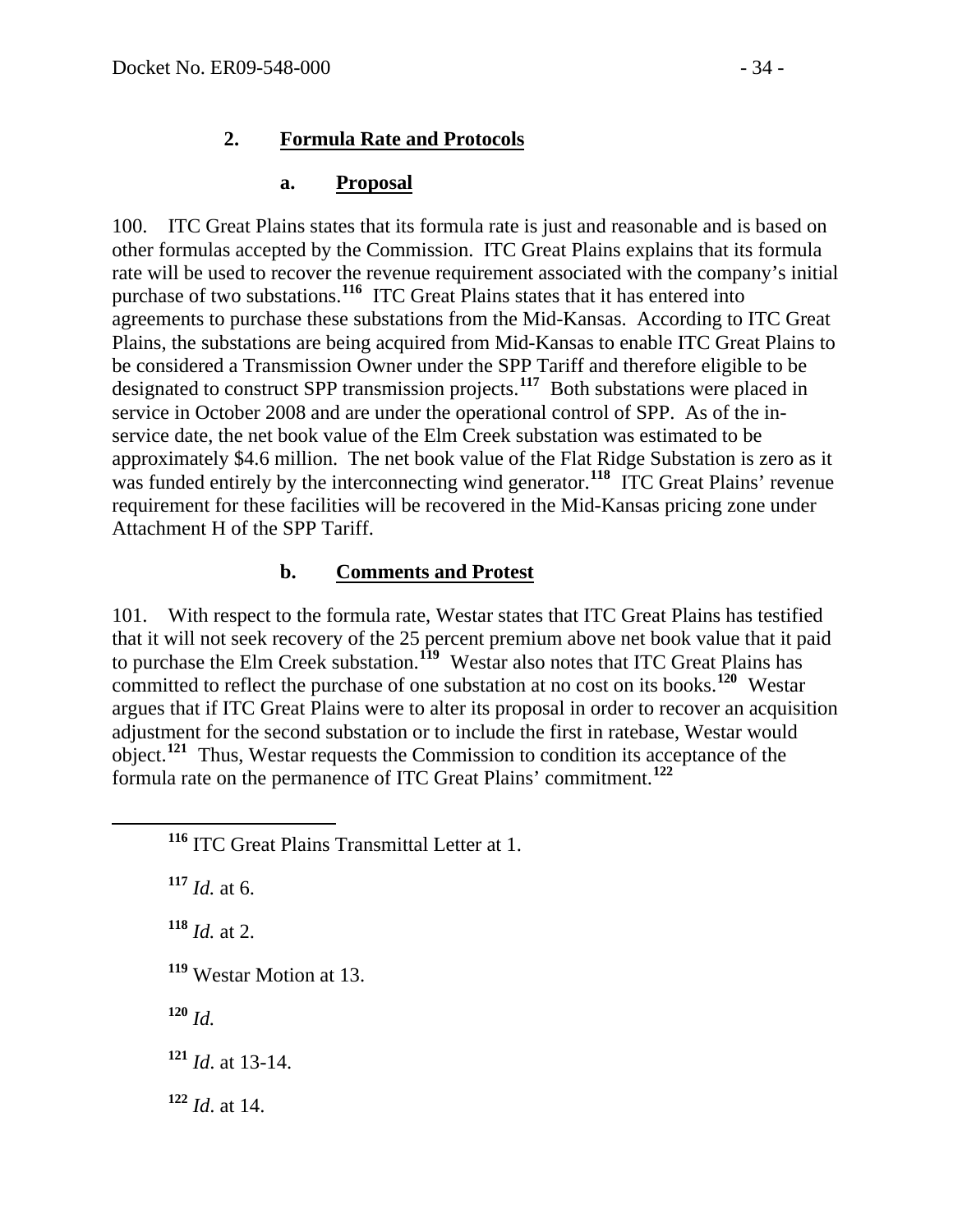102. Cooperatives also raise concerns about the formula rate that will be used to recover the costs of the two purchased substations as well as the KETA Project and Kansas V Plan.**[123](#page-34-0)** Cooperatives aver that the costs attributable to the substations will differ substantially from the KETA Project and Kansas V Plan. Cooperatives assert that ITC Great Plains does not explain sufficiently the process or specific methodology for calculating revenue requirements for each project.**[124](#page-34-1)** Moreover, the formula uses different interest rates for refunds and surcharges determined during the true-up process. Additionally, Cooperatives question the use of a generic formula to determine transmission revenue requirements for these projects.**[125](#page-34-2)** If the nature of future projects is different from the projects at issue in this proceeding, Cooperatives observe that it might not be appropriate to recover the costs of all the projects under a single transmission formula rate.

103. Cooperatives also raise several issues regarding the formula inputs.**[126](#page-34-3)** For example, the formula does not exclude Operation and Maintenance FERC Account No. 561 from the revenue requirement as Cooperatives state should be done because this is recovered through Schedule 1. Other issues include: (1) the inclusion of a placeholder for common plant when ITC Great Plains has no common plant; (2) a formula rate component to recover Post-Employment Benefits Other than Pensions that is not stated; (3) a formula rate component that would allow automatic recovery of lease payments even though no payments are expected initially and the nature of any future lease payments is not known; and (4) a formula rate component allowing Edison Electric Institute payments even though it is not known whether ITC Great Plains will be a member of the organization.

104. Texas Cooperatives argue that the formula rate protocols filed by ITC Great Plains fail to provide customers with an adequate opportunity to review the rates before they are implemented and deny customers any opportunity to challenge those rates until after they have been in effect for at least six months.<sup>[127](#page-34-4)</sup> Even with an after the fact review, Texas Cooperative allege that ITC Great Plains restricts the customers' rights to examine the

<span id="page-34-2"></span>**<sup>125</sup>** *Id*. at 12.

<span id="page-34-3"></span>**<sup>126</sup>** *Id*. at 18-21.

<span id="page-34-4"></span>**<sup>127</sup>** *Id*. at 10.

<span id="page-34-1"></span><span id="page-34-0"></span>**<sup>123</sup>** Occidental states that the proposed formula rate is not similar to other formula rate proposals because ITC Great Plains proposes to apply the formula rate to undefined Similar Future Projects. Occidental Motion at 17-18.

**<sup>124</sup>** Cooperatives Motion at 14-16.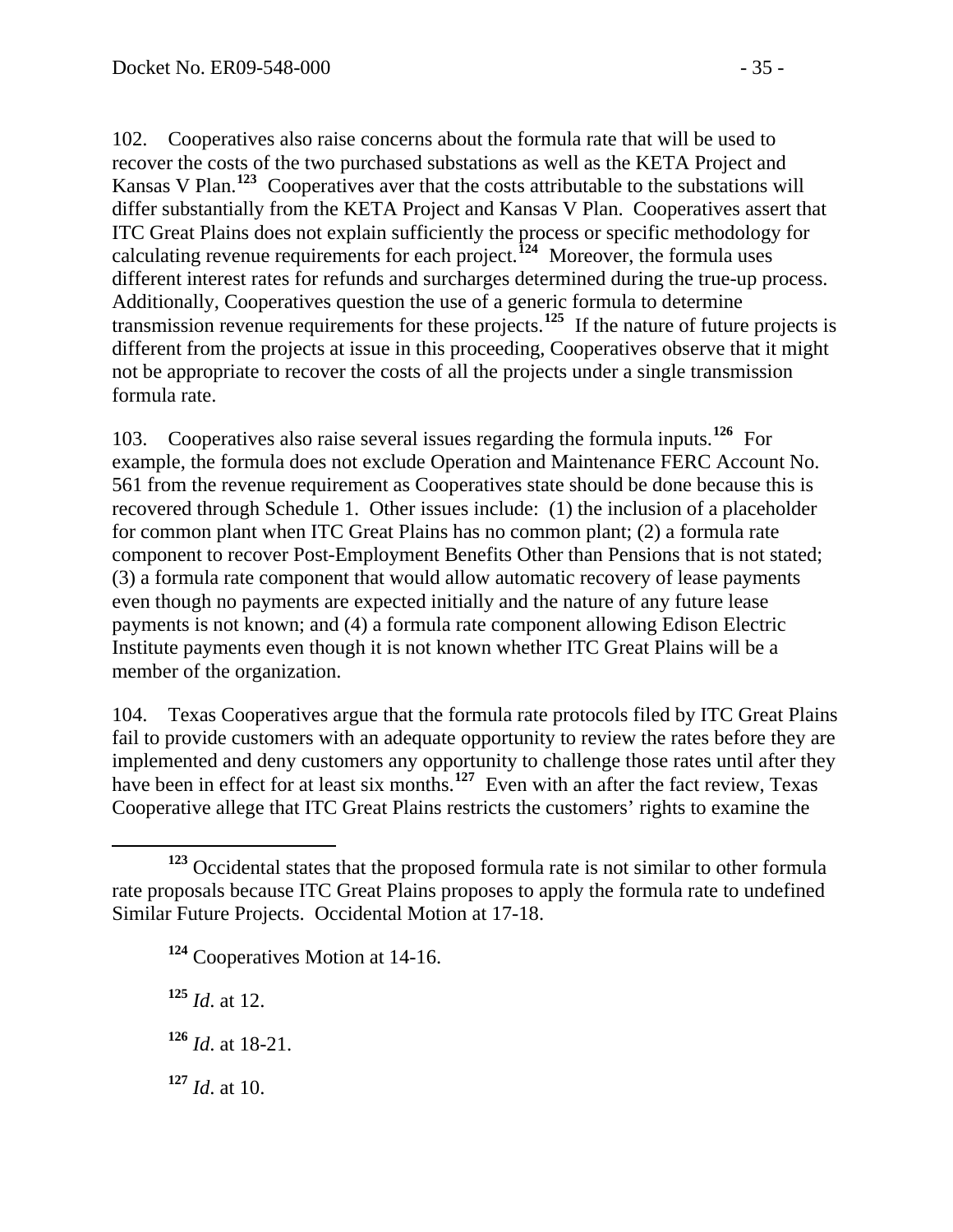basis of those rates.**<sup>128</sup>** Only those parties with "standing to file a complaint" may request information about the formula or projects. Texas Cooperatives assert that ITC Great Plains should post such information publicly.**<sup>129</sup>** Additionally, Texas Cooperatives object that ITC Great Plains proposes to limit supporting documentation made available as part of the annual update and limit the amount of information available in response to information requests. Texas Cooperatives also find other portions of the proposed formula protocols to be burdensome. For example, they object to the requirement to consolidate an information requests with other parties that might file an information request.**<sup>130</sup>** Further, Texas Cooperatives state that the protocols shift the burden of proof for prudence to the customers and inappropriately tie the preliminary challenge period to resolution of a discovery dispute; thereby creating uncertainty about the dates of the challenge period if no discovery dispute occurs.

105. Occidental and Cooperatives also contest the formula rate protocols raising several issues, including: (1) limiting supporting documents for the formula rate to significant components of ITC Great Plains' net revenue requirement; (2) potentially limiting an interested party's right to obtain information solely to a single customer meeting; (3) vague language with regard to the true-up provisions; and (4) unclear timelines for challenges. Occidental also notes that implementation of a formula rate by ITC Great Plains' affiliates is currently subject to a complaint before the Commission.**[131](#page-35-0)**

106. Cooperatives also contend that the Commission should set the issue of whether it is appropriate for ITC Great Plains to include the cost of the Elm Creek substation in the Mid-Kansas pricing zone for hearing. Cooperatives oppose the proposed allocation and believe that the substation costs should be directly assigned to the wind generation project that necessitated the need for such interconnection facility.**[132](#page-35-1)**

#### **c. Answer to Protests**

107. ITC Great Plains argues that its formula rate is just and reasonable and properly takes into account the varying characteristics of the transmission projects. ITC Great

**<sup>128</sup>** *Id*.

**<sup>129</sup>** *Id*. at 10.

**<sup>130</sup>**Texas Cooperatives Motion at 11.

<span id="page-35-1"></span><span id="page-35-0"></span>**<sup>131</sup>** Occidental Motion at 27-28 referencing *Interstate Power and Light Company*, Docket No. EL09-11-000.

**<sup>132</sup>**Cooperatives Motion at 18.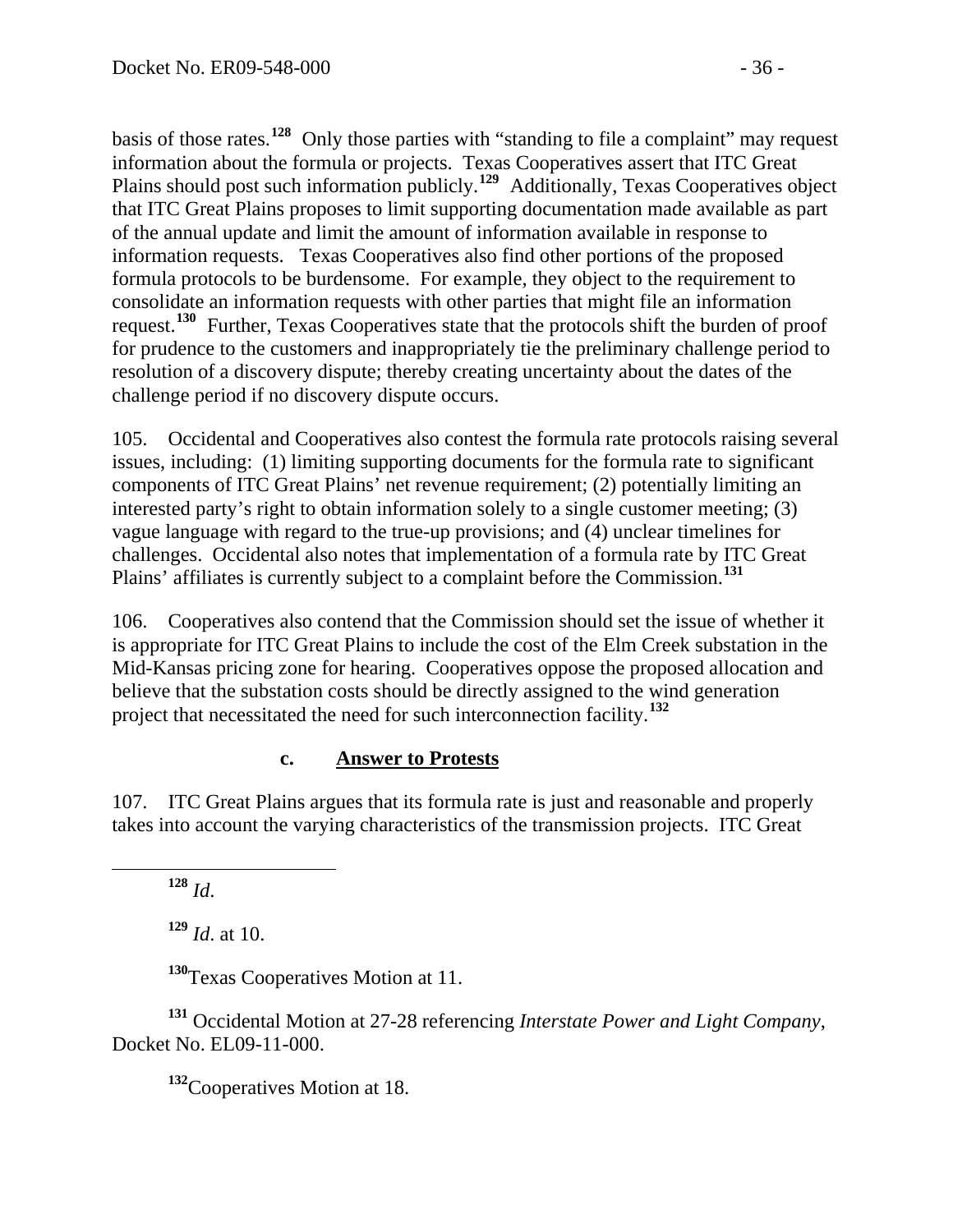Plains states that protestors seem to endorse a separate company for each project which would reduce the economies of scale that could be realized by ITC Great Plains. Furthermore, the formula rate requires separate tracking by project of such things as gross plant in service, depreciation reserve and revenues.

108. ITC Great Plains asserts that the formula rate protocols properly protect customer rights and remedies and should be accepted without an evidentiary hearing. ITC Great Plains states that it is interested in resolving the issues raised regarding the formula rate protocols. In some instances, ITC Great Plains has offered suggestions on how its proposal might be clarified.

109. ITC Great Plains also states that Mid-Kansas determined that it was appropriate for it to pay for the network upgrade costs associated with the Elm Creek substation and charge its customers. Now that the Elm Creek substation is being purchased by ITC Great Plains, it is appropriate for ITC Great Plains to charge transmission customers for its use.

# **d. Commission Determination**

110. ITC Great Plains' formula rates and rate protocols raise issues of material fact that cannot be resolved based on the record before us, and are more appropriately addressed in the hearing ordered below. Our preliminary analysis indicates that ITC Great Plains' proposed formula rate and protocols have not been shown to be just and reasonable and may be unjust and unreasonable, unduly discriminatory or preferential, or otherwise unlawful. Therefore, we will accept the proposal for filing, suspend it for a nominal period, subject to refund and set it for hearing. At the hearing, ITC Great Plains will be required to demonstrate the justness and reasonableness of its proposal except to the extent the Commission has made summary findings herein. Additionally, the parties at the hearing may address Cooperatives' issue of allocation of the Elm Creek substation to the wind generator.

111. While we are setting this matter for a trial-type evidentiary hearing, we encourage the parties to make every effort to settle their disputes before hearing procedures are commenced. Given ITC Great Plains' professed desire to quickly resolve the issues in the proceeding and its suggestions in its answer to resolve some of the issues involving the formula rate protocols, we believe that settlement discussion would be especially beneficial in quickly resolving many of the remaining issues. To aid the parties in their settlement efforts, we will hold the hearing in abeyance and direct that a settlement judge be appointed, pursuant to Rule 603 of the Commission's Rules of Practice and Procedure.<sup>[133](#page-36-0)</sup> If the parties desire, they may, by mutual agreement, request a specific

<span id="page-36-0"></span>**<sup>133</sup>** 18 C.F.R. § 385.603 (2008).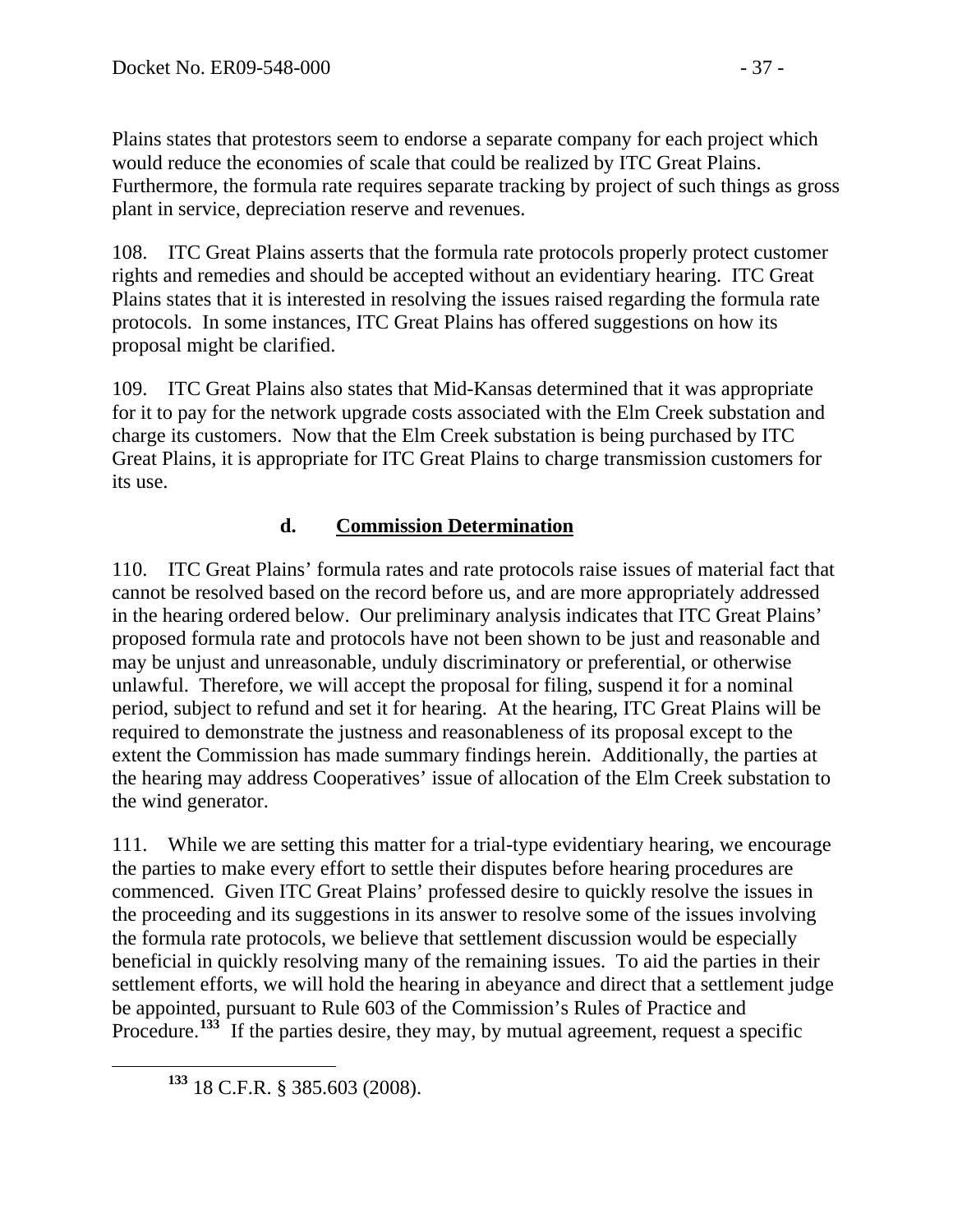judge as a settlement judge in the proceeding; otherwise the Chief Judge will select a judge for this purpose.**<sup>134</sup>** The settlement judge shall report to the Chief Judge and the Commission within 30 days of appointment of the settlement judge concerning the status of settlement discussions. Based on this report, the Chief Judge shall provide the parties with additional time to continue their settlement discussions or provide for the commencement of a hearing by assigning the case to a presiding judge.

112. Nonetheless, we find that we can narrow the scope of the hearing by making certain summary findings involving certain formula components. First, we accept the proposed rate incentives, as discussed above, and those incentives are not set for hearing; however, the formula calculations that reflect those incentives may still be addressed in the hearing. Generally, when the formula rate includes a placeholder for an incentive that requires a future section 205 filing, the Commission requires the placeholder to have zero in the amount column.**[135](#page-37-0)** Second, having summarily determined the return on equity of 12.16 percent (reflecting a base return on equity of 10.66 percent, 50 basis points for participation in a regional transmission organization and 100 basis points for independence incentives) and the range of reasonableness, as discussed above, those issues are not included in the hearing and settlement procedures.

## **E. Accounting Issues**

## **1. Accounting for Construction Work in Progress**

113. Under Order No. 679 and the Commission's regulations, an applicant must propose accounting procedures that ensures that customers will not be charged for both capitalized accumulated funds used during construction (AFUDC) and corresponding amounts of construction work in progress in rate base. **[136](#page-37-1)** To satisfy this requirement, ITC Great Plains states it will use its fixed asset accounting system, PowerPlant, to ensure that projects that are included in construction work in progress in rate base do not

**<sup>134</sup>** If the parties decide to request a specific judge, they must make their request to the Chief Judge by telephone at 202-502-8500 within five days of the date of this order. The Commission's website contains a listing of Commission judges and a summary of their background and experience (www.ferc.gov - click on Office of Administrative Law Judges).

<span id="page-37-0"></span>**<sup>135</sup>** *See*, *e.g.*, *American Electric Power Service Corporation*, 120 FERC ¶ 61,025, at P 35-37 (2007).

<span id="page-37-1"></span>**<sup>136</sup>** 18 C.F.R. § 35.25 (2008) (recovery of construction work in progress in rate base).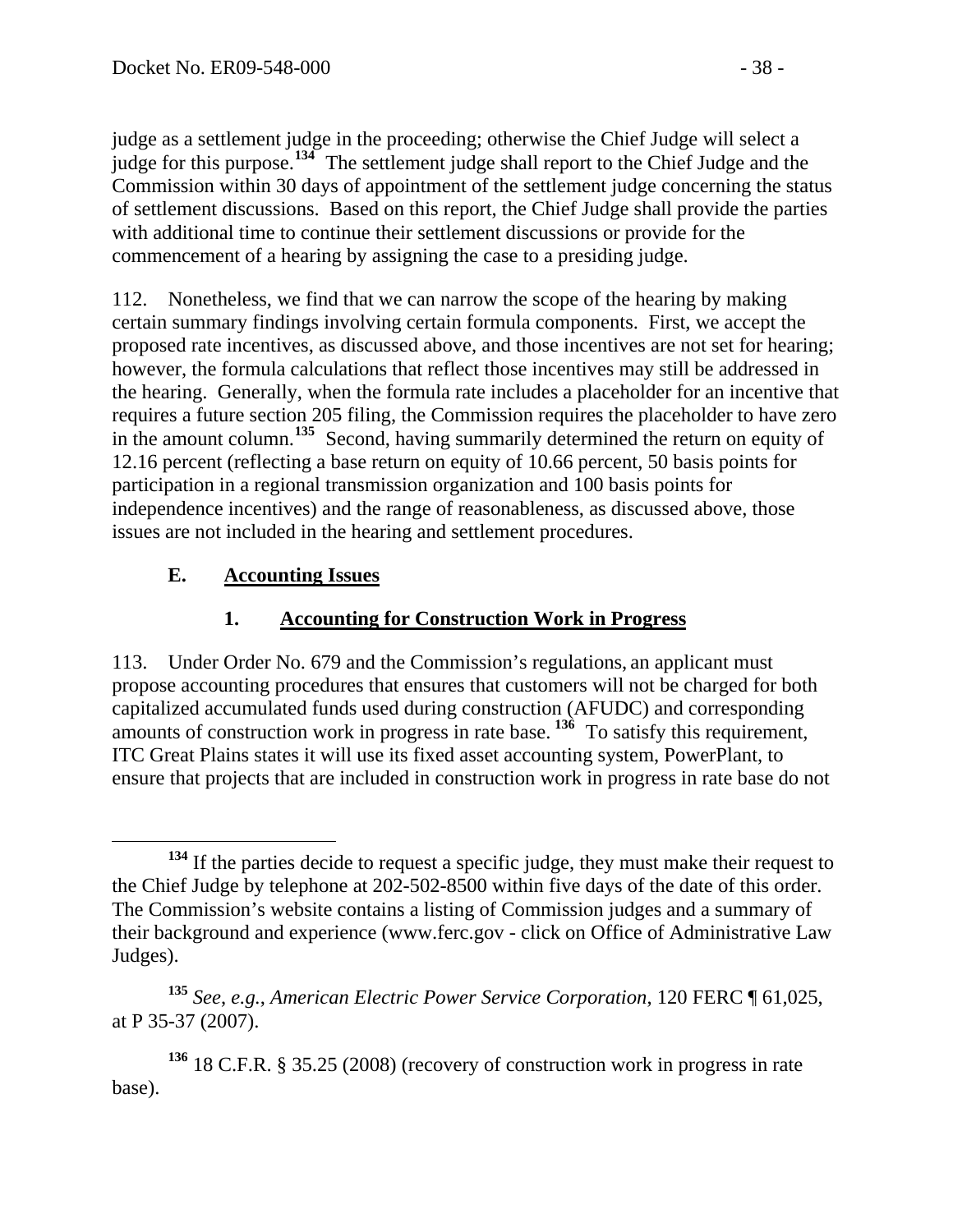accrue AFUDC.**<sup>137</sup>** ITC Great Plains states that it will assign each incentive transmission project a unique Funding Project Number (FPN). ITC Great Plains states it will then record actual construction costs to each FPN through work orders that are coded to correspond to the FPN for each incentive transmission project and that those work orders will be segregated from non-incentive transmission projects. Additionally, ITC Great Plains states the fixed asset accounting system requires certain basic information to establish a work order, such as whether the work order is eligible for AFUDC. ITC Great Plains claims these accounting procedures will assure that AFUDC is not capitalized on construction work in progress included in rate base. Further, ITC Great Plains notes that these controls are subject to internal monitoring and the overall control framework is subject to external auditor procedures and attestation annually. The Commission finds that ITC Great Plains' proposed procedures demonstrate that it has accounting procedures and internal controls in place to prevent recovery of AFUDC to the extent it is allowed to include construction work in progress in rate base.

114. Public utilities that receive a current return on construction work in progress through rate base recover this cost in a different period than it ordinarily would be charged to expense under the general requirements of the Commission's Uniform System of Accounts. To promote comparability of financial information between entities, the Commission has required a specific accounting treatment or the use of footnote disclosures to recognize the economic effects of having construction work in progress in rate base.**[138](#page-38-0)** ITC Great Plains requests authorization to use footnote disclosures consistent with disclosures previously authorized by the Commission.**[139](#page-38-1)** We will authorize ITC Great Plains to provide footnote disclosures in the notes to the financial statements of its annual FERC Form No. 1 and its quarterly FERC Form No. 3-Q that: (1) fully explain the impact of the construction work in progress in rate base; (2) include details of AFUDC not capitalized because of the incentive allowing construction work in progress in rate base for the current year, the previous two years, and the sum of all years; and (3) include a partial balance sheet consisting of the Assets and Other Debits section of the balance sheet to include the amount of AFUDC not capitalized because of the inclusion of construction work in progress in rate base.

<span id="page-38-1"></span><span id="page-38-0"></span>**<sup>138</sup>** *American Transmission Company LLC*, 105 FERC ¶ 61,388 (2003), *order on reh'g,* 107 FERC ¶ 61,117 (2004) (ATC); *Trans-Allegheny Interstate Line Co.*, 119 FERC ¶ 61,219, *order on reh'g*, 121 FERC ¶ 61,009 (2007) (TrAILCo); and *Tallgrass*, 125 FERC ¶ 61,248.

**<sup>139</sup>** ITC Great Plains Exhibit GP-500 at 13, citing *ATC*, *TrAILCo*, and *Tallgrass*.

**<sup>137</sup>** *See* ITC Great Plains Appendix B at 6-7 and Exhibit GP-500 at 13-15.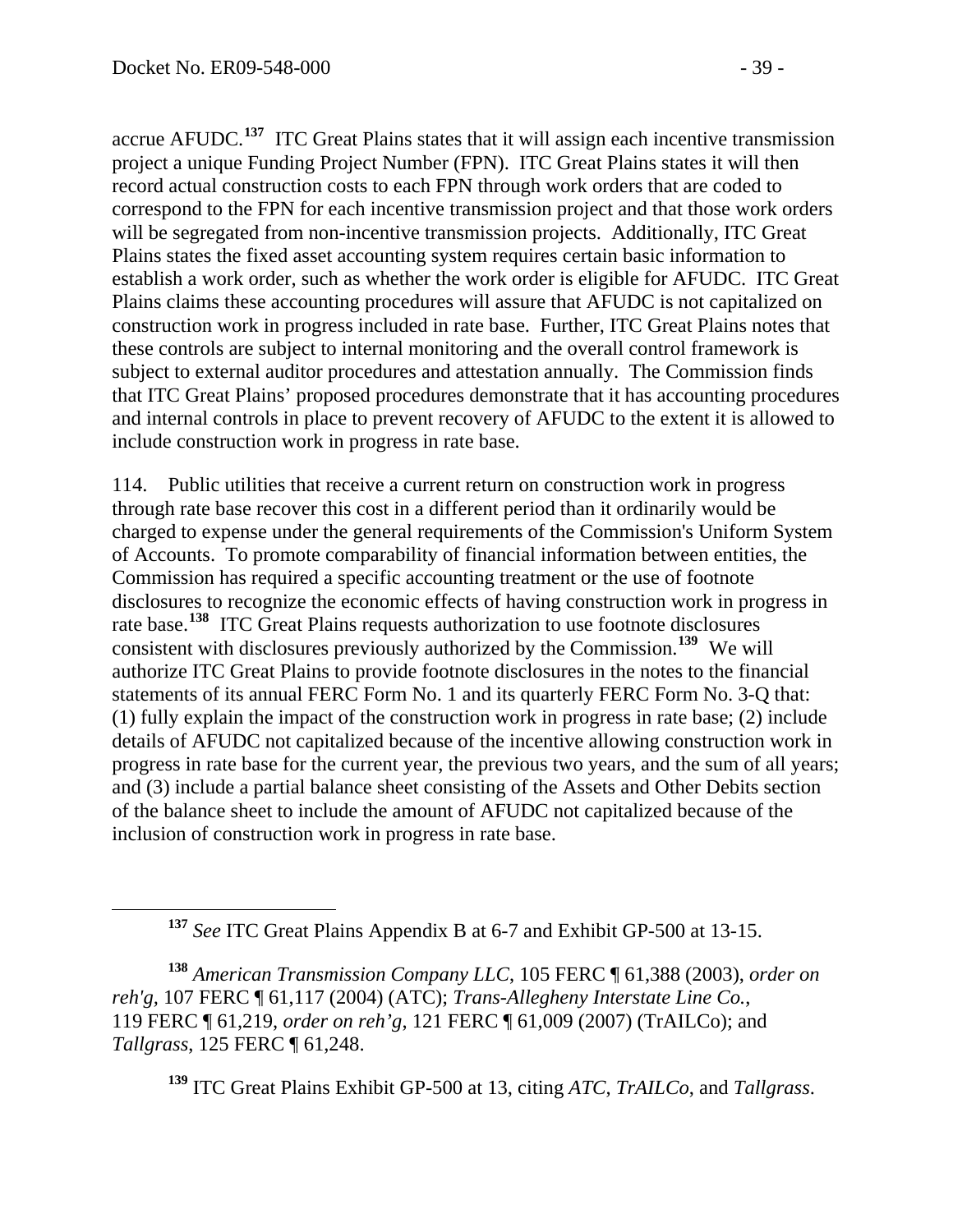115. The Commission has found it appropriate for ITC Great Plains to recover, in future rates, its general and project specific start-up and development costs. Therefore, these costs may be deferred as a regulatory asset in Account 182.3, Other Regulatory Assets, and may only include amounts that otherwise would be chargeable to expense in the period incurred, are not recoverable in current rates, and are probable for recovery in rates in a different period.<sup>[140](#page-39-0)</sup> Furthermore, the instructions to Account 182.3 require that amounts deferred in this account are to be charged to expense concurrent with the recovery of the amounts in rates. If rate recovery of all or part of the costs deferred in Account 182.3 is later disallowed, the disallowed amount shall be charged to Account 426.5, Other Deductions, in the year of disallowance.

# **3. Purchase of Utility Assets**

116. ITC Great Plains has entered into agreements to acquire the Elm Creek and Flat Ridge Substations from Mid-Kansas. Both substations were placed into service in October 2008 and are under the operational control of SPP. As of the in-service date, ITC Great Plains states the net book value of the Elm Creek Substation was estimated to be approximately \$4.6 million. The net book value of the Flat Ridge Substation is zero because it was funded entirely by the interconnecting wind generator.

117. ITC Great Plains must account for the acquisition of the Elm Creek and Flat Ridge Substations in accordance with Electric Plant Instruction No. 5 and Account 102, Electric Plant Purchased or Sold, of the Uniform System of Accounts.**[141](#page-39-1)** ITC Great Plains must submit its final accounting entries within six months of the date that the transaction is consummated, and the accounting submission shall provide all the accounting entries and amounts related to the transaction along with narrative explanations describing the basis for the entries.

<span id="page-39-1"></span>**<sup>141</sup>** 18 C.F.R. Part 101 (2008).

<span id="page-39-0"></span>**<sup>140</sup>** The term "probable" as used in the definition of regulatory assets, refers to that which can reasonably be expected or believed on the basis of available evidence or logic but is neither certain nor proved. *Revisions to Uniform Systems of Accounts to Account for Allowances under the Clear Air Act Amendments of 1990 and Regulatory-Created Assets and Liabilities and to Form Nos. 1, 1-F, 2, and 2-A*, FERC Stats. & Regs., Regulations Preambles January 1991-June 1996 [¶ 30,967](javascript:rDoDocLink() (1993).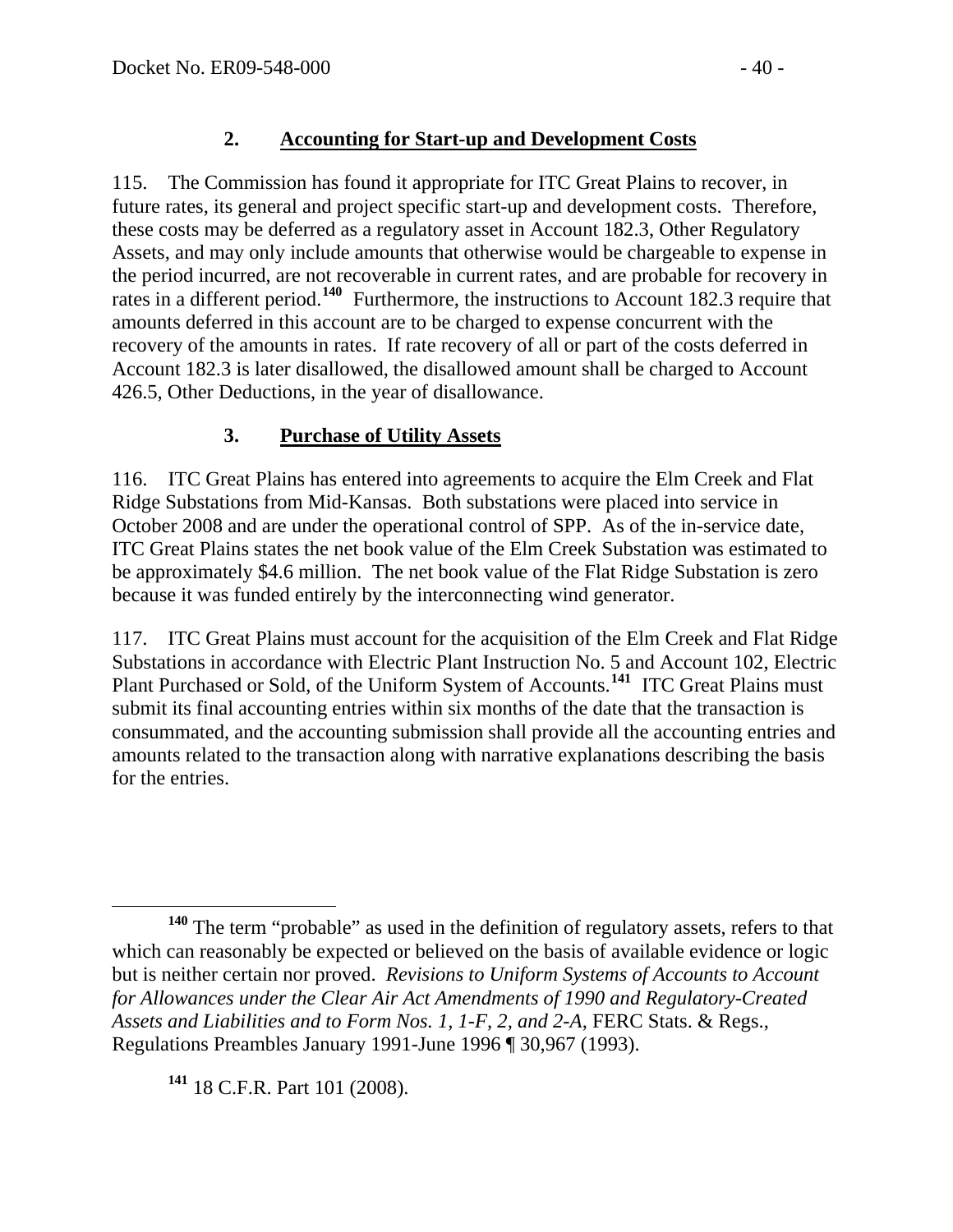#### **4. Accounting for Income Taxes**

118. ITC Great Plains is a limited liability company and is not subject to federal taxation. Instead, the tax obligations incurred through its operations are reported on the tax return of its corporate parent, ITC Holdings, Inc.**[142](#page-40-0)** For ratemaking purposes, the Commission treats pass-through entities such as ITC Great Plains as though they are corporations, and it allows them to receive an income tax allowance for the tax liability ultimately paid by ITC Holdings, Inc. ITC Great Plains states it will record income taxes in its FERC accounts as if it were a stand-alone corporation subject to income taxes, consistent with the stand-alone method approved by the Commission in recent orders. ITC Great Plains' income tax accounting proposal is consistent with Commission policy and is approved.**[143](#page-40-1)**

119. ITC Great Plains also states that the creation of the regulatory asset will trigger the recognition of a deferred tax liability for the book and tax basis difference of the regulatory asset. ITC Great Plains proposes not to recognize the deferred tax liability relating to the regulatory asset until it is included in rate base to achieve consistent rate treatment. However, ITC Great Plains' proposal to defer recognition of the deferred tax liability relating to the regulatory assets is inconsistent with the Commission's income tax accounting requirements. The Commission's Uniform System of Accounts provides that, where there are timing differences between the periods in which transactions affect taxable income and the periods in which they enter into the determination of pretax accounting income, the income tax effects of such transactions are to be recognized in the periods in which the differences between book accounting income and taxable income arise and in the periods in which the differences reverse using the deferred tax method.**[144](#page-40-2)** Thus, for accounting purposes, ITC Great Plains must recognize all deferred tax assets and liabilities in the periods in which differences between book accounting income and taxable income arise, including those related to regulatory assets.

**<sup>142</sup>** ITC Great Plains Exhibit GP-500 at 15.

<span id="page-40-1"></span><span id="page-40-0"></span>**<sup>143</sup>** Commission policy requires ITC Great Plains to follow the income tax accounting requirements of the Uniform System of Accounts prescribed in *General Instructions No. 18, Comprehensive Interperiod Income Tax Allocation; and Text to Account 190, Accumulated Deferred Income Taxes, Account 236, Taxes Accrued, Account 281, Accumulated Deferred Income Taxes-Accelerated Amortization Property, Account 282, Accumulated Deferred Income Taxes-Other Property, and Account 283, Accumulated Deferred Income Taxes-Other*, 18 C.F.R. Part 101 (2008). See *Potomac-Appalachian Transmission Highline, L.L.C.,* 122 FERC ¶ 61,188 (2008).

<span id="page-40-2"></span>**<sup>144</sup>** 18 C.F.R. Part 101, General Instruction No. 18(A), Comprehensive Interperiod Income Tax Allocation (2008).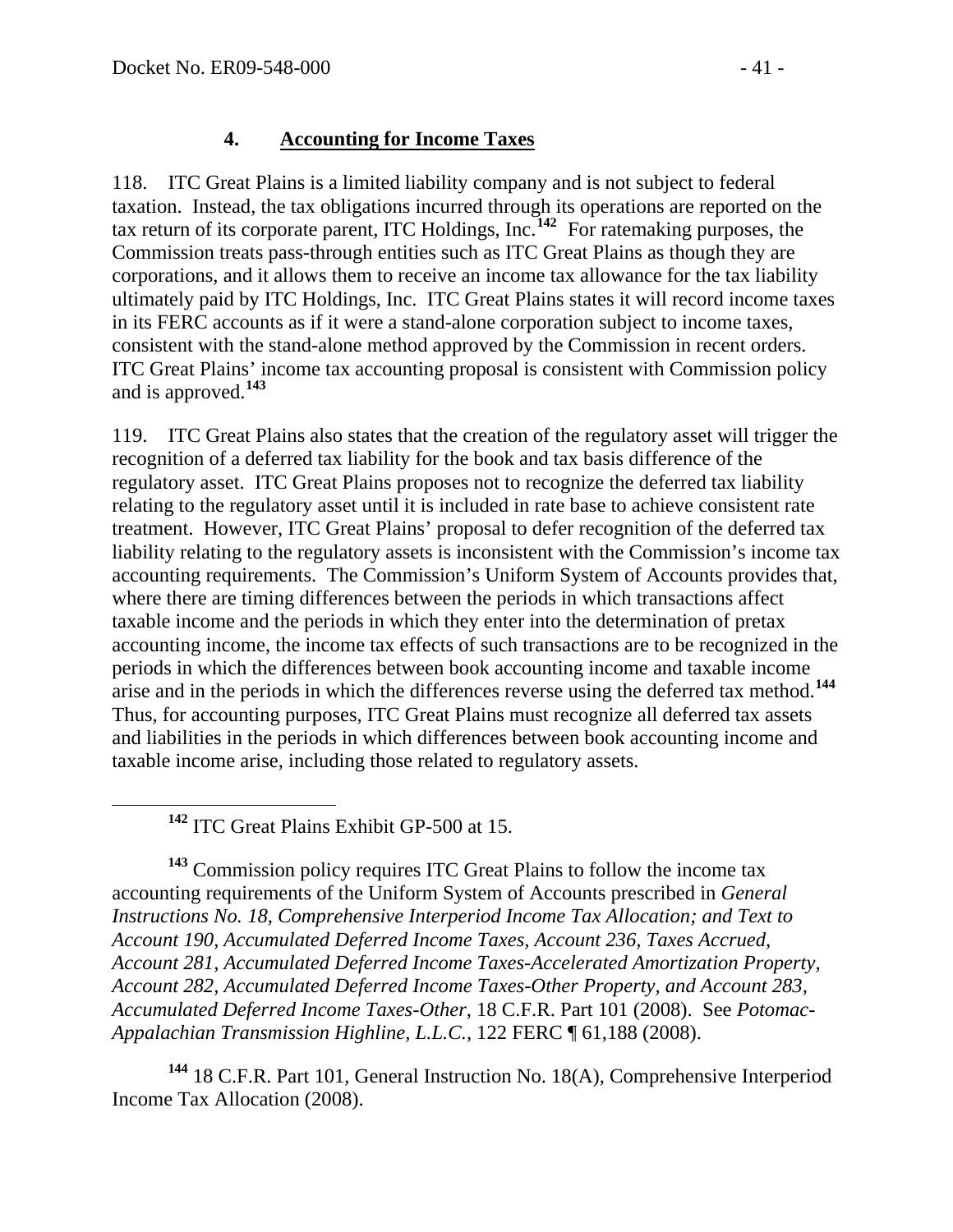# **F. Requested Effective Date and Waivers**

120. ITC Great Plains requests that the filing become effective 60 days after filing or upon closing of the acquisition of the Elm Creek and Flat Ridge substations, whichever occurs later. The applicant also requests waivers of section 35.13 of the Commission's regulations, including the full Period I - Period II data requirements. **[145](#page-41-0)** There were no comments on the waiver requests.

121. We grant the requested effective date for the formula rate and the incentives granted, as discussed above. We also grant ITC Great Plains' request for waiver of section 35.13 requirements pertaining to the filing of cost statements, consistent with our prior approval of formula rates.**[146](#page-41-1)**

# The Commission orders:

(A) ITC Great Plains' tariff sheets are conditionally accepted for filing subject to the hearing and settlement judge procedures described herein;

(B) ITC Great Plains' request for transmission rate incentives is granted in part and denied in part as discussed in the body of this order;

(C) Pursuant to the authority contained in and subject to the jurisdiction conferred upon the Commission by section 402(a) of the Department of Energy Organization Act and by the Federal Power Act (FPA),**[147](#page-41-2)** particularly sections 205 and 206 thereof, and pursuant to the Commission's Rules of Practice and Procedure and the regulations under the FPA (18 C.F.R. Chapter I), a public hearing shall be held concerning the issues outlined above. However, the hearing shall be held in abeyance to provide time for settlement judge procedures, as discussed in Ordering Paragraphs (D) – (F) below;

(D) Pursuant to Rule 603 of the Commission's Rules of Practice and Procedure, 18 C.F.R. § 385.603 (2008), the Chief Administrative Law Judge is hereby directed to appoint a Settlement Judge in this proceeding within fifteen (15) days of the date of this order. Such Settlement Judge shall have all the powers and duties enumerated in Rule

**<sup>146</sup>** *Id.*

<span id="page-41-2"></span>**<sup>147</sup>** 16 U.S.C. § 824e (2006).

<span id="page-41-1"></span><span id="page-41-0"></span>**<sup>145</sup>** ITC Great Plains cites *Tallgrass*, 125 FERC ¶ 61,248; *Oklahoma Gas & Electric Co.*, 122 FERC ¶ 61,071, at P 41 (2008); and *Commonwealth Edison Co.*, 119 FERC ¶ 61,238, at P 92-94 (2007).